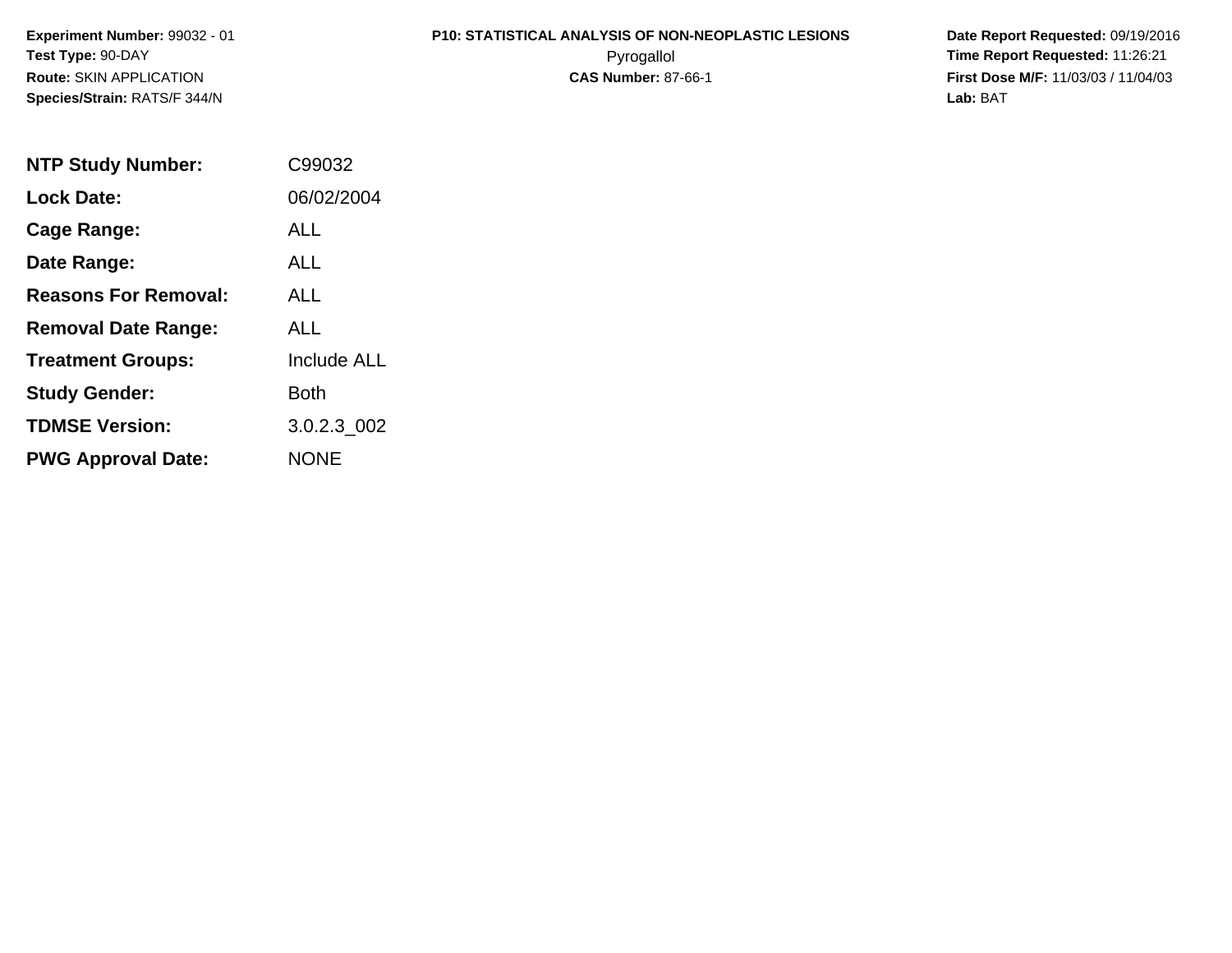**Experiment Number:** 99032 - 01**Test Type:** 90-DAY**Route:** SKIN APPLICATION**Species/Strain:** RATS/F 344/N

 **Date Report Requested:** 09/19/2016 **First Dose M/F:** 11/03/03 / 11/04/03<br>**Lab:** BAT **Lab:** BAT

#### **SUMMARY OF STATISTICALLY SIGNIFICANT (P<=.05) RESULTS IN THE ANALYSIS OF PYROGALLOL**

#### **MALE RATS**

**Organ**Skin: Site of Application

#### **FEMALE RATS**

#### **Organ**

Liver

Ovaryy Cyst Skin: Site of Application

#### **Morphology**

 Hyperkeratosis Hyperplasia Inflammation Inflammation ChronicUlcer

#### **Morphology**

 Hepatodiaphragmatic Nodule Infiltration Cellular Mononuclear Cell Hyperkeratosis HyperplasiaInflammation Chronic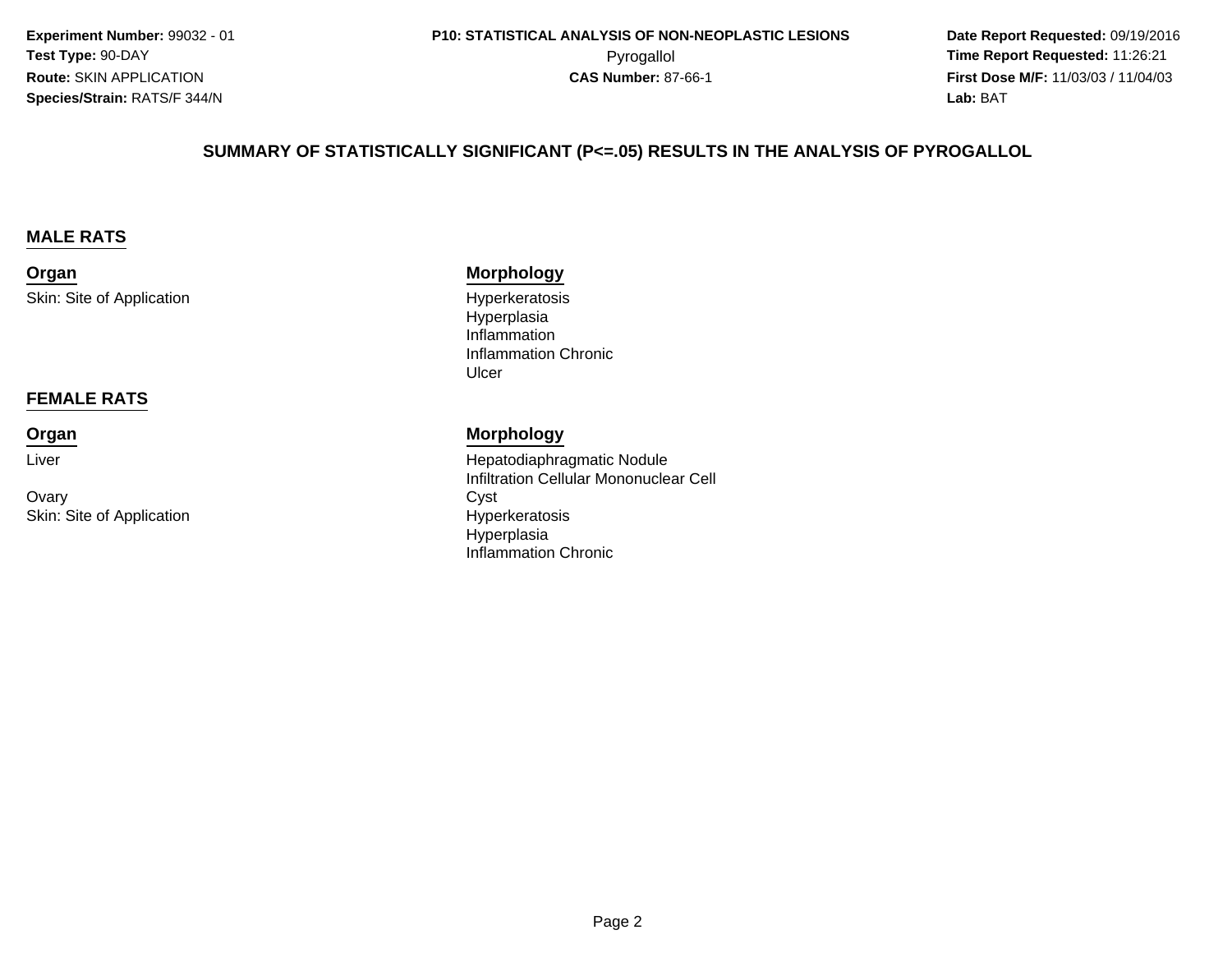**Experiment Number:** 99032 - 01**Test Type:** 90-DAY**Route:** SKIN APPLICATION**Species/Strain:** RATS/F 344/N

 **Date Report Requested:** 09/19/2016 Pyrogallol **Time Report Requested:** 11:26:21 **First Dose M/F:** 11/03/03 / 11/04/03<br>**Lab:** BAT **Lab:** BAT

|                                                                   |             |                  | <b>Males</b> |             |                 |                  |
|-------------------------------------------------------------------|-------------|------------------|--------------|-------------|-----------------|------------------|
| <b>DOSE</b>                                                       | 0 MG/KG     | <b>9.5 MG/KG</b> | 18.75 MG/KG  | 37.5 MG/KG  | <b>75 MG/KG</b> | <b>150 MG/KG</b> |
|                                                                   |             |                  |              |             |                 |                  |
| <b>Adrenal Cortex</b><br><b>Accessory Adrenal Cortical Nodule</b> |             |                  |              |             |                 |                  |
| <b>LESION RATES</b>                                               |             |                  |              |             |                 |                  |
| <b>OVERALL</b> (a)                                                | $0/10(0\%)$ | $0/0 (0\%)$      | $0/0 (0\%)$  | $0/0 (0\%)$ | $0/0 (0\%)$     | $0/10(0\%)$      |
| POLY-3 RATE (b)                                                   | 0/10.00     | 0/0.00           | 0/0.00       | 0/0.00      | 0/0.00          | 0/10.00          |
| POLY-3 PERCENT (g)                                                | 0%          | 0%               | 0%           | 0%          | 0%              | 0%               |
| <b>TERMINAL (d)</b>                                               | $0/10(0\%)$ | $0/0 (0\%)$      | $0/0 (0\%)$  | $0/0 (0\%)$ | $0/0 (0\%)$     | $0/10(0\%)$      |
| <b>FIRST INCIDENCE</b>                                            | ---         | $---$            | ---          | $---$       | ---             | ---              |
| <b>STATISTICAL TESTS</b>                                          |             |                  |              |             |                 |                  |
| POLY <sub>3</sub>                                                 | (n)         | (n)              | (n)          | (n)         | (n)             | (n)              |
| <b>POLY 1.5</b>                                                   | (n)         | (n)              | (n)          | (n)         | (n)             | (n)              |
| POLY <sub>6</sub>                                                 | (n)         | (n)              | (n)          | (n)         | (n)             | (n)              |
| <b>COCH-ARM / FISHERS</b>                                         | (n)         | (n)              | (n)          | (n)         | (n)             | (n)              |
| <b>MAX-ISO-POLY-3</b>                                             | (n)         | (n)              | (n)          | (n)         | (n)             | (n)              |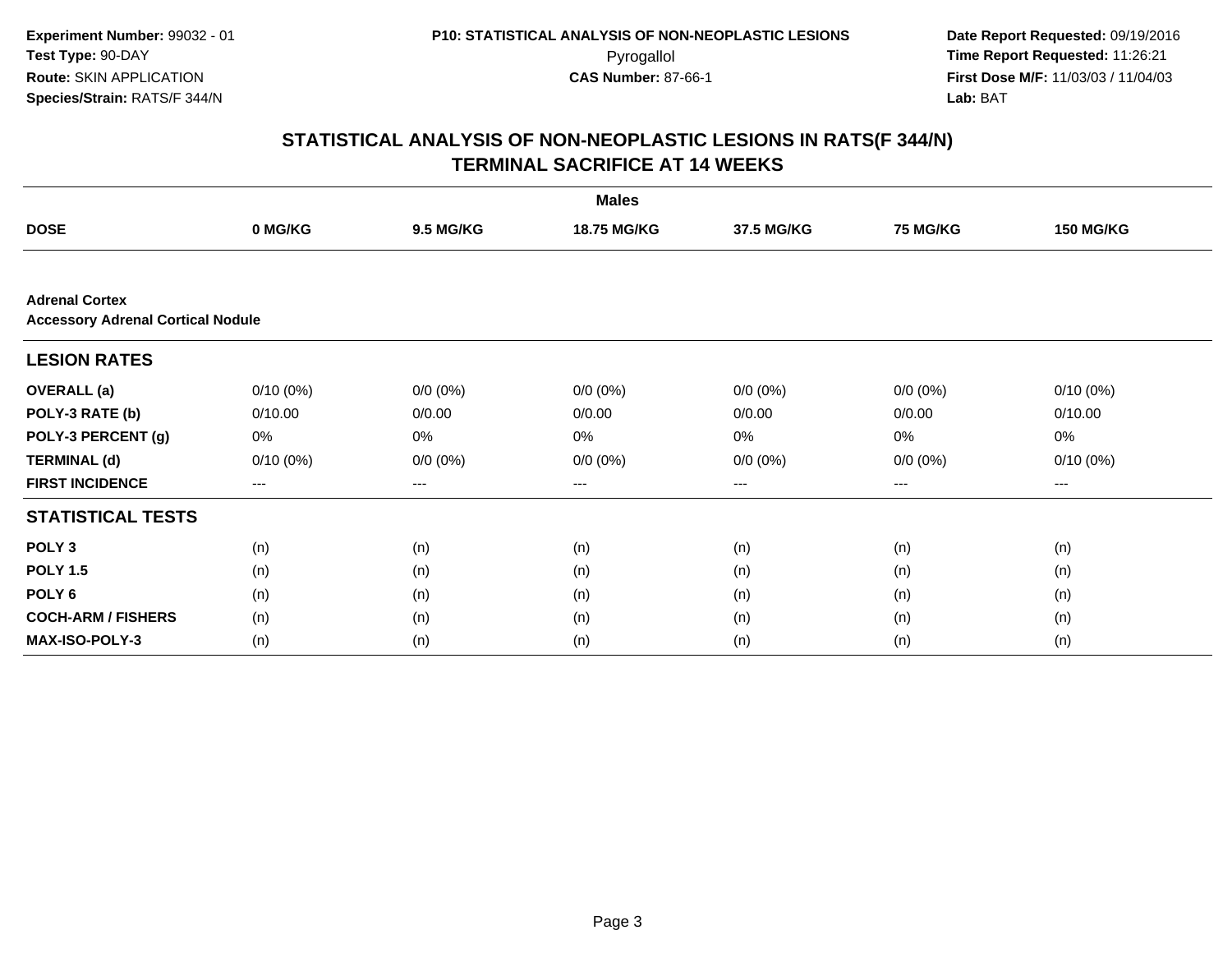|                                    |                                          |                  | <b>Males</b>       |             |                 |                  |
|------------------------------------|------------------------------------------|------------------|--------------------|-------------|-----------------|------------------|
| <b>DOSE</b>                        | 0 MG/KG                                  | <b>9.5 MG/KG</b> | <b>18.75 MG/KG</b> | 37.5 MG/KG  | <b>75 MG/KG</b> | <b>150 MG/KG</b> |
|                                    |                                          |                  |                    |             |                 |                  |
| <b>Bone Marrow</b><br>Inflammation |                                          |                  |                    |             |                 |                  |
| <b>LESION RATES</b>                |                                          |                  |                    |             |                 |                  |
| <b>OVERALL</b> (a)                 | $0/10(0\%)$                              | $0/0 (0\%)$      | $0/0 (0\%)$        | $0/0 (0\%)$ | $0/0 (0\%)$     | $0/10(0\%)$      |
| POLY-3 RATE (b)                    | 0/10.00                                  | 0/0.00           | 0/0.00             | 0/0.00      | 0/0.00          | 0/10.00          |
| POLY-3 PERCENT (g)                 | 0%                                       | 0%               | 0%                 | 0%          | 0%              | 0%               |
| <b>TERMINAL (d)</b>                | $0/10(0\%)$                              | $0/0 (0\%)$      | $0/0 (0\%)$        | $0/0 (0\%)$ | $0/0 (0\%)$     | $0/10(0\%)$      |
| <b>FIRST INCIDENCE</b>             | $\hspace{0.05cm} \ldots \hspace{0.05cm}$ | $\cdots$         | $\cdots$           | $\cdots$    | $\cdots$        | ---              |
| <b>STATISTICAL TESTS</b>           |                                          |                  |                    |             |                 |                  |
| POLY <sub>3</sub>                  | (n)                                      | (n)              | (n)                | (n)         | (n)             | (n)              |
| <b>POLY 1.5</b>                    | (n)                                      | (n)              | (n)                | (n)         | (n)             | (n)              |
| POLY <sub>6</sub>                  | (n)                                      | (n)              | (n)                | (n)         | (n)             | (n)              |
| <b>COCH-ARM / FISHERS</b>          | (n)                                      | (n)              | (n)                | (n)         | (n)             | (n)              |
| <b>MAX-ISO-POLY-3</b>              | (n)                                      | (n)              | (n)                | (n)         | (n)             | (n)              |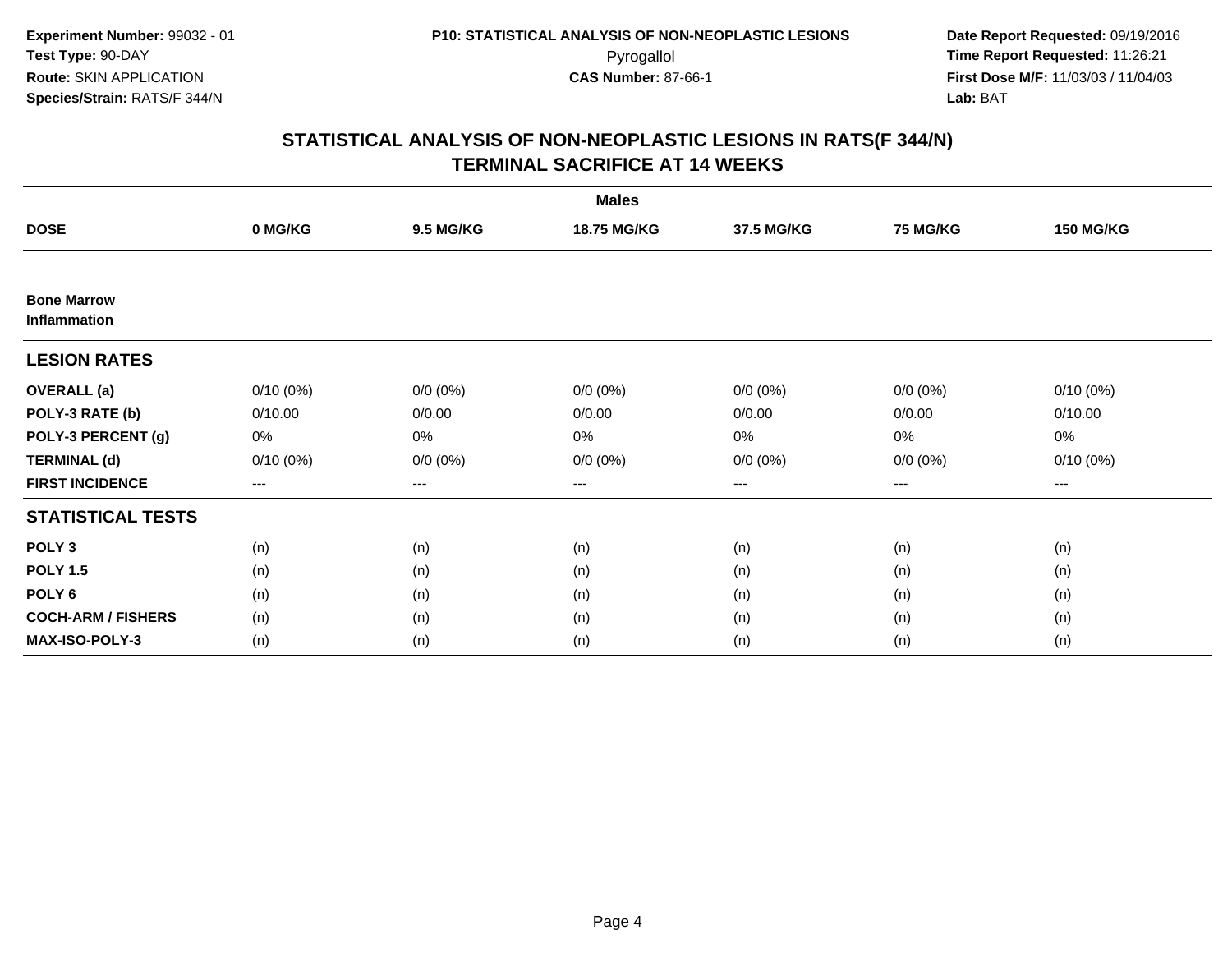|                               |                        |                  | <b>Males</b>       |                   |                 |                  |
|-------------------------------|------------------------|------------------|--------------------|-------------------|-----------------|------------------|
| <b>DOSE</b>                   | 0 MG/KG                | <b>9.5 MG/KG</b> | <b>18.75 MG/KG</b> | 37.5 MG/KG        | <b>75 MG/KG</b> | <b>150 MG/KG</b> |
|                               |                        |                  |                    |                   |                 |                  |
| Eye: Retina<br><b>Atrophy</b> |                        |                  |                    |                   |                 |                  |
| <b>LESION RATES</b>           |                        |                  |                    |                   |                 |                  |
| <b>OVERALL</b> (a)            | $0/10(0\%)$            | $0/0 (0\%)$      | $0/0 (0\%)$        | $0/0 (0\%)$       | $0/0 (0\%)$     | 1/10 (10%)       |
| POLY-3 RATE (b)               | 0/10.00                | 0/0.00           | 0/0.00             | 0/0.00            | 0/0.00          | 1/10.00          |
| POLY-3 PERCENT (g)            | 0%                     | 0%               | 0%                 | 0%                | $0\%$           | 10%              |
| <b>TERMINAL (d)</b>           | $0/10(0\%)$            | $0/0 (0\%)$      | $0/0 (0\%)$        | $0/0 (0\%)$       | $0/0 (0\%)$     | 1/10 (10%)       |
| <b>FIRST INCIDENCE</b>        | $\qquad \qquad \cdots$ | $---$            | ---                | $\qquad \qquad -$ | $---$           | 93 (T)           |
| <b>STATISTICAL TESTS</b>      |                        |                  |                    |                   |                 |                  |
| POLY <sub>3</sub>             | (e)                    | (e)              | (e)                | (e)               | (e)             | $P = 0.500$      |
| <b>POLY 1.5</b>               | (e)                    | (e)              | (e)                | (e)               | (e)             | $P = 0.500$      |
| POLY <sub>6</sub>             | (e)                    | (e)              | (e)                | (e)               | (e)             | $P = 0.500$      |
| <b>COCH-ARM / FISHERS</b>     | $P = 0.304$            | (e)              | (e)                | (e)               | (e)             | $P = 0.500$      |
| MAX-ISO-POLY-3                | (e)                    | (e)              | (e)                | (e)               | (e)             | $P = 0.158$      |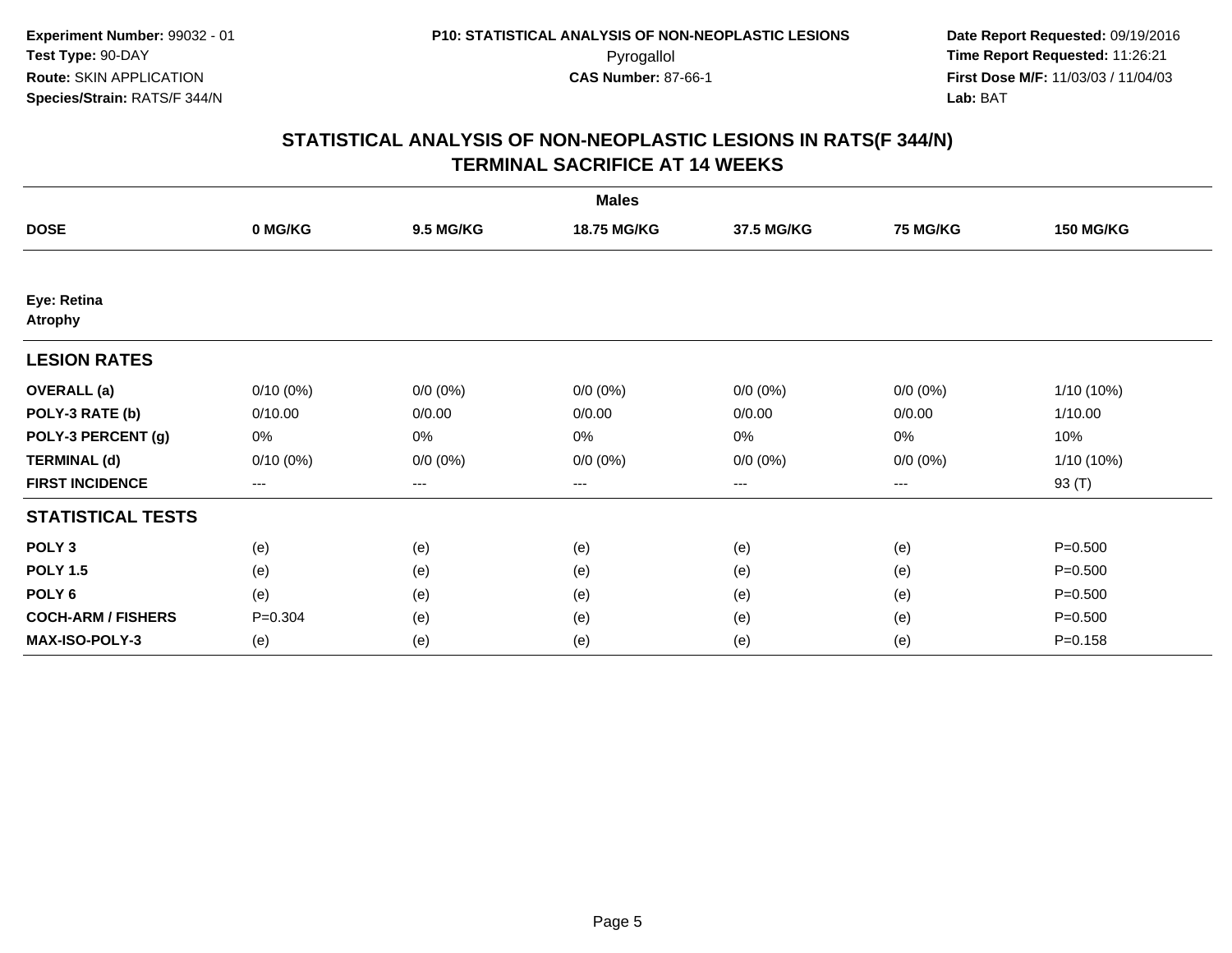|                                        |                        |                  | <b>Males</b> |                   |                 |                  |
|----------------------------------------|------------------------|------------------|--------------|-------------------|-----------------|------------------|
| <b>DOSE</b>                            | 0 MG/KG                | <b>9.5 MG/KG</b> | 18.75 MG/KG  | 37.5 MG/KG        | <b>75 MG/KG</b> | <b>150 MG/KG</b> |
|                                        |                        |                  |              |                   |                 |                  |
| <b>Harderian Gland</b><br>Inflammation |                        |                  |              |                   |                 |                  |
| <b>LESION RATES</b>                    |                        |                  |              |                   |                 |                  |
| <b>OVERALL</b> (a)                     | $0/10(0\%)$            | $0/0 (0\%)$      | $0/0 (0\%)$  | $0/0 (0\%)$       | $0/0 (0\%)$     | $0/10(0\%)$      |
| POLY-3 RATE (b)                        | 0/10.00                | 0/0.00           | 0/0.00       | 0/0.00            | 0/0.00          | 0/10.00          |
| POLY-3 PERCENT (g)                     | 0%                     | 0%               | 0%           | 0%                | $0\%$           | 0%               |
| <b>TERMINAL (d)</b>                    | $0/10(0\%)$            | $0/0 (0\%)$      | $0/0 (0\%)$  | $0/0 (0\%)$       | $0/0 (0\%)$     | $0/10(0\%)$      |
| <b>FIRST INCIDENCE</b>                 | $\qquad \qquad \cdots$ | $---$            | ---          | $\qquad \qquad -$ | $---$           | $---$            |
| <b>STATISTICAL TESTS</b>               |                        |                  |              |                   |                 |                  |
| POLY <sub>3</sub>                      | (n)                    | (n)              | (n)          | (n)               | (n)             | (n)              |
| <b>POLY 1.5</b>                        | (n)                    | (n)              | (n)          | (n)               | (n)             | (n)              |
| POLY <sub>6</sub>                      | (n)                    | (n)              | (n)          | (n)               | (n)             | (n)              |
| <b>COCH-ARM / FISHERS</b>              | (n)                    | (n)              | (n)          | (n)               | (n)             | (n)              |
| <b>MAX-ISO-POLY-3</b>                  | (n)                    | (n)              | (n)          | (n)               | (n)             | (n)              |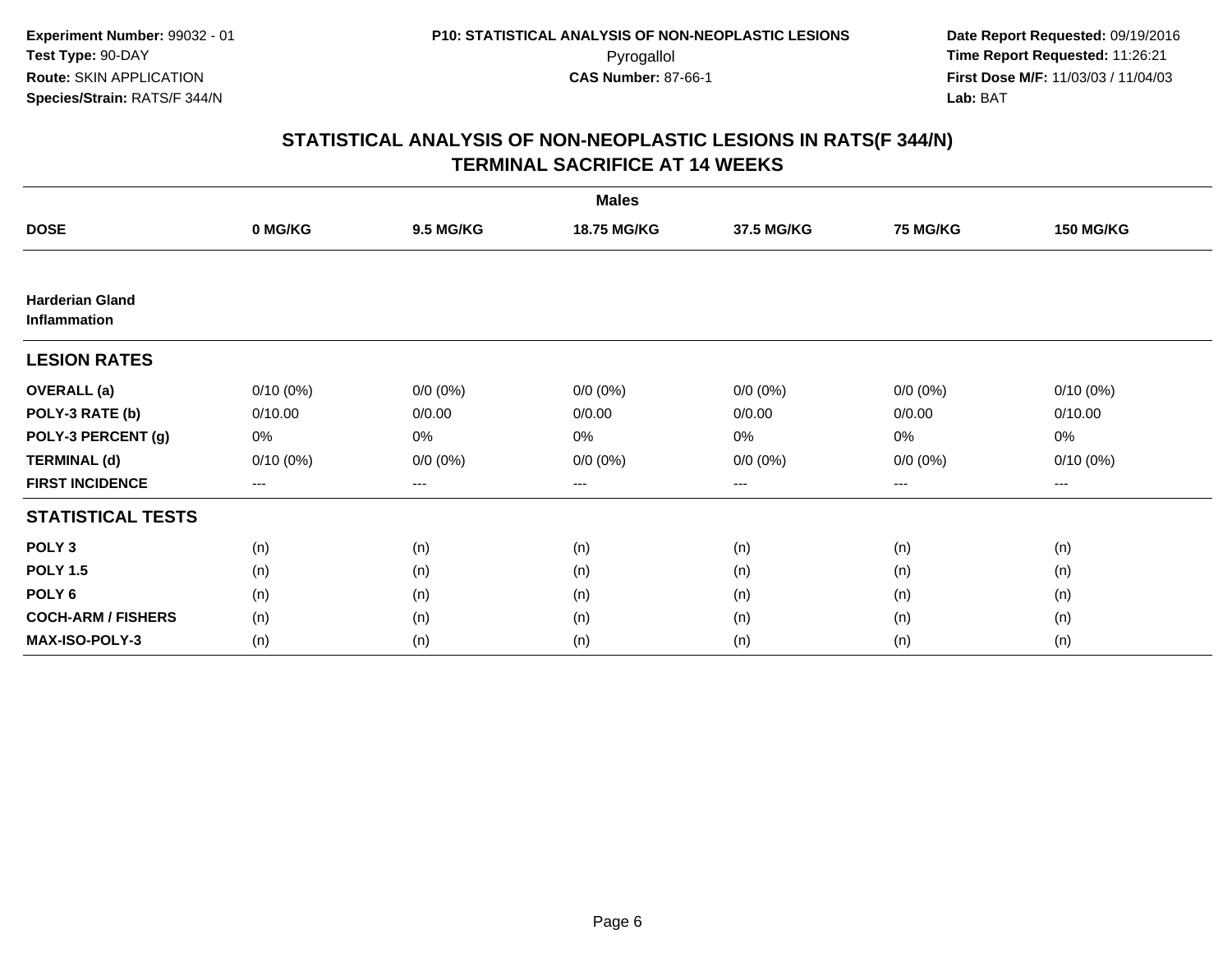|                           |             |                  | <b>Males</b> |                   |                 |                  |
|---------------------------|-------------|------------------|--------------|-------------------|-----------------|------------------|
| <b>DOSE</b>               | 0 MG/KG     | <b>9.5 MG/KG</b> | 18.75 MG/KG  | 37.5 MG/KG        | <b>75 MG/KG</b> | <b>150 MG/KG</b> |
|                           |             |                  |              |                   |                 |                  |
| Heart<br>Cardiomyopathy   |             |                  |              |                   |                 |                  |
| <b>LESION RATES</b>       |             |                  |              |                   |                 |                  |
| <b>OVERALL</b> (a)        | 9/10 (90%)  | $0/0 (0\%)$      | $0/0 (0\%)$  | $0/0 (0\%)$       | $0/0 (0\%)$     | 9/10 (90%)       |
| POLY-3 RATE (b)           | 9/10.00     | 0/0.00           | 0/0.00       | 0/0.00            | 0/0.00          | 9/10.00          |
| POLY-3 PERCENT (g)        | 90%         | 0%               | 0%           | 0%                | 0%              | 90%              |
| <b>TERMINAL (d)</b>       | 9/10(90%)   | $0/0 (0\%)$      | $0/0 (0\%)$  | $0/0 (0\%)$       | $0/0 (0\%)$     | 9/10 (90%)       |
| <b>FIRST INCIDENCE</b>    | 93 (T)      | $---$            | ---          | $\qquad \qquad -$ | $---$           | 93 (T)           |
| <b>STATISTICAL TESTS</b>  |             |                  |              |                   |                 |                  |
| POLY <sub>3</sub>         | (e)         | (e)              | (e)          | (e)               | (e)             | $P = 0.760$      |
| <b>POLY 1.5</b>           | (e)         | (e)              | (e)          | (e)               | (e)             | $P = 0.760$      |
| POLY <sub>6</sub>         | (e)         | (e)              | (e)          | (e)               | (e)             | $P = 0.760$      |
| <b>COCH-ARM / FISHERS</b> | $P = 0.645$ | (e)              | (e)          | (e)               | (e)             | P=0.763N         |
| <b>MAX-ISO-POLY-3</b>     | (e)         | (e)              | (e)          | (e)               | (e)             | $P = 1.000$      |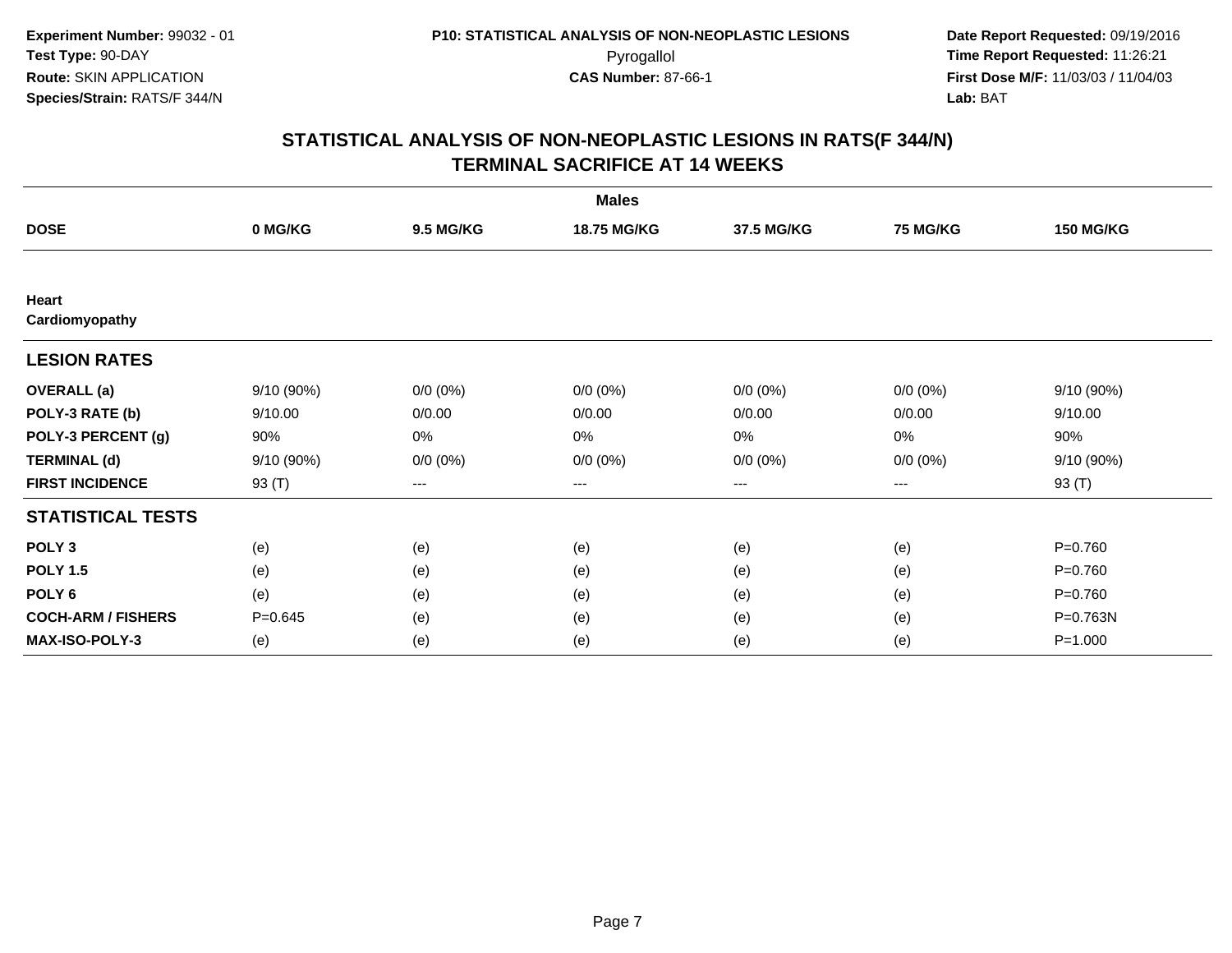|                                                           |              |                  | <b>Males</b> |                   |                 |                  |
|-----------------------------------------------------------|--------------|------------------|--------------|-------------------|-----------------|------------------|
| <b>DOSE</b>                                               | 0 MG/KG      | <b>9.5 MG/KG</b> | 18.75 MG/KG  | 37.5 MG/KG        | <b>75 MG/KG</b> | <b>150 MG/KG</b> |
|                                                           |              |                  |              |                   |                 |                  |
| <b>Intestine Large, Cecum</b><br><b>Parasite Metazoan</b> |              |                  |              |                   |                 |                  |
| <b>LESION RATES</b>                                       |              |                  |              |                   |                 |                  |
| <b>OVERALL</b> (a)                                        | $1/10(10\%)$ | $0/0 (0\%)$      | $0/0 (0\%)$  | $0/0 (0\%)$       | $0/0 (0\%)$     | $0/10(0\%)$      |
| POLY-3 RATE (b)                                           | 1/10.00      | 0/0.00           | 0/0.00       | 0/0.00            | 0/0.00          | 0/10.00          |
| POLY-3 PERCENT (g)                                        | 10%          | 0%               | 0%           | 0%                | $0\%$           | $0\%$            |
| <b>TERMINAL (d)</b>                                       | $1/10(10\%)$ | $0/0 (0\%)$      | $0/0 (0\%)$  | $0/0 (0\%)$       | $0/0 (0\%)$     | $0/10(0\%)$      |
| <b>FIRST INCIDENCE</b>                                    | 93 (T)       | $---$            | $---$        | $\qquad \qquad -$ | $---$           | ---              |
| <b>STATISTICAL TESTS</b>                                  |              |                  |              |                   |                 |                  |
| POLY <sub>3</sub>                                         | (e)          | (e)              | (e)          | (e)               | (e)             | P=0.500N         |
| <b>POLY 1.5</b>                                           | (e)          | (e)              | (e)          | (e)               | (e)             | P=0.500N         |
| POLY <sub>6</sub>                                         | (e)          | (e)              | (e)          | (e)               | (e)             | P=0.500N         |
| <b>COCH-ARM / FISHERS</b>                                 | P=0.304N     | (e)              | (e)          | (e)               | (e)             | P=0.500N         |
| MAX-ISO-POLY-3                                            | (e)          | (e)              | (e)          | (e)               | (e)             | P=0.158N         |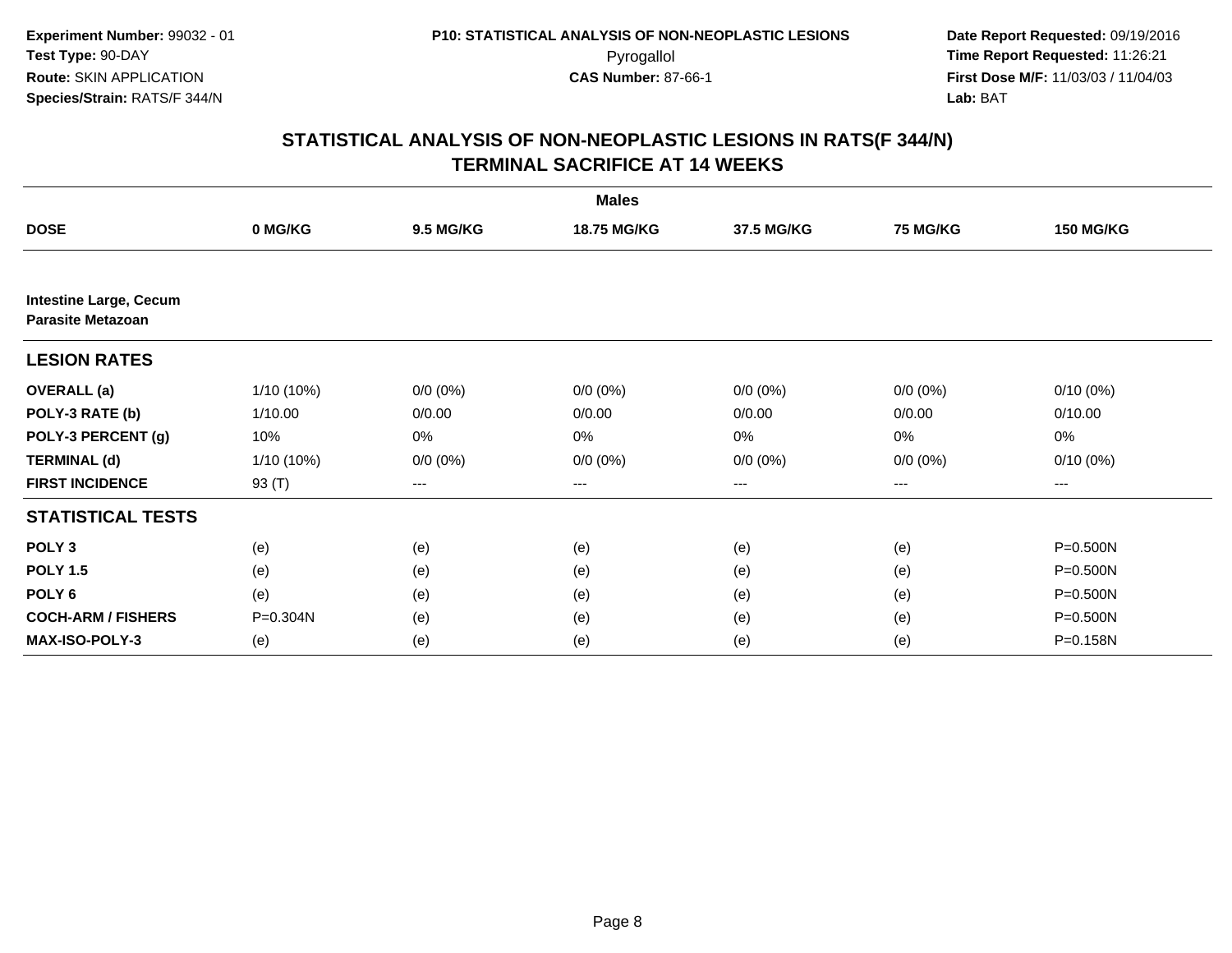|                                                           |              |                  | <b>Males</b> |                   |                 |                  |
|-----------------------------------------------------------|--------------|------------------|--------------|-------------------|-----------------|------------------|
| <b>DOSE</b>                                               | 0 MG/KG      | <b>9.5 MG/KG</b> | 18.75 MG/KG  | 37.5 MG/KG        | <b>75 MG/KG</b> | <b>150 MG/KG</b> |
|                                                           |              |                  |              |                   |                 |                  |
| <b>Intestine Large, Colon</b><br><b>Parasite Metazoan</b> |              |                  |              |                   |                 |                  |
| <b>LESION RATES</b>                                       |              |                  |              |                   |                 |                  |
| <b>OVERALL</b> (a)                                        | $1/10(10\%)$ | $0/0 (0\%)$      | $0/0 (0\%)$  | $0/0 (0\%)$       | $0/0 (0\%)$     | $0/10(0\%)$      |
| POLY-3 RATE (b)                                           | 1/10.00      | 0/0.00           | 0/0.00       | 0/0.00            | 0/0.00          | 0/10.00          |
| POLY-3 PERCENT (g)                                        | 10%          | 0%               | 0%           | 0%                | $0\%$           | $0\%$            |
| <b>TERMINAL (d)</b>                                       | $1/10(10\%)$ | $0/0 (0\%)$      | $0/0 (0\%)$  | $0/0 (0\%)$       | $0/0 (0\%)$     | $0/10(0\%)$      |
| <b>FIRST INCIDENCE</b>                                    | 93 (T)       | $---$            | $---$        | $\qquad \qquad -$ | $---$           | ---              |
| <b>STATISTICAL TESTS</b>                                  |              |                  |              |                   |                 |                  |
| POLY <sub>3</sub>                                         | (e)          | (e)              | (e)          | (e)               | (e)             | P=0.500N         |
| <b>POLY 1.5</b>                                           | (e)          | (e)              | (e)          | (e)               | (e)             | P=0.500N         |
| POLY <sub>6</sub>                                         | (e)          | (e)              | (e)          | (e)               | (e)             | P=0.500N         |
| <b>COCH-ARM / FISHERS</b>                                 | P=0.304N     | (e)              | (e)          | (e)               | (e)             | P=0.500N         |
| MAX-ISO-POLY-3                                            | (e)          | (e)              | (e)          | (e)               | (e)             | P=0.158N         |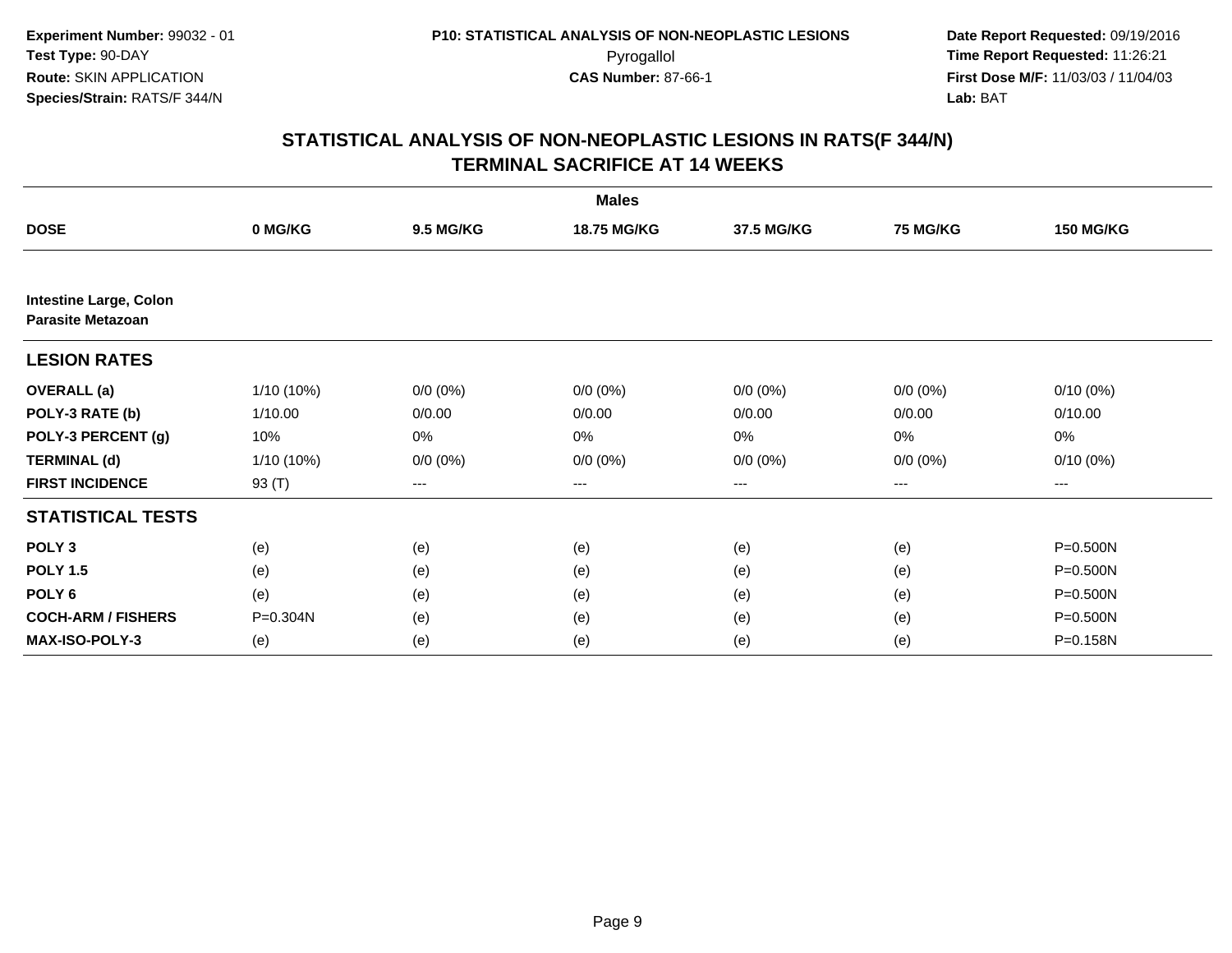|                           |                        |                  | <b>Males</b> |                   |                 |                  |
|---------------------------|------------------------|------------------|--------------|-------------------|-----------------|------------------|
| <b>DOSE</b>               | 0 MG/KG                | <b>9.5 MG/KG</b> | 18.75 MG/KG  | 37.5 MG/KG        | <b>75 MG/KG</b> | <b>150 MG/KG</b> |
|                           |                        |                  |              |                   |                 |                  |
| Kidney<br>Inflammation    |                        |                  |              |                   |                 |                  |
| <b>LESION RATES</b>       |                        |                  |              |                   |                 |                  |
| <b>OVERALL</b> (a)        | $0/10(0\%)$            | $0/0 (0\%)$      | $0/0 (0\%)$  | $0/0 (0\%)$       | $0/0 (0\%)$     | $0/10(0\%)$      |
| POLY-3 RATE (b)           | 0/10.00                | 0/0.00           | 0/0.00       | 0/0.00            | 0/0.00          | 0/10.00          |
| POLY-3 PERCENT (g)        | 0%                     | 0%               | 0%           | 0%                | 0%              | 0%               |
| <b>TERMINAL (d)</b>       | $0/10(0\%)$            | $0/0 (0\%)$      | $0/0 (0\%)$  | $0/0 (0\%)$       | $0/0 (0\%)$     | $0/10(0\%)$      |
| <b>FIRST INCIDENCE</b>    | $\qquad \qquad \cdots$ | $---$            | ---          | $\qquad \qquad -$ | $---$           | $---$            |
| <b>STATISTICAL TESTS</b>  |                        |                  |              |                   |                 |                  |
| POLY <sub>3</sub>         | (n)                    | (n)              | (n)          | (n)               | (n)             | (n)              |
| <b>POLY 1.5</b>           | (n)                    | (n)              | (n)          | (n)               | (n)             | (n)              |
| POLY <sub>6</sub>         | (n)                    | (n)              | (n)          | (n)               | (n)             | (n)              |
| <b>COCH-ARM / FISHERS</b> | (n)                    | (n)              | (n)          | (n)               | (n)             | (n)              |
| MAX-ISO-POLY-3            | (n)                    | (n)              | (n)          | (n)               | (n)             | (n)              |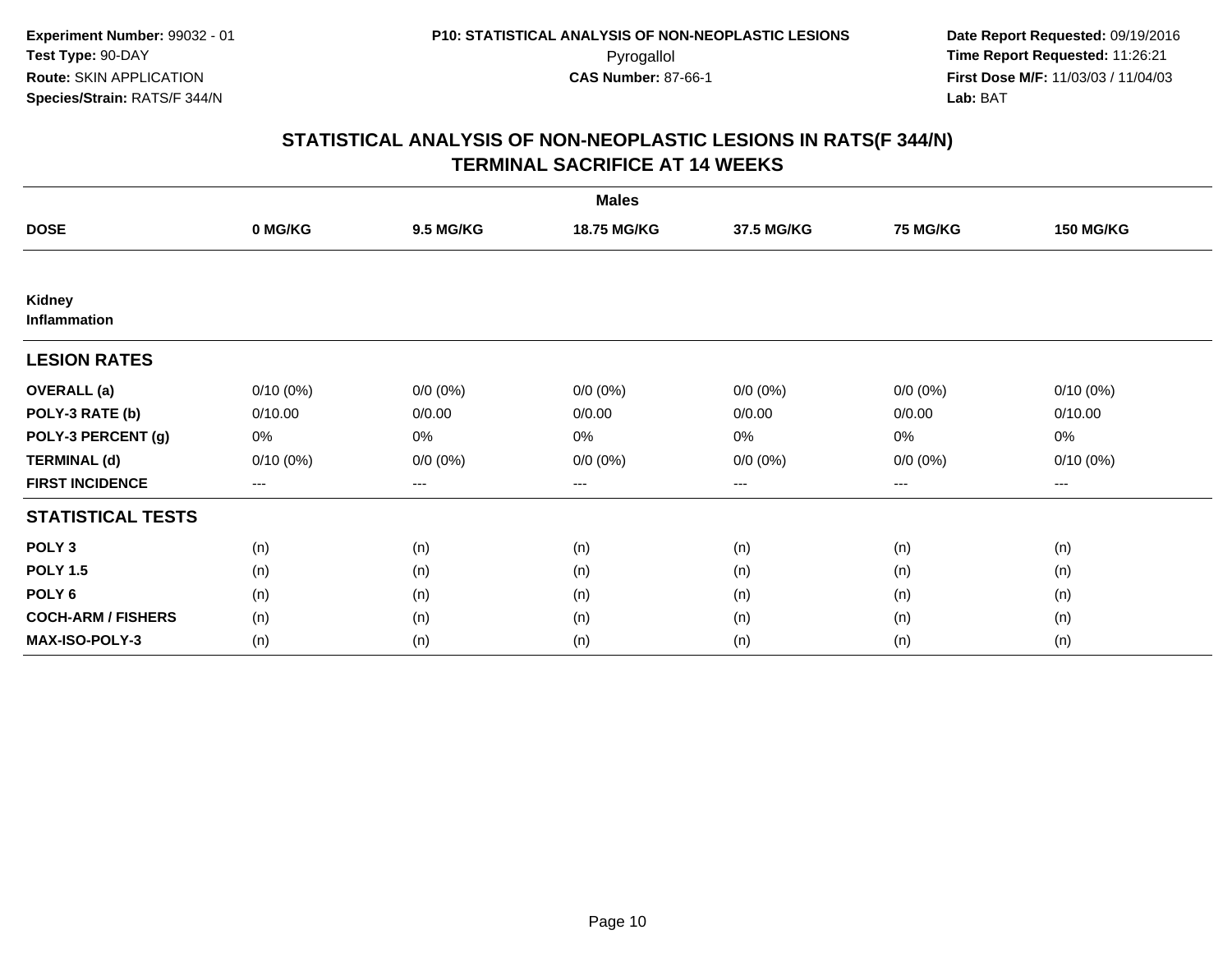|                                        |            |                  | <b>Males</b>       |             |                 |                  |
|----------------------------------------|------------|------------------|--------------------|-------------|-----------------|------------------|
| <b>DOSE</b>                            | 0 MG/KG    | <b>9.5 MG/KG</b> | <b>18.75 MG/KG</b> | 37.5 MG/KG  | <b>75 MG/KG</b> | <b>150 MG/KG</b> |
|                                        |            |                  |                    |             |                 |                  |
| <b>Kidney</b><br><b>Mineralization</b> |            |                  |                    |             |                 |                  |
| <b>LESION RATES</b>                    |            |                  |                    |             |                 |                  |
| <b>OVERALL</b> (a)                     | 3/10(30%)  | $0/0 (0\%)$      | $0/0 (0\%)$        | $0/0 (0\%)$ | $0/0 (0\%)$     | 2/10(20%)        |
| POLY-3 RATE (b)                        | 3/10.00    | 0/0.00           | 0/0.00             | 0/0.00      | 0/0.00          | 2/10.00          |
| POLY-3 PERCENT (g)                     | 30%        | 0%               | 0%                 | 0%          | 0%              | 20%              |
| <b>TERMINAL (d)</b>                    | 3/10 (30%) | $0/0 (0\%)$      | $0/0 (0\%)$        | $0/0 (0\%)$ | $0/0 (0\%)$     | 2/10(20%)        |
| <b>FIRST INCIDENCE</b>                 | 93 (T)     | ---              | $--$               | ---         | $--$            | 93 (T)           |
| <b>STATISTICAL TESTS</b>               |            |                  |                    |             |                 |                  |
| POLY <sub>3</sub>                      | (e)        | (e)              | (e)                | (e)         | (e)             | P=0.500N         |
| <b>POLY 1.5</b>                        | (e)        | (e)              | (e)                | (e)         | (e)             | P=0.500N         |
| POLY <sub>6</sub>                      | (e)        | (e)              | (e)                | (e)         | (e)             | P=0.500N         |
| <b>COCH-ARM / FISHERS</b>              | P=0.398N   | (e)              | (e)                | (e)         | (e)             | P=0.500N         |
| <b>MAX-ISO-POLY-3</b>                  | (e)        | (e)              | (e)                | (e)         | (e)             | P=0.310N         |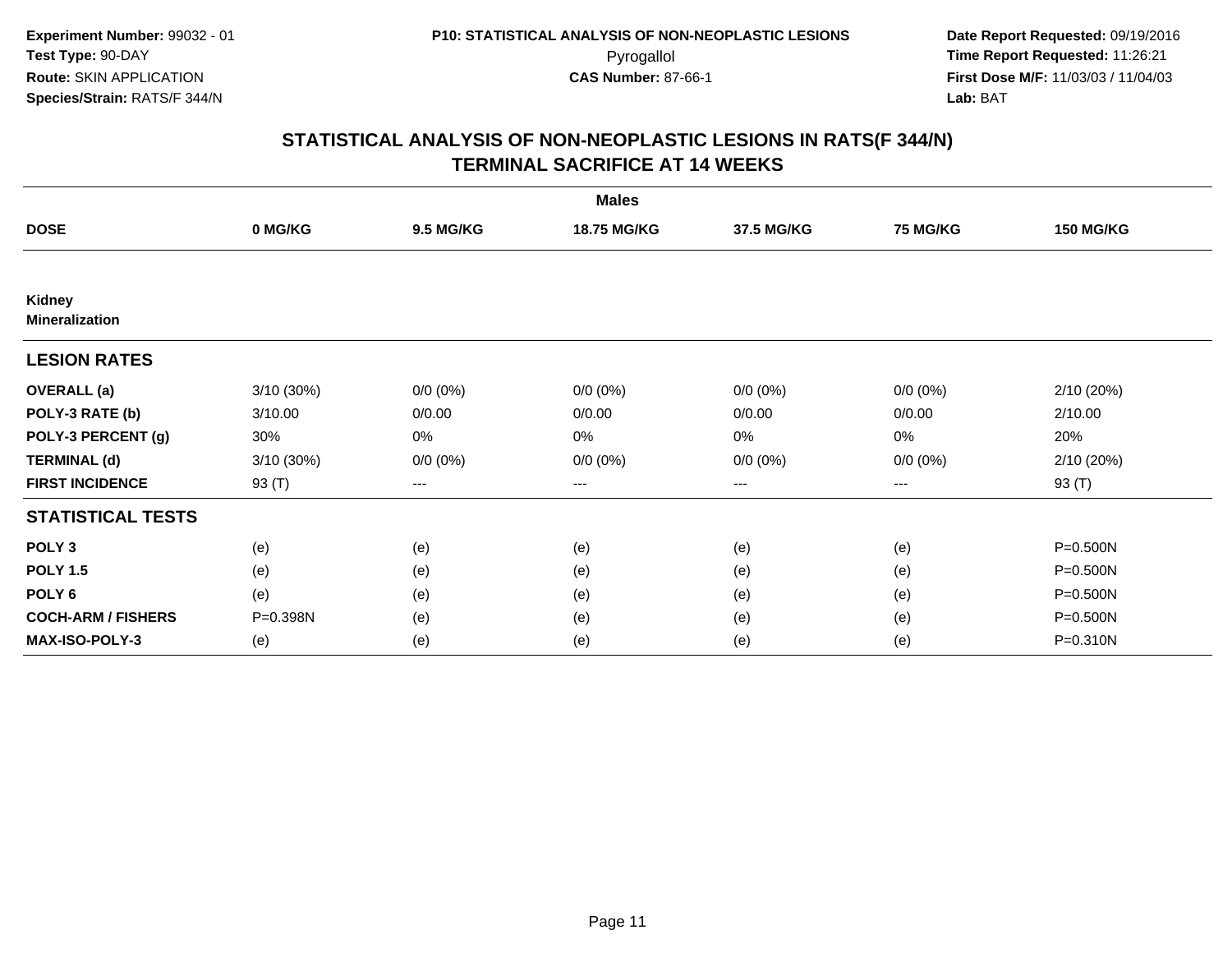|                           |             |                  | <b>Males</b> |             |                 |                  |
|---------------------------|-------------|------------------|--------------|-------------|-----------------|------------------|
| <b>DOSE</b>               | 0 MG/KG     | <b>9.5 MG/KG</b> | 18.75 MG/KG  | 37.5 MG/KG  | <b>75 MG/KG</b> | <b>150 MG/KG</b> |
|                           |             |                  |              |             |                 |                  |
| Kidney<br>Nephropathy     |             |                  |              |             |                 |                  |
| <b>LESION RATES</b>       |             |                  |              |             |                 |                  |
| <b>OVERALL</b> (a)        | 7/10 (70%)  | $0/0 (0\%)$      | $0/0 (0\%)$  | $0/0 (0\%)$ | $0/0 (0\%)$     | 9/10 (90%)       |
| POLY-3 RATE (b)           | 7/10.00     | 0/0.00           | 0/0.00       | 0/0.00      | 0/0.00          | 9/10.00          |
| POLY-3 PERCENT (g)        | 70%         | 0%               | 0%           | 0%          | $0\%$           | 90%              |
| <b>TERMINAL (d)</b>       | 7/10 (70%)  | $0/0 (0\%)$      | $0/0 (0\%)$  | $0/0 (0\%)$ | $0/0 (0\%)$     | 9/10 (90%)       |
| <b>FIRST INCIDENCE</b>    | 93 (T)      | ---              | ---          | $--$        | ---             | 93 (T)           |
| <b>STATISTICAL TESTS</b>  |             |                  |              |             |                 |                  |
| POLY <sub>3</sub>         | (e)         | (e)              | (e)          | (e)         | (e)             | $P=0.292$        |
| <b>POLY 1.5</b>           | (e)         | (e)              | (e)          | (e)         | (e)             | $P=0.292$        |
| POLY <sub>6</sub>         | (e)         | (e)              | (e)          | (e)         | (e)             | $P=0.292$        |
| <b>COCH-ARM / FISHERS</b> | $P = 0.201$ | (e)              | (e)          | (e)         | (e)             | $P=0.291$        |
| <b>MAX-ISO-POLY-3</b>     | (e)         | (e)              | (e)          | (e)         | (e)             | $P = 0.136$      |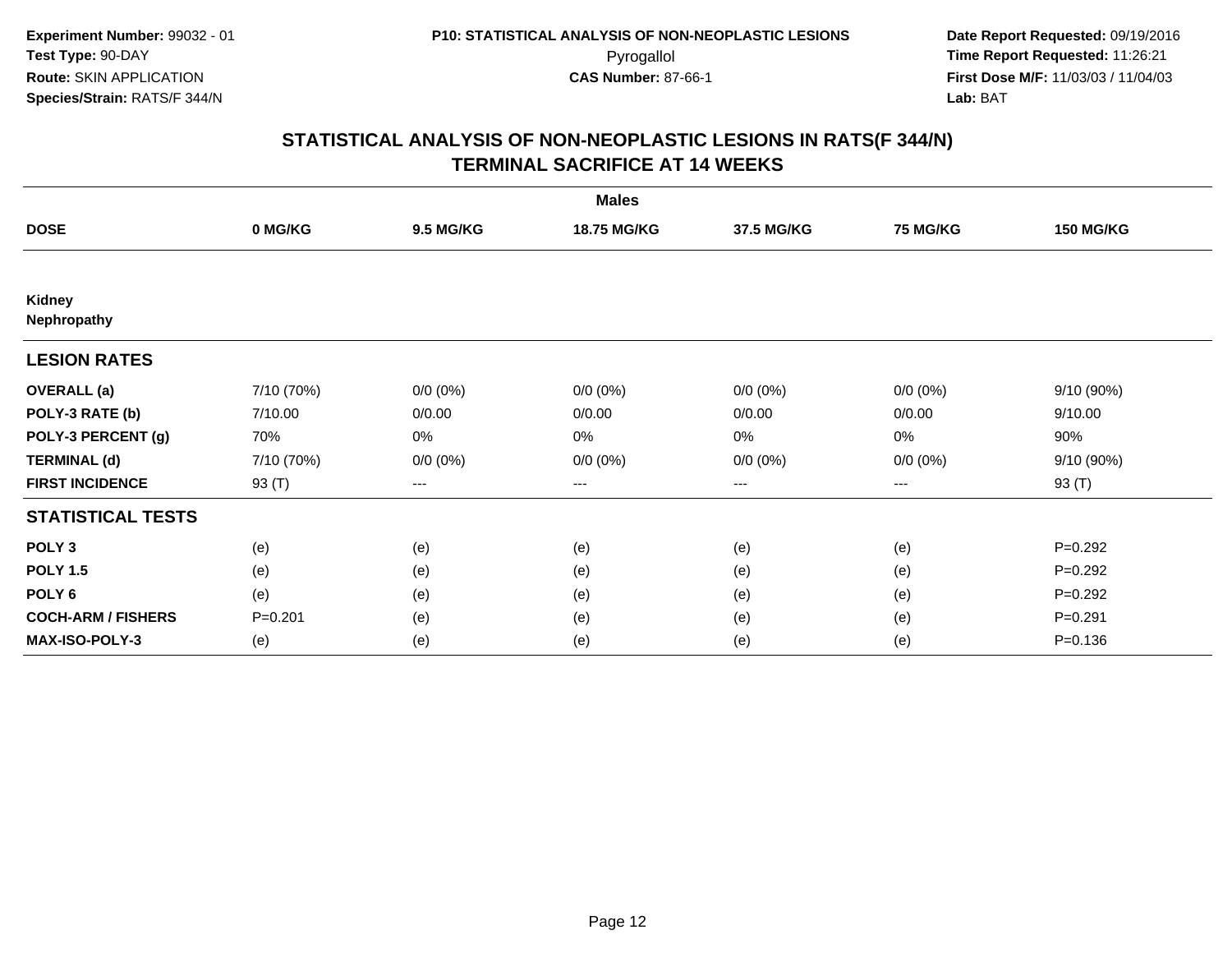|                                                  |             |                  | <b>Males</b> |             |             |                  |
|--------------------------------------------------|-------------|------------------|--------------|-------------|-------------|------------------|
| <b>DOSE</b>                                      | 0 MG/KG     | <b>9.5 MG/KG</b> | 18.75 MG/KG  | 37.5 MG/KG  | 75 MG/KG    | <b>150 MG/KG</b> |
|                                                  |             |                  |              |             |             |                  |
| Liver<br><b>Hematopoietic Cell Proliferation</b> |             |                  |              |             |             |                  |
| <b>LESION RATES</b>                              |             |                  |              |             |             |                  |
| <b>OVERALL</b> (a)                               | $0/10(0\%)$ | $0/0 (0\%)$      | $0/0 (0\%)$  | $0/0 (0\%)$ | $0/0 (0\%)$ | 1/10 (10%)       |
| POLY-3 RATE (b)                                  | 0/10.00     | 0/0.00           | 0/0.00       | 0/0.00      | 0/0.00      | 1/10.00          |
| POLY-3 PERCENT (g)                               | 0%          | 0%               | 0%           | 0%          | 0%          | 10%              |
| <b>TERMINAL (d)</b>                              | $0/10(0\%)$ | $0/0 (0\%)$      | $0/0 (0\%)$  | $0/0 (0\%)$ | $0/0 (0\%)$ | 1/10 (10%)       |
| <b>FIRST INCIDENCE</b>                           | $---$       | ---              | ---          | $\cdots$    | ---         | 93 (T)           |
| <b>STATISTICAL TESTS</b>                         |             |                  |              |             |             |                  |
| POLY <sub>3</sub>                                | (e)         | (e)              | (e)          | (e)         | (e)         | $P = 0.500$      |
| <b>POLY 1.5</b>                                  | (e)         | (e)              | (e)          | (e)         | (e)         | $P = 0.500$      |
| POLY <sub>6</sub>                                | (e)         | (e)              | (e)          | (e)         | (e)         | $P = 0.500$      |
| <b>COCH-ARM / FISHERS</b>                        | $P = 0.304$ | (e)              | (e)          | (e)         | (e)         | $P = 0.500$      |
| <b>MAX-ISO-POLY-3</b>                            | (e)         | (e)              | (e)          | (e)         | (e)         | $P = 0.158$      |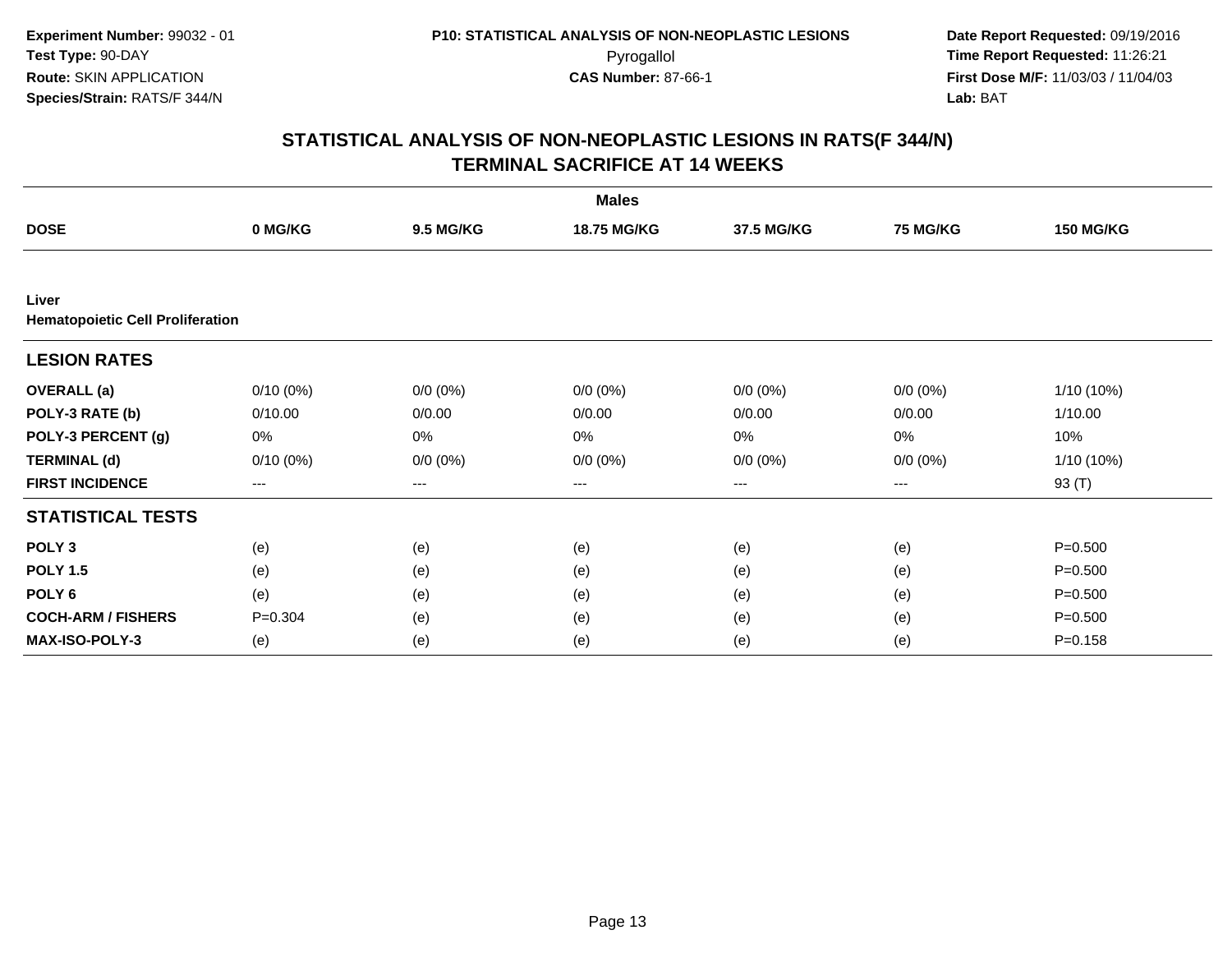|                                     |            |                  | <b>Males</b> |             |                 |                  |
|-------------------------------------|------------|------------------|--------------|-------------|-----------------|------------------|
| <b>DOSE</b>                         | 0 MG/KG    | <b>9.5 MG/KG</b> | 18.75 MG/KG  | 37.5 MG/KG  | <b>75 MG/KG</b> | <b>150 MG/KG</b> |
|                                     |            |                  |              |             |                 |                  |
| Liver<br>Hepatodiaphragmatic Nodule |            |                  |              |             |                 |                  |
| <b>LESION RATES</b>                 |            |                  |              |             |                 |                  |
| <b>OVERALL</b> (a)                  | 1/10 (10%) | $0/0 (0\%)$      | $0/0 (0\%)$  | $0/0 (0\%)$ | $0/0 (0\%)$     | $0/10(0\%)$      |
| POLY-3 RATE (b)                     | 1/10.00    | 0/0.00           | 0/0.00       | 0/0.00      | 0/0.00          | 0/10.00          |
| POLY-3 PERCENT (g)                  | 10%        | 0%               | 0%           | 0%          | 0%              | 0%               |
| <b>TERMINAL (d)</b>                 | 1/10 (10%) | $0/0 (0\%)$      | $0/0 (0\%)$  | $0/0 (0\%)$ | $0/0 (0\%)$     | $0/10(0\%)$      |
| <b>FIRST INCIDENCE</b>              | 93 (T)     | $--$             | ---          | $--$        | ---             | ---              |
| <b>STATISTICAL TESTS</b>            |            |                  |              |             |                 |                  |
| POLY <sub>3</sub>                   | (e)        | (e)              | (e)          | (e)         | (e)             | P=0.500N         |
| <b>POLY 1.5</b>                     | (e)        | (e)              | (e)          | (e)         | (e)             | P=0.500N         |
| POLY <sub>6</sub>                   | (e)        | (e)              | (e)          | (e)         | (e)             | P=0.500N         |
| <b>COCH-ARM / FISHERS</b>           | P=0.304N   | (e)              | (e)          | (e)         | (e)             | P=0.500N         |
| MAX-ISO-POLY-3                      | (e)        | (e)              | (e)          | (e)         | (e)             | P=0.158N         |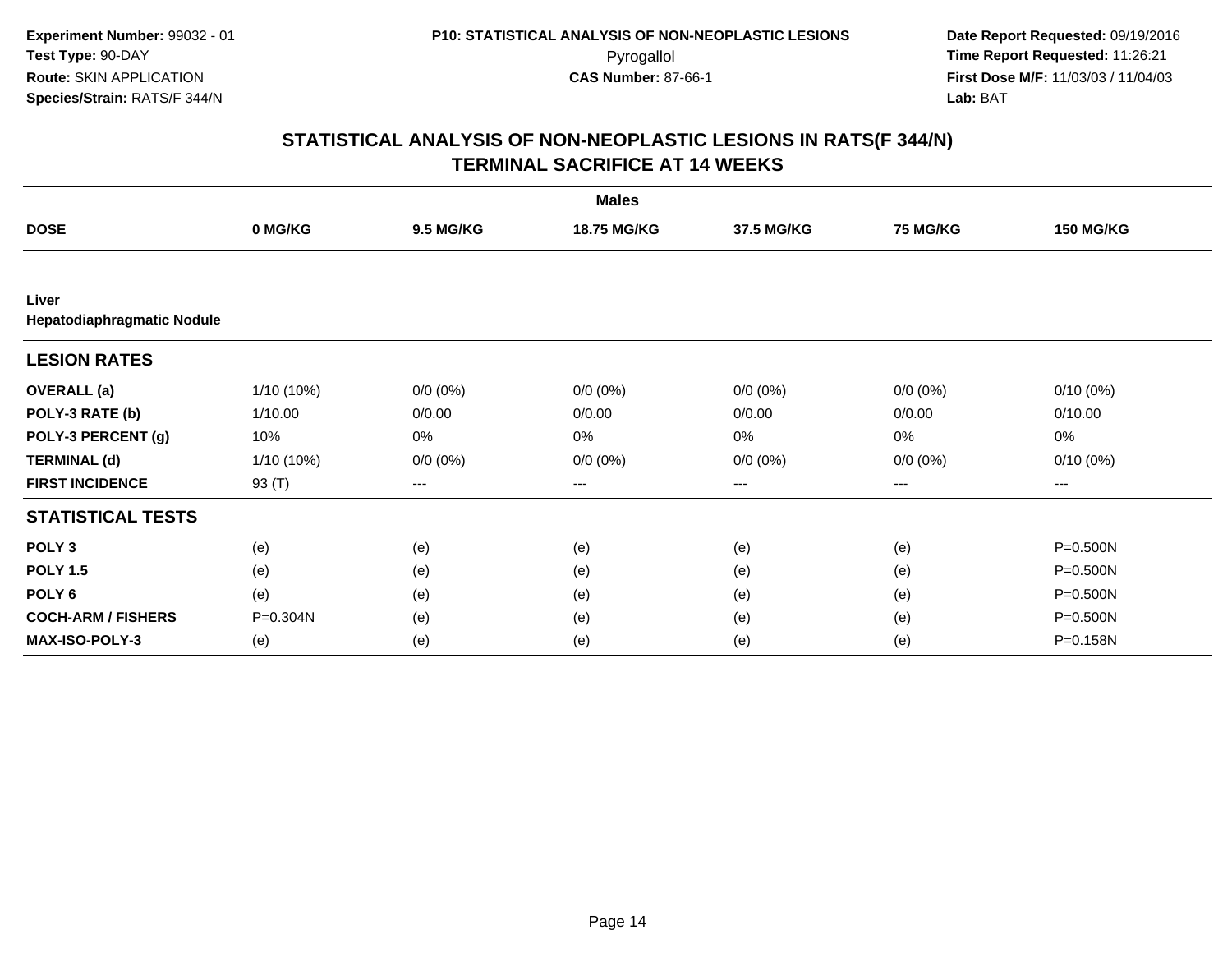|                                                 |             |                   | <b>Males</b> |             |                 |                  |
|-------------------------------------------------|-------------|-------------------|--------------|-------------|-----------------|------------------|
| <b>DOSE</b>                                     | 0 MG/KG     | <b>9.5 MG/KG</b>  | 18.75 MG/KG  | 37.5 MG/KG  | <b>75 MG/KG</b> | <b>150 MG/KG</b> |
|                                                 |             |                   |              |             |                 |                  |
| Liver<br>Infiltration Cellular Mononuclear Cell |             |                   |              |             |                 |                  |
| <b>LESION RATES</b>                             |             |                   |              |             |                 |                  |
| <b>OVERALL</b> (a)                              | 9/10 (90%)  | $0/0 (0\%)$       | $0/0 (0\%)$  | $0/0 (0\%)$ | $0/0 (0\%)$     | 10/10 (100%)     |
| POLY-3 RATE (b)                                 | 9/10.00     | 0/0.00            | 0/0.00       | 0/0.00      | 0/0.00          | 10/10.00         |
| POLY-3 PERCENT (g)                              | 90%         | 0%                | 0%           | 0%          | 0%              | 100%             |
| <b>TERMINAL (d)</b>                             | 9/10(90%)   | $0/0 (0\%)$       | $0/0 (0\%)$  | $0/0 (0\%)$ | $0/0 (0\%)$     | 10/10 (100%)     |
| <b>FIRST INCIDENCE</b>                          | 93 (T)      | $\qquad \qquad -$ | $---$        | ---         | $---$           | 93 (T)           |
| <b>STATISTICAL TESTS</b>                        |             |                   |              |             |                 |                  |
| POLY <sub>3</sub>                               | (e)         | (e)               | (e)          | (e)         | (e)             | $P = 0.500$      |
| <b>POLY 1.5</b>                                 | (e)         | (e)               | (e)          | (e)         | (e)             | $P = 0.500$      |
| POLY <sub>6</sub>                               | (e)         | (e)               | (e)          | (e)         | (e)             | $P = 0.500$      |
| <b>COCH-ARM / FISHERS</b>                       | $P = 0.304$ | (e)               | (e)          | (e)         | (e)             | $P = 0.500$      |
| <b>MAX-ISO-POLY-3</b>                           | (e)         | (e)               | (e)          | (e)         | (e)             | $P = 0.158$      |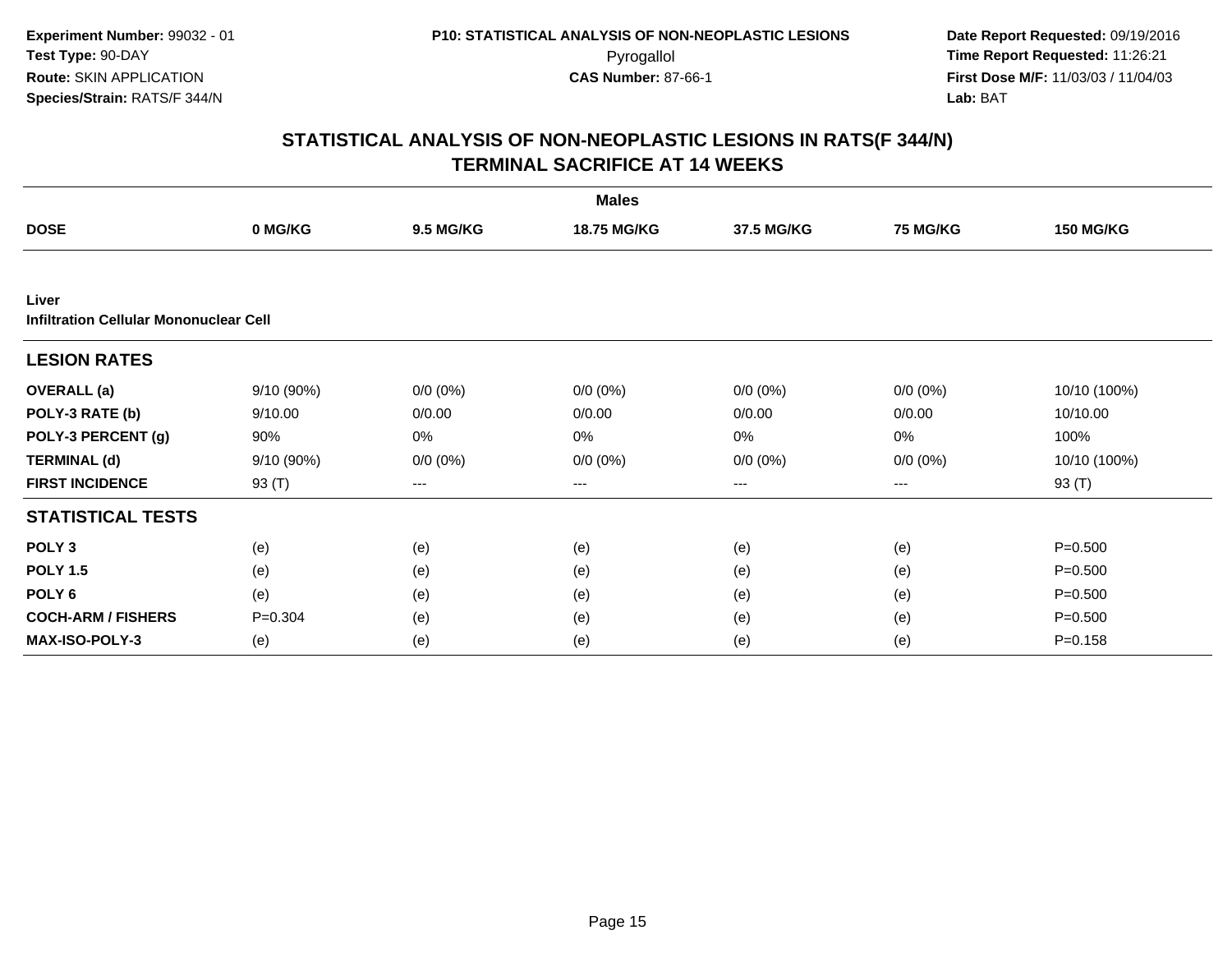|                           |                        |                  | <b>Males</b> |                   |                 |                  |
|---------------------------|------------------------|------------------|--------------|-------------------|-----------------|------------------|
| <b>DOSE</b>               | 0 MG/KG                | <b>9.5 MG/KG</b> | 18.75 MG/KG  | 37.5 MG/KG        | <b>75 MG/KG</b> | <b>150 MG/KG</b> |
|                           |                        |                  |              |                   |                 |                  |
| Liver<br>Inflammation     |                        |                  |              |                   |                 |                  |
| <b>LESION RATES</b>       |                        |                  |              |                   |                 |                  |
| <b>OVERALL</b> (a)        | $0/10(0\%)$            | $0/0 (0\%)$      | $0/0 (0\%)$  | $0/0 (0\%)$       | $0/0 (0\%)$     | $0/10(0\%)$      |
| POLY-3 RATE (b)           | 0/10.00                | 0/0.00           | 0/0.00       | 0/0.00            | 0/0.00          | 0/10.00          |
| POLY-3 PERCENT (g)        | 0%                     | 0%               | 0%           | 0%                | 0%              | 0%               |
| <b>TERMINAL (d)</b>       | $0/10(0\%)$            | $0/0 (0\%)$      | $0/0 (0\%)$  | $0/0 (0\%)$       | $0/0 (0\%)$     | $0/10(0\%)$      |
| <b>FIRST INCIDENCE</b>    | $\qquad \qquad \cdots$ | $---$            | ---          | $\qquad \qquad -$ | $---$           | $---$            |
| <b>STATISTICAL TESTS</b>  |                        |                  |              |                   |                 |                  |
| POLY <sub>3</sub>         | (n)                    | (n)              | (n)          | (n)               | (n)             | (n)              |
| <b>POLY 1.5</b>           | (n)                    | (n)              | (n)          | (n)               | (n)             | (n)              |
| POLY <sub>6</sub>         | (n)                    | (n)              | (n)          | (n)               | (n)             | (n)              |
| <b>COCH-ARM / FISHERS</b> | (n)                    | (n)              | (n)          | (n)               | (n)             | (n)              |
| <b>MAX-ISO-POLY-3</b>     | (n)                    | (n)              | (n)          | (n)               | (n)             | (n)              |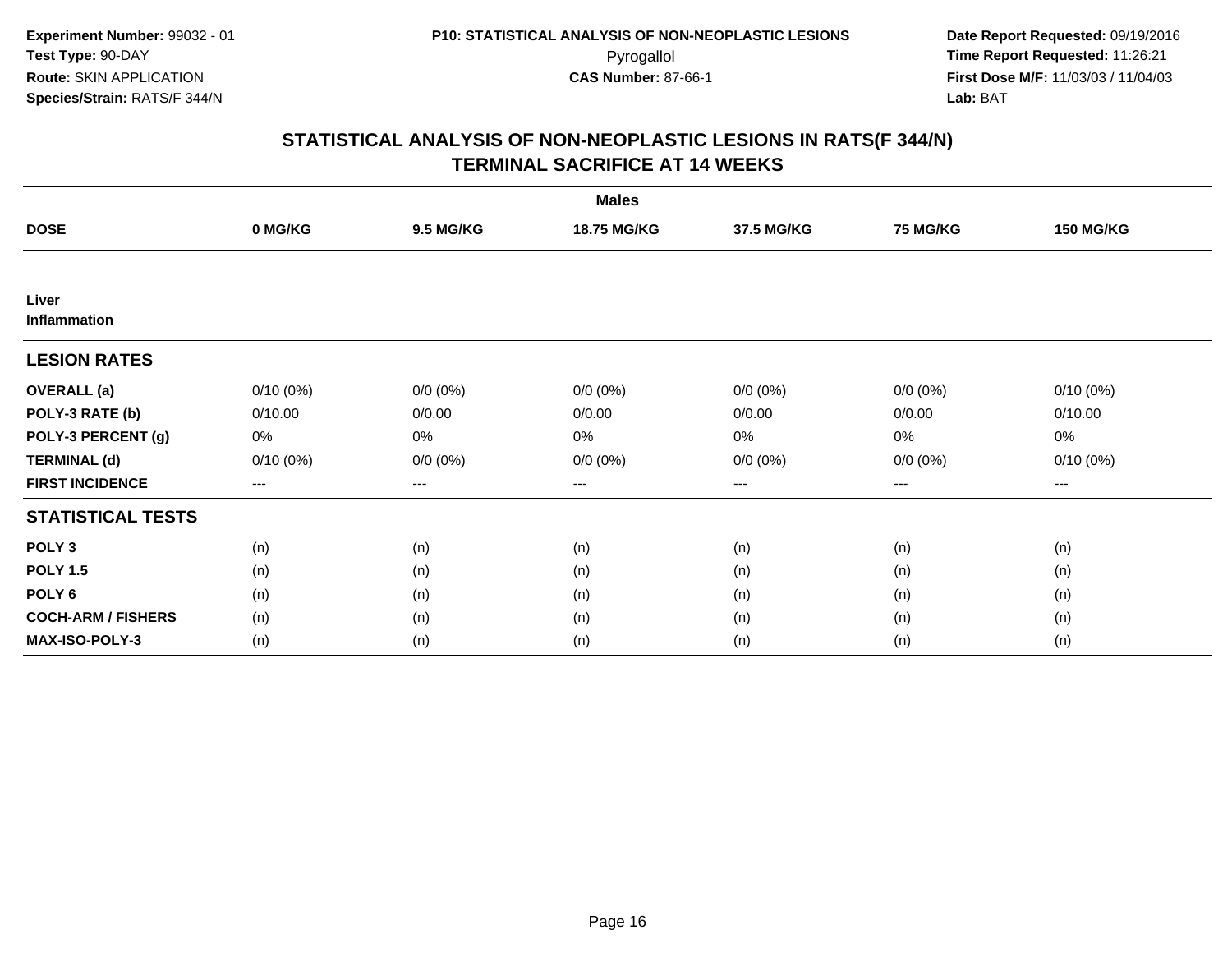|                           |             |                  | <b>Males</b> |             |             |                  |
|---------------------------|-------------|------------------|--------------|-------------|-------------|------------------|
| <b>DOSE</b>               | 0 MG/KG     | <b>9.5 MG/KG</b> | 18.75 MG/KG  | 37.5 MG/KG  | 75 MG/KG    | <b>150 MG/KG</b> |
|                           |             |                  |              |             |             |                  |
| Lung<br>Inflammation      |             |                  |              |             |             |                  |
| <b>LESION RATES</b>       |             |                  |              |             |             |                  |
| <b>OVERALL</b> (a)        | 2/10 (20%)  | $0/0 (0\%)$      | $0/0 (0\%)$  | $0/0 (0\%)$ | $0/0 (0\%)$ | 3/10 (30%)       |
| POLY-3 RATE (b)           | 2/10.00     | 0/0.00           | 0/0.00       | 0/0.00      | 0/0.00      | 3/10.00          |
| POLY-3 PERCENT (g)        | 20%         | 0%               | 0%           | 0%          | 0%          | 30%              |
| <b>TERMINAL (d)</b>       | 2/10 (20%)  | $0/0 (0\%)$      | $0/0 (0\%)$  | $0/0 (0\%)$ | $0/0 (0\%)$ | $3/10(30\%)$     |
| <b>FIRST INCIDENCE</b>    | 93 (T)      | ---              | $--$         | $--$        | $--$        | 93 (T)           |
| <b>STATISTICAL TESTS</b>  |             |                  |              |             |             |                  |
| POLY <sub>3</sub>         | (e)         | (e)              | (e)          | (e)         | (e)         | $P = 0.500$      |
| <b>POLY 1.5</b>           | (e)         | (e)              | (e)          | (e)         | (e)         | $P = 0.500$      |
| POLY <sub>6</sub>         | (e)         | (e)              | (e)          | (e)         | (e)         | $P = 0.500$      |
| <b>COCH-ARM / FISHERS</b> | $P = 0.398$ | (e)              | (e)          | (e)         | (e)         | $P = 0.500$      |
| <b>MAX-ISO-POLY-3</b>     | (e)         | (e)              | (e)          | (e)         | (e)         | $P = 0.310$      |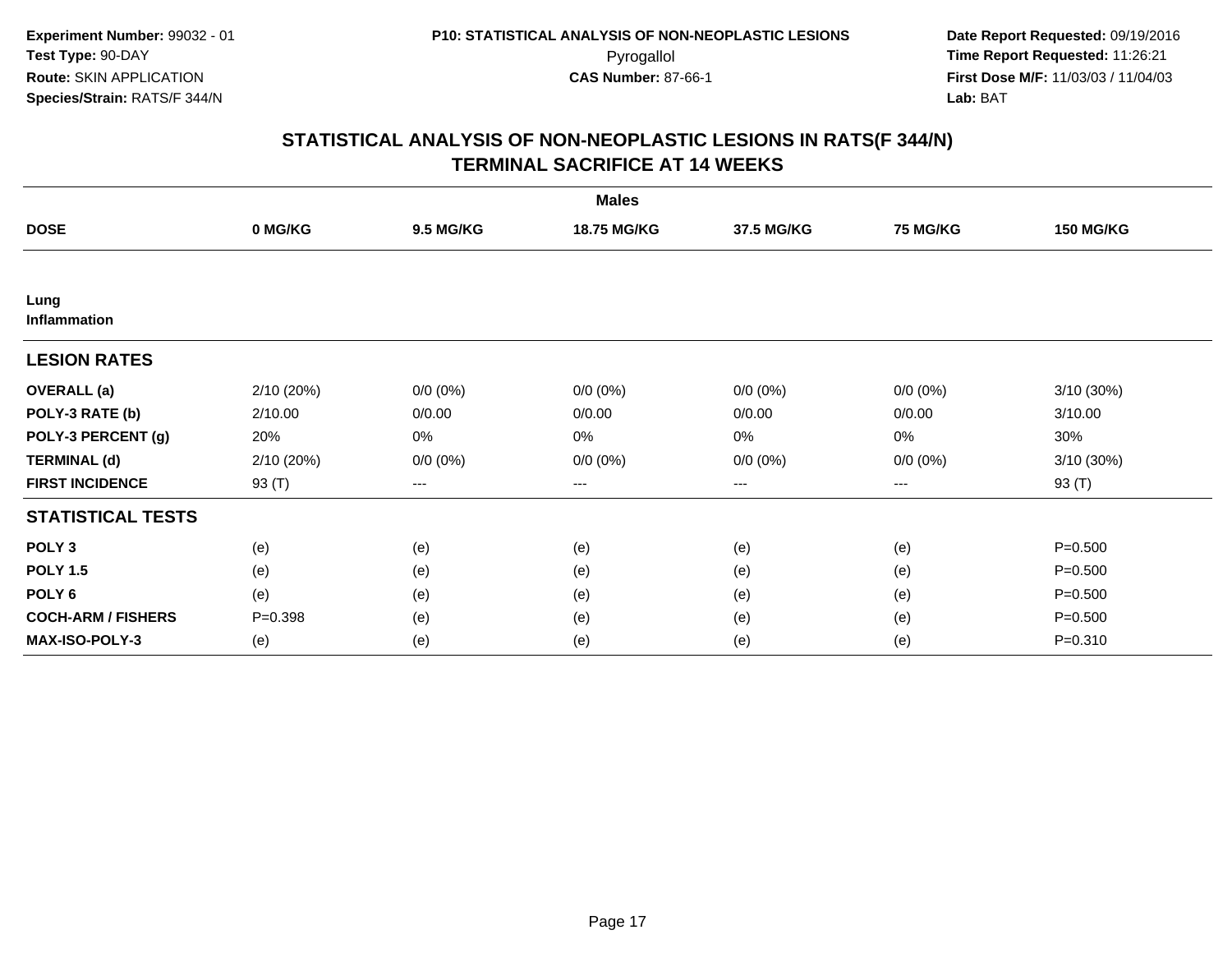|                                   |              |                  | <b>Males</b> |             |                 |                  |
|-----------------------------------|--------------|------------------|--------------|-------------|-----------------|------------------|
| <b>DOSE</b>                       | 0 MG/KG      | <b>9.5 MG/KG</b> | 18.75 MG/KG  | 37.5 MG/KG  | <b>75 MG/KG</b> | <b>150 MG/KG</b> |
|                                   |              |                  |              |             |                 |                  |
| Lung<br><b>Metaplasia Osseous</b> |              |                  |              |             |                 |                  |
| <b>LESION RATES</b>               |              |                  |              |             |                 |                  |
| <b>OVERALL</b> (a)                | $1/10(10\%)$ | $0/0 (0\%)$      | $0/0 (0\%)$  | $0/0 (0\%)$ | $0/0(0\%)$      | $0/10(0\%)$      |
| POLY-3 RATE (b)                   | 1/10.00      | 0/0.00           | 0/0.00       | 0/0.00      | 0/0.00          | 0/10.00          |
| POLY-3 PERCENT (g)                | 10%          | 0%               | 0%           | 0%          | 0%              | 0%               |
| <b>TERMINAL (d)</b>               | $1/10(10\%)$ | $0/0 (0\%)$      | $0/0 (0\%)$  | $0/0 (0\%)$ | $0/0 (0\%)$     | $0/10(0\%)$      |
| <b>FIRST INCIDENCE</b>            | 93 (T)       | $--$             | ---          | ---         | ---             | ---              |
| <b>STATISTICAL TESTS</b>          |              |                  |              |             |                 |                  |
| POLY <sub>3</sub>                 | (e)          | (e)              | (e)          | (e)         | (e)             | P=0.500N         |
| <b>POLY 1.5</b>                   | (e)          | (e)              | (e)          | (e)         | (e)             | P=0.500N         |
| POLY <sub>6</sub>                 | (e)          | (e)              | (e)          | (e)         | (e)             | P=0.500N         |
| <b>COCH-ARM / FISHERS</b>         | P=0.304N     | (e)              | (e)          | (e)         | (e)             | P=0.500N         |
| <b>MAX-ISO-POLY-3</b>             | (e)          | (e)              | (e)          | (e)         | (e)             | P=0.158N         |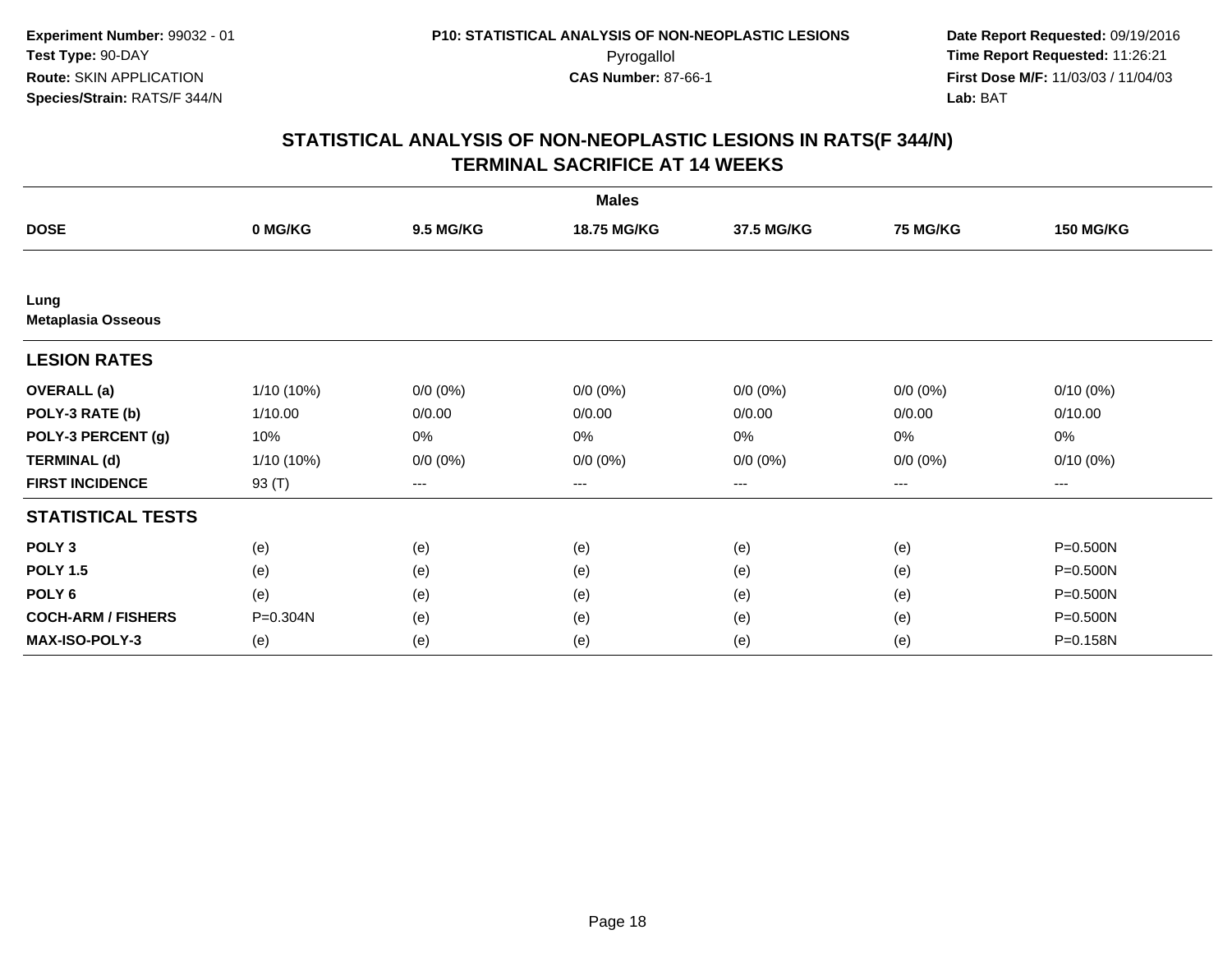| <b>Males</b>                             |             |                  |             |             |                 |                  |  |
|------------------------------------------|-------------|------------------|-------------|-------------|-----------------|------------------|--|
| <b>DOSE</b>                              | 0 MG/KG     | <b>9.5 MG/KG</b> | 18.75 MG/KG | 37.5 MG/KG  | <b>75 MG/KG</b> | <b>150 MG/KG</b> |  |
|                                          |             |                  |             |             |                 |                  |  |
| Lung: Alveolar Epithelium<br>Hyperplasia |             |                  |             |             |                 |                  |  |
| <b>LESION RATES</b>                      |             |                  |             |             |                 |                  |  |
| <b>OVERALL</b> (a)                       | $0/10(0\%)$ | $0/0 (0\%)$      | $0/0 (0\%)$ | $0/0 (0\%)$ | $0/0 (0\%)$     | $1/10(10\%)$     |  |
| POLY-3 RATE (b)                          | 0/10.00     | 0/0.00           | 0/0.00      | 0/0.00      | 0/0.00          | 1/10.00          |  |
| POLY-3 PERCENT (g)                       | 0%          | 0%               | 0%          | 0%          | 0%              | 10%              |  |
| <b>TERMINAL (d)</b>                      | $0/10(0\%)$ | $0/0 (0\%)$      | $0/0 (0\%)$ | $0/0 (0\%)$ | $0/0 (0\%)$     | $1/10(10\%)$     |  |
| <b>FIRST INCIDENCE</b>                   | ---         | ---              | $---$       | ---         | $---$           | 93 (T)           |  |
| <b>STATISTICAL TESTS</b>                 |             |                  |             |             |                 |                  |  |
| POLY <sub>3</sub>                        | (e)         | (e)              | (e)         | (e)         | (e)             | $P = 0.500$      |  |
| <b>POLY 1.5</b>                          | (e)         | (e)              | (e)         | (e)         | (e)             | $P = 0.500$      |  |
| POLY <sub>6</sub>                        | (e)         | (e)              | (e)         | (e)         | (e)             | $P = 0.500$      |  |
| <b>COCH-ARM / FISHERS</b>                | $P = 0.304$ | (e)              | (e)         | (e)         | (e)             | $P = 0.500$      |  |
| MAX-ISO-POLY-3                           | (e)         | (e)              | (e)         | (e)         | (e)             | $P = 0.158$      |  |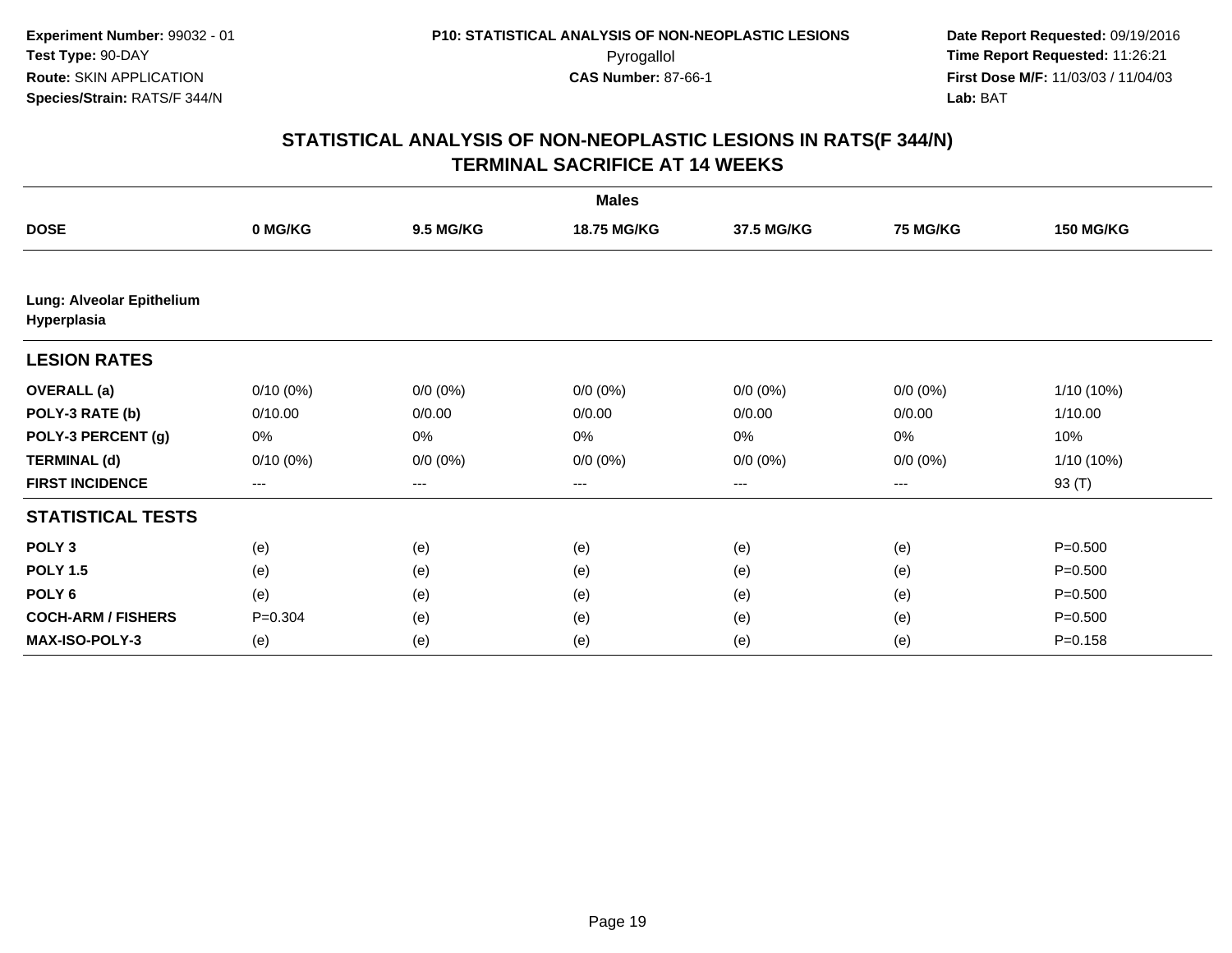| <b>Males</b>                                                     |             |                  |             |             |                   |                  |  |
|------------------------------------------------------------------|-------------|------------------|-------------|-------------|-------------------|------------------|--|
| <b>DOSE</b>                                                      | 0 MG/KG     | <b>9.5 MG/KG</b> | 18.75 MG/KG | 37.5 MG/KG  | <b>75 MG/KG</b>   | <b>150 MG/KG</b> |  |
|                                                                  |             |                  |             |             |                   |                  |  |
| <b>Lung: Alveolus</b><br><b>Infiltration Cellular Histiocyte</b> |             |                  |             |             |                   |                  |  |
| <b>LESION RATES</b>                                              |             |                  |             |             |                   |                  |  |
| <b>OVERALL</b> (a)                                               | $0/10(0\%)$ | $0/0 (0\%)$      | $0/0 (0\%)$ | $0/0 (0\%)$ | $0/0 (0\%)$       | $0/10(0\%)$      |  |
| POLY-3 RATE (b)                                                  | 0/10.00     | 0/0.00           | 0/0.00      | 0/0.00      | 0/0.00            | 0/10.00          |  |
| POLY-3 PERCENT (g)                                               | 0%          | 0%               | 0%          | 0%          | $0\%$             | 0%               |  |
| <b>TERMINAL (d)</b>                                              | $0/10(0\%)$ | $0/0 (0\%)$      | $0/0 (0\%)$ | $0/0 (0\%)$ | $0/0 (0\%)$       | $0/10(0\%)$      |  |
| <b>FIRST INCIDENCE</b>                                           | ---         | ---              | ---         | $---$       | $\qquad \qquad -$ | ---              |  |
| <b>STATISTICAL TESTS</b>                                         |             |                  |             |             |                   |                  |  |
| POLY <sub>3</sub>                                                | (n)         | (n)              | (n)         | (n)         | (n)               | (n)              |  |
| <b>POLY 1.5</b>                                                  | (n)         | (n)              | (n)         | (n)         | (n)               | (n)              |  |
| POLY 6                                                           | (n)         | (n)              | (n)         | (n)         | (n)               | (n)              |  |
| <b>COCH-ARM / FISHERS</b>                                        | (n)         | (n)              | (n)         | (n)         | (n)               | (n)              |  |
| MAX-ISO-POLY-3                                                   | (n)         | (n)              | (n)         | (n)         | (n)               | (n)              |  |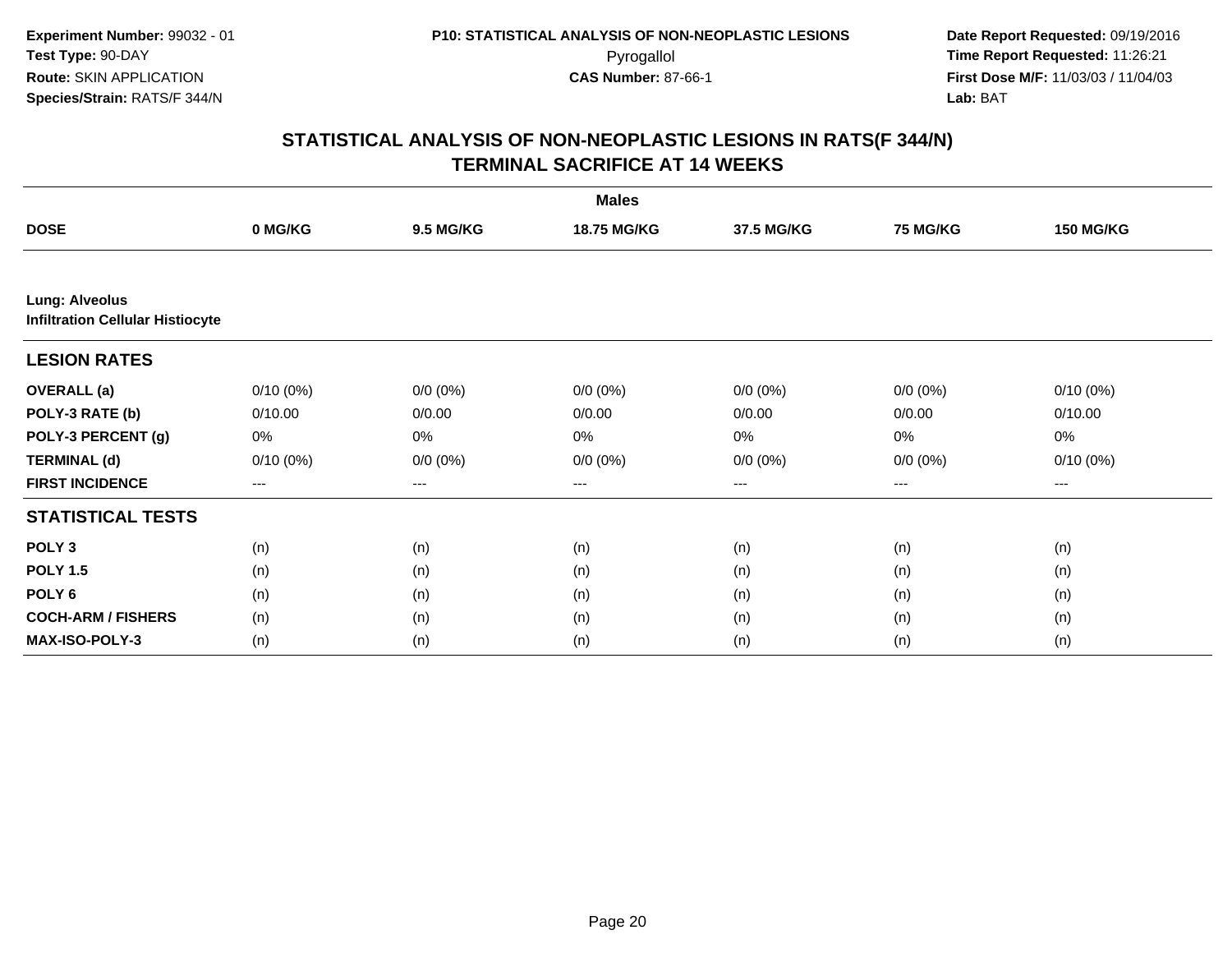|                                                 |             |                  | <b>Males</b> |             |                 |                  |
|-------------------------------------------------|-------------|------------------|--------------|-------------|-----------------|------------------|
| <b>DOSE</b>                                     | 0 MG/KG     | <b>9.5 MG/KG</b> | 18.75 MG/KG  | 37.5 MG/KG  | <b>75 MG/KG</b> | <b>150 MG/KG</b> |
|                                                 |             |                  |              |             |                 |                  |
| <b>Mesentery</b><br><b>Inflammation Chronic</b> |             |                  |              |             |                 |                  |
| <b>LESION RATES</b>                             |             |                  |              |             |                 |                  |
| <b>OVERALL</b> (a)                              | $0/0 (0\%)$ | $0/0 (0\%)$      | $0/0 (0\%)$  | $0/0 (0\%)$ | $0/0 (0\%)$     | $0/0 (0\%)$      |
| POLY-3 RATE (b)                                 | 0/0.00      | 0/0.00           | 0/0.00       | 0/0.00      | 0/0.00          | 0/0.00           |
| POLY-3 PERCENT (g)                              | 0%          | 0%               | 0%           | 0%          | 0%              | 0%               |
| <b>TERMINAL (d)</b>                             | $0/0 (0\%)$ | $0/0 (0\%)$      | $0/0 (0\%)$  | $0/0 (0\%)$ | $0/0 (0\%)$     | $0/0 (0\%)$      |
| <b>FIRST INCIDENCE</b>                          | $\cdots$    | $\cdots$         | $\cdots$     | $\cdots$    | ---             | $---$            |
| <b>STATISTICAL TESTS</b>                        |             |                  |              |             |                 |                  |
| POLY <sub>3</sub>                               | (n)         | (n)              | (n)          | (n)         | (n)             | (n)              |
| <b>POLY 1.5</b>                                 | (n)         | (n)              | (n)          | (n)         | (n)             | (n)              |
| POLY <sub>6</sub>                               | (n)         | (n)              | (n)          | (n)         | (n)             | (n)              |
| <b>COCH-ARM / FISHERS</b>                       | (n)         | (n)              | (n)          | (n)         | (n)             | (n)              |
| MAX-ISO-POLY-3                                  | (n)         | (n)              | (n)          | (n)         | (n)             | (n)              |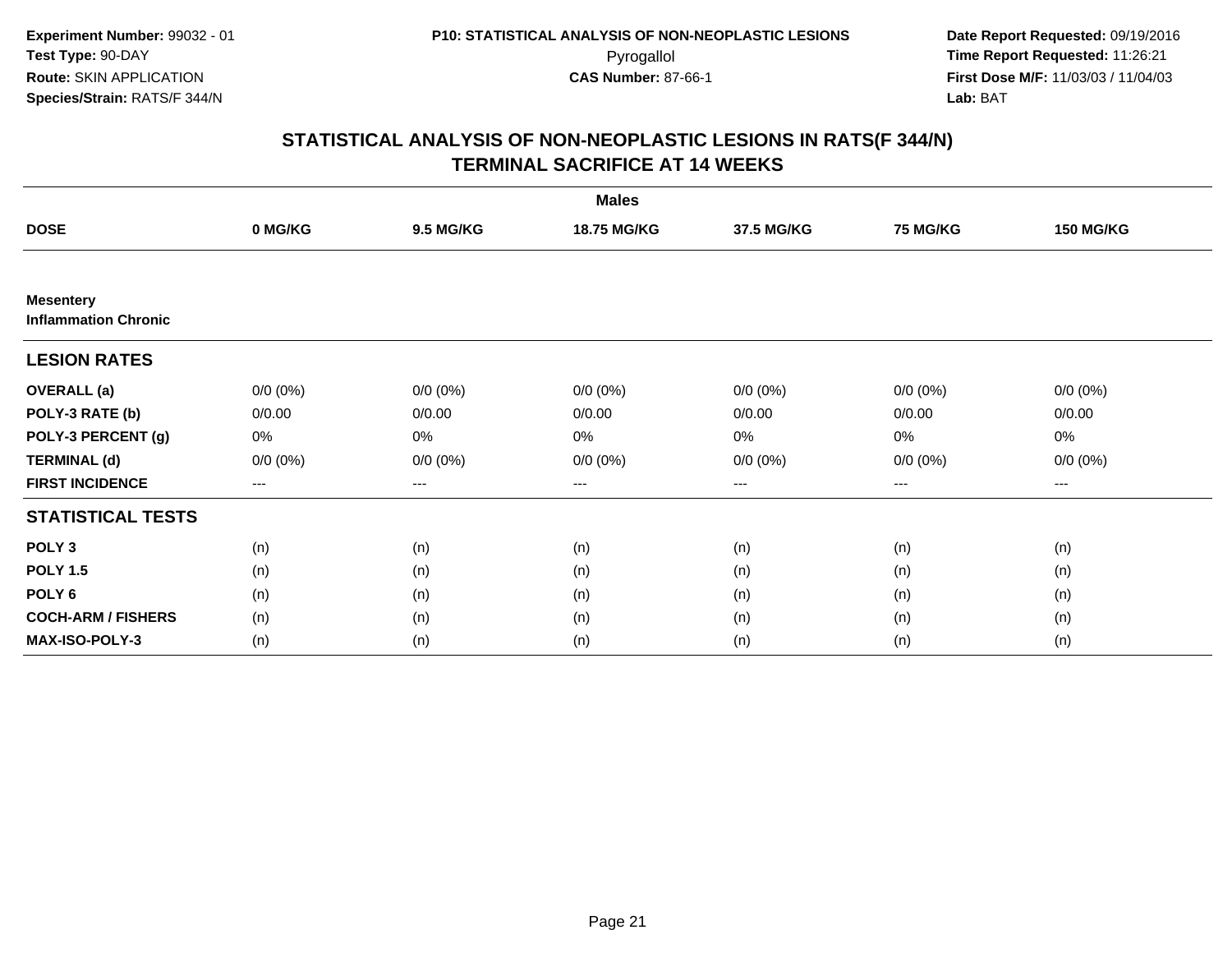| <b>Males</b>                        |                        |                  |                    |                   |                 |                  |  |  |
|-------------------------------------|------------------------|------------------|--------------------|-------------------|-----------------|------------------|--|--|
| <b>DOSE</b>                         | 0 MG/KG                | <b>9.5 MG/KG</b> | <b>18.75 MG/KG</b> | 37.5 MG/KG        | <b>75 MG/KG</b> | <b>150 MG/KG</b> |  |  |
|                                     |                        |                  |                    |                   |                 |                  |  |  |
| <b>Mesentery</b><br><b>Necrosis</b> |                        |                  |                    |                   |                 |                  |  |  |
| <b>LESION RATES</b>                 |                        |                  |                    |                   |                 |                  |  |  |
| <b>OVERALL</b> (a)                  | $0/0 (0\%)$            | $0/0 (0\%)$      | $0/0 (0\%)$        | $0/0 (0\%)$       | $0/0 (0\%)$     | $0/0 (0\%)$      |  |  |
| POLY-3 RATE (b)                     | 0/0.00                 | 0/0.00           | 0/0.00             | 0/0.00            | 0/0.00          | 0/0.00           |  |  |
| POLY-3 PERCENT (g)                  | 0%                     | $0\%$            | 0%                 | 0%                | $0\%$           | 0%               |  |  |
| <b>TERMINAL (d)</b>                 | $0/0 (0\%)$            | $0/0 (0\%)$      | $0/0 (0\%)$        | $0/0 (0\%)$       | $0/0 (0\%)$     | $0/0 (0\%)$      |  |  |
| <b>FIRST INCIDENCE</b>              | $\qquad \qquad \cdots$ | $---$            | ---                | $\qquad \qquad -$ | $---$           | $---$            |  |  |
| <b>STATISTICAL TESTS</b>            |                        |                  |                    |                   |                 |                  |  |  |
| POLY <sub>3</sub>                   | (n)                    | (n)              | (n)                | (n)               | (n)             | (n)              |  |  |
| <b>POLY 1.5</b>                     | (n)                    | (n)              | (n)                | (n)               | (n)             | (n)              |  |  |
| POLY <sub>6</sub>                   | (n)                    | (n)              | (n)                | (n)               | (n)             | (n)              |  |  |
| <b>COCH-ARM / FISHERS</b>           | (n)                    | (n)              | (n)                | (n)               | (n)             | (n)              |  |  |
| MAX-ISO-POLY-3                      | (n)                    | (n)              | (n)                | (n)               | (n)             | (n)              |  |  |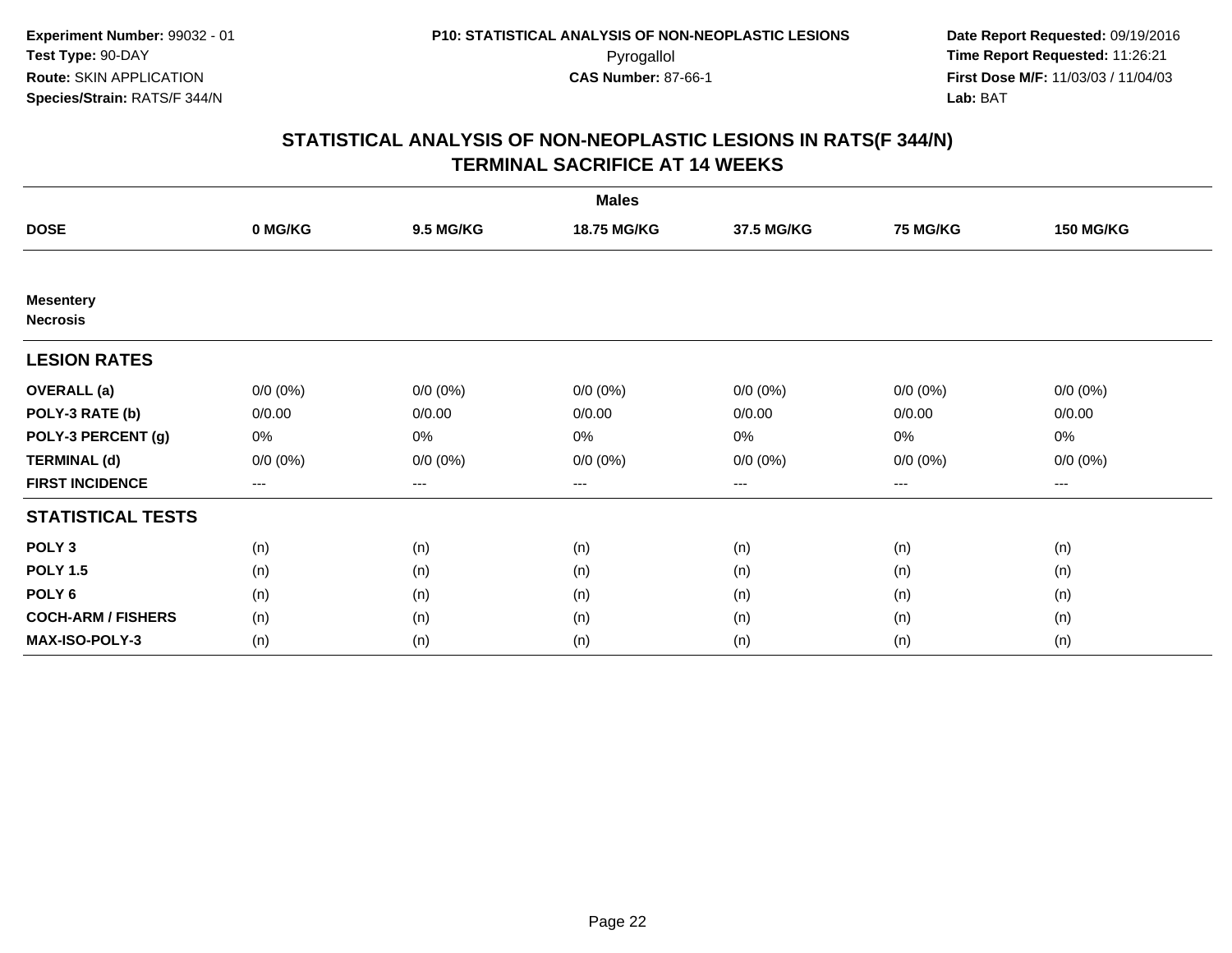|                                           |             |                  | <b>Males</b> |             |             |                  |
|-------------------------------------------|-------------|------------------|--------------|-------------|-------------|------------------|
| <b>DOSE</b>                               | 0 MG/KG     | <b>9.5 MG/KG</b> | 18.75 MG/KG  | 37.5 MG/KG  | 75 MG/KG    | <b>150 MG/KG</b> |
|                                           |             |                  |              |             |             |                  |
| <b>Pancreas: Acinus</b><br><b>Atrophy</b> |             |                  |              |             |             |                  |
| <b>LESION RATES</b>                       |             |                  |              |             |             |                  |
| <b>OVERALL</b> (a)                        | $0/10(0\%)$ | $0/0 (0\%)$      | $0/0 (0\%)$  | $0/0 (0\%)$ | $0/0 (0\%)$ | 1/10 (10%)       |
| POLY-3 RATE (b)                           | 0/10.00     | 0/0.00           | 0/0.00       | 0/0.00      | 0/0.00      | 1/10.00          |
| POLY-3 PERCENT (g)                        | 0%          | 0%               | 0%           | 0%          | 0%          | 10%              |
| <b>TERMINAL (d)</b>                       | $0/10(0\%)$ | $0/0 (0\%)$      | $0/0 (0\%)$  | $0/0 (0\%)$ | $0/0 (0\%)$ | 1/10 (10%)       |
| <b>FIRST INCIDENCE</b>                    | $--$        | ---              | ---          | $--$        | $--$        | 93 (T)           |
| <b>STATISTICAL TESTS</b>                  |             |                  |              |             |             |                  |
| POLY <sub>3</sub>                         | (e)         | (e)              | (e)          | (e)         | (e)         | $P = 0.500$      |
| <b>POLY 1.5</b>                           | (e)         | (e)              | (e)          | (e)         | (e)         | $P = 0.500$      |
| POLY <sub>6</sub>                         | (e)         | (e)              | (e)          | (e)         | (e)         | $P = 0.500$      |
| <b>COCH-ARM / FISHERS</b>                 | $P = 0.304$ | (e)              | (e)          | (e)         | (e)         | $P = 0.500$      |
| MAX-ISO-POLY-3                            | (e)         | (e)              | (e)          | (e)         | (e)         | $P = 0.158$      |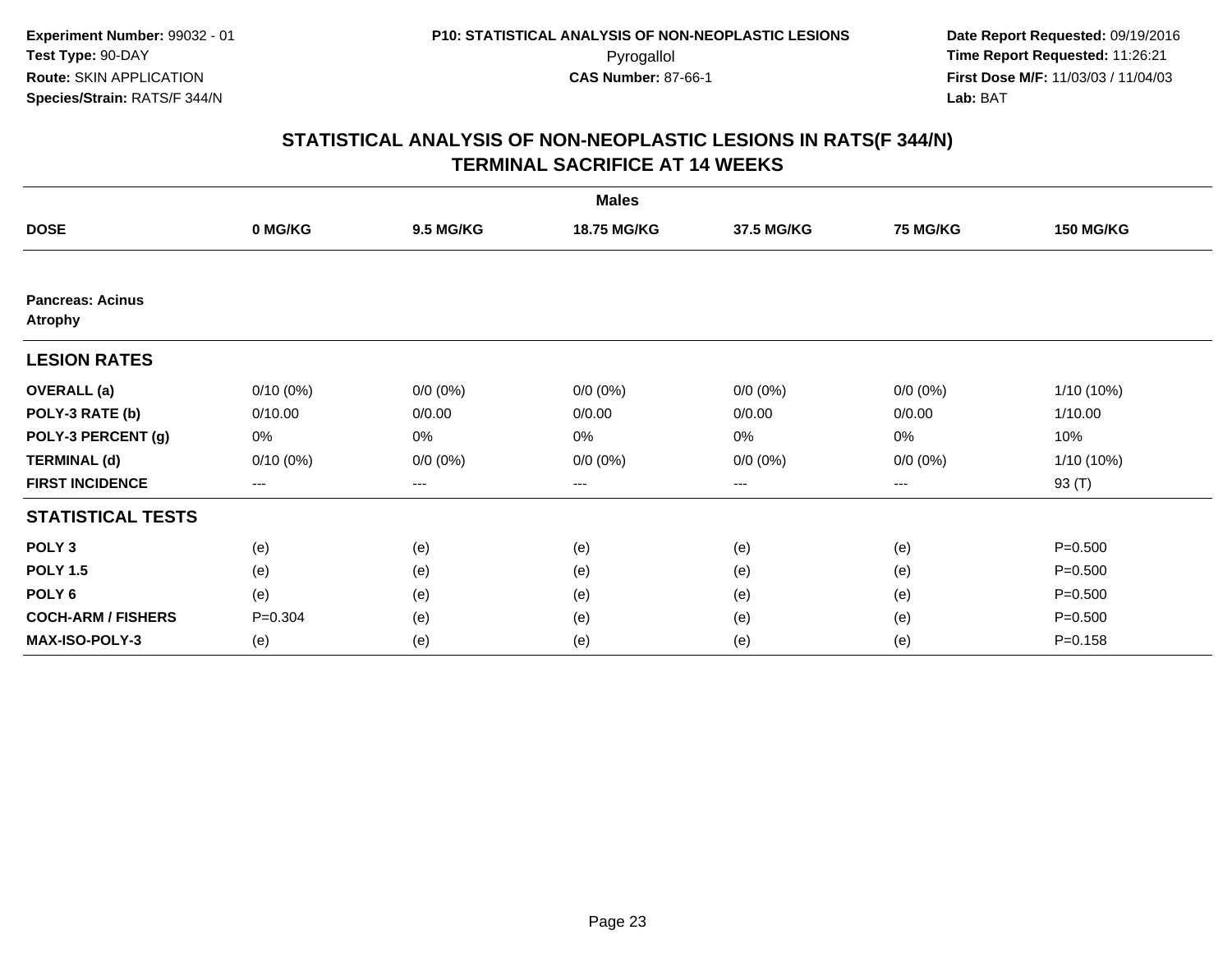|                                               |             |                  | <b>Males</b> |                   |             |                  |
|-----------------------------------------------|-------------|------------------|--------------|-------------------|-------------|------------------|
| <b>DOSE</b>                                   | 0 MG/KG     | <b>9.5 MG/KG</b> | 18.75 MG/KG  | 37.5 MG/KG        | 75 MG/KG    | <b>150 MG/KG</b> |
|                                               |             |                  |              |                   |             |                  |
| <b>Preputial Gland</b><br><b>Inflammation</b> |             |                  |              |                   |             |                  |
| <b>LESION RATES</b>                           |             |                  |              |                   |             |                  |
| <b>OVERALL</b> (a)                            | 2/10 (20%)  | $0/0 (0\%)$      | $0/0 (0\%)$  | $0/0 (0\%)$       | $0/0 (0\%)$ | 2/10 (20%)       |
| POLY-3 RATE (b)                               | 2/10.00     | 0/0.00           | 0/0.00       | 0/0.00            | 0/0.00      | 2/10.00          |
| POLY-3 PERCENT (g)                            | 20%         | $0\%$            | 0%           | $0\%$             | $0\%$       | 20%              |
| <b>TERMINAL (d)</b>                           | 2/10(20%)   | $0/0 (0\%)$      | $0/0 (0\%)$  | $0/0 (0\%)$       | $0/0 (0\%)$ | 2/10 (20%)       |
| <b>FIRST INCIDENCE</b>                        | 93 (T)      | $---$            | ---          | $\qquad \qquad -$ | $---$       | 93 (T)           |
| <b>STATISTICAL TESTS</b>                      |             |                  |              |                   |             |                  |
| POLY <sub>3</sub>                             | (e)         | (e)              | (e)          | (e)               | (e)         | $P=0.702$        |
| <b>POLY 1.5</b>                               | (e)         | (e)              | (e)          | (e)               | (e)         | $P=0.702$        |
| POLY <sub>6</sub>                             | (e)         | (e)              | (e)          | (e)               | (e)         | $P=0.702$        |
| <b>COCH-ARM / FISHERS</b>                     | $P = 0.610$ | (e)              | (e)          | (e)               | (e)         | P=0.709N         |
| <b>MAX-ISO-POLY-3</b>                         | (e)         | (e)              | (e)          | (e)               | (e)         | $P = 1.000$      |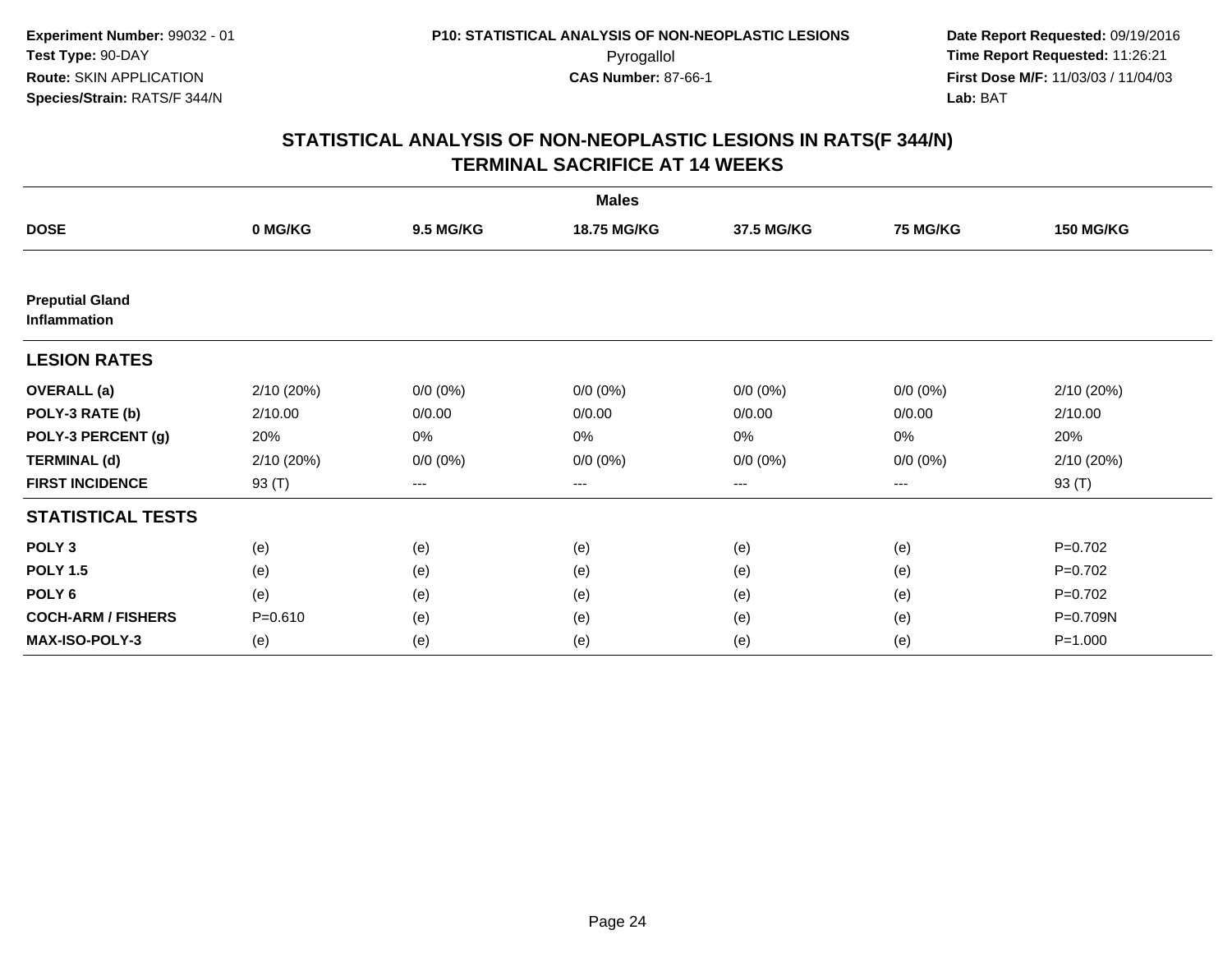| <b>Males</b>                                |             |                  |             |                        |                        |                  |  |
|---------------------------------------------|-------------|------------------|-------------|------------------------|------------------------|------------------|--|
| <b>DOSE</b>                                 | 0 MG/KG     | <b>9.5 MG/KG</b> | 18.75 MG/KG | 37.5 MG/KG             | <b>75 MG/KG</b>        | <b>150 MG/KG</b> |  |
|                                             |             |                  |             |                        |                        |                  |  |
| <b>Skin: Control Dermis</b><br>Inflammation |             |                  |             |                        |                        |                  |  |
| <b>LESION RATES</b>                         |             |                  |             |                        |                        |                  |  |
| <b>OVERALL</b> (a)                          | $0/10(0\%)$ | $0/10(0\%)$      | $0/10(0\%)$ | $0/10(0\%)$            | $0/10(0\%)$            | $0/10(0\%)$      |  |
| POLY-3 RATE (b)                             | 0/10.00     | 0/10.00          | 0/10.00     | 0/10.00                | 0/10.00                | 0/10.00          |  |
| POLY-3 PERCENT (g)                          | 0%          | 0%               | 0%          | 0%                     | $0\%$                  | $0\%$            |  |
| <b>TERMINAL (d)</b>                         | $0/10(0\%)$ | $0/10(0\%)$      | $0/10(0\%)$ | $0/10(0\%)$            | $0/10(0\%)$            | $0/10(0\%)$      |  |
| <b>FIRST INCIDENCE</b>                      | ---         | ---              | ---         | $\qquad \qquad \cdots$ | $\qquad \qquad \cdots$ | ---              |  |
| <b>STATISTICAL TESTS</b>                    |             |                  |             |                        |                        |                  |  |
| POLY <sub>3</sub>                           | (n)         | (n)              | (n)         | (n)                    | (n)                    | (n)              |  |
| <b>POLY 1.5</b>                             | (n)         | (n)              | (n)         | (n)                    | (n)                    | (n)              |  |
| POLY <sub>6</sub>                           | (n)         | (n)              | (n)         | (n)                    | (n)                    | (n)              |  |
| <b>COCH-ARM / FISHERS</b>                   | (n)         | (n)              | (n)         | (n)                    | (n)                    | (n)              |  |
| <b>MAX-ISO-POLY-3</b>                       | (n)         | (n)              | (n)         | (n)                    | (n)                    | (n)              |  |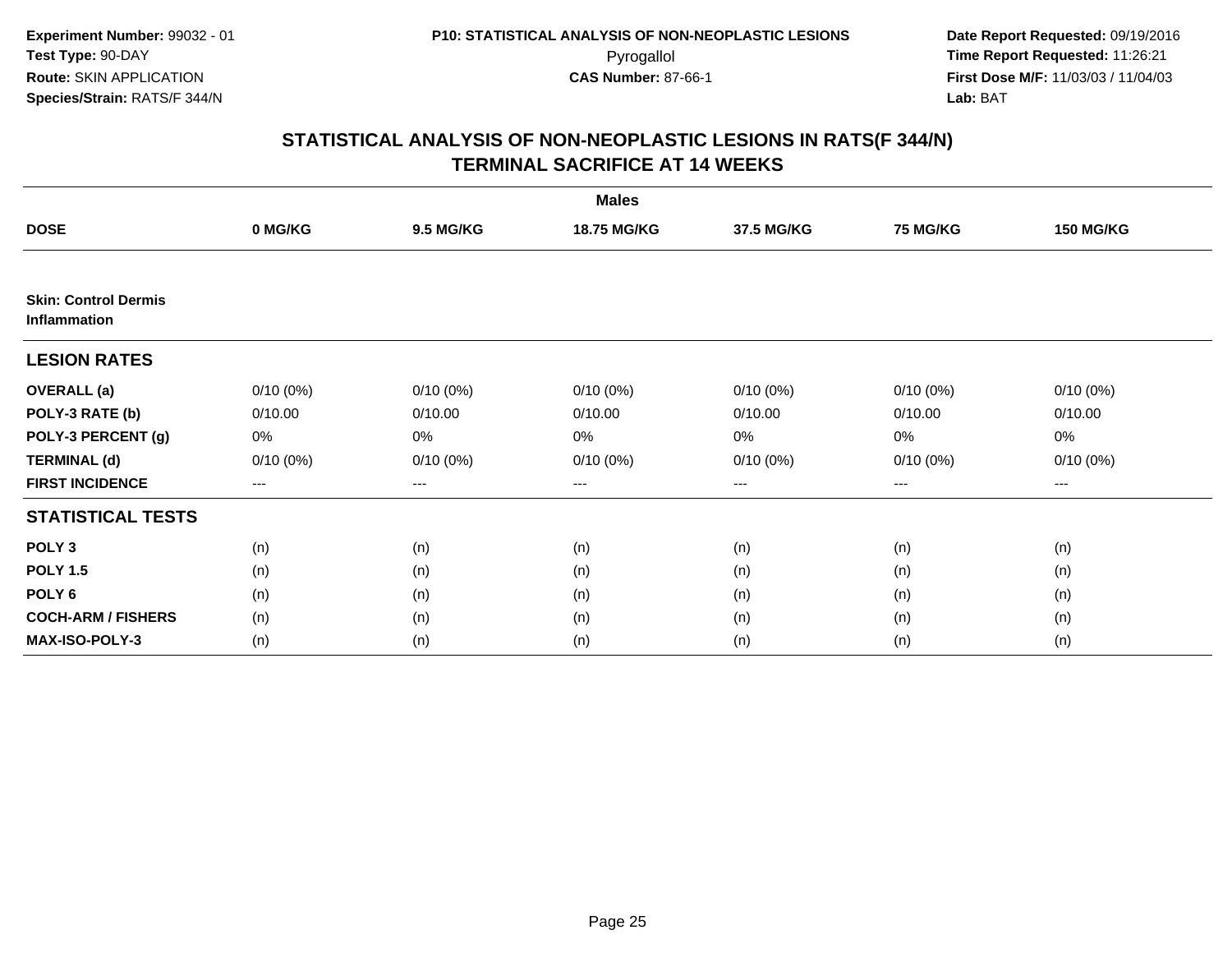|                                  | <b>Males</b> |                  |                    |              |                 |                  |  |  |  |
|----------------------------------|--------------|------------------|--------------------|--------------|-----------------|------------------|--|--|--|
| <b>DOSE</b>                      | 0 MG/KG      | <b>9.5 MG/KG</b> | <b>18.75 MG/KG</b> | 37.5 MG/KG   | <b>75 MG/KG</b> | <b>150 MG/KG</b> |  |  |  |
| <b>Skin: Site of Application</b> |              |                  |                    |              |                 |                  |  |  |  |
| <b>Hyperkeratosis</b>            |              |                  |                    |              |                 |                  |  |  |  |
| <b>LESION RATES</b>              |              |                  |                    |              |                 |                  |  |  |  |
| <b>OVERALL</b> (a)               | $0/10(0\%)$  | 10/10 (100%)     | 10/10 (100%)       | 10/10 (100%) | 10/10 (100%)    | 10/10 (100%)     |  |  |  |
| POLY-3 RATE (b)                  | 0/10.00      | 10/10.00         | 10/10.00           | 10/10.00     | 10/10.00        | 10/10.00         |  |  |  |
| POLY-3 PERCENT (g)               | 0%           | 100%             | 100%               | 100%         | 100%            | 100%             |  |  |  |
| <b>TERMINAL (d)</b>              | $0/10(0\%)$  | 10/10 (100%)     | 10/10 (100%)       | 10/10 (100%) | 10/10 (100%)    | 10/10 (100%)     |  |  |  |
| <b>FIRST INCIDENCE</b>           | ---          | 93 (T)           | 93 (T)             | 93 (T)       | 93 (T)          | 93 (T)           |  |  |  |
| <b>STATISTICAL TESTS</b>         |              |                  |                    |              |                 |                  |  |  |  |
| POLY <sub>3</sub>                | P<0.001**    | P<0.001**        | P<0.001**          | P<0.001**    | P<0.001**       | P<0.001**        |  |  |  |
| <b>POLY 1.5</b>                  | P<0.001**    | P<0.001**        | P<0.001**          | P<0.001**    | P<0.001**       | $P<0.001**$      |  |  |  |
| POLY <sub>6</sub>                | P<0.001**    | P<0.001**        | P<0.001**          | P<0.001**    | P<0.001**       | P<0.001**        |  |  |  |
| <b>COCH-ARM / FISHERS</b>        | P<0.001**    | P<0.001**        | P<0.001**          | P<0.001**    | P<0.001**       | P<0.001**        |  |  |  |
| <b>MAX-ISO-POLY-3</b>            | P<0.001**    | (e)              | (e)                | (e)          | (e)             | (e)              |  |  |  |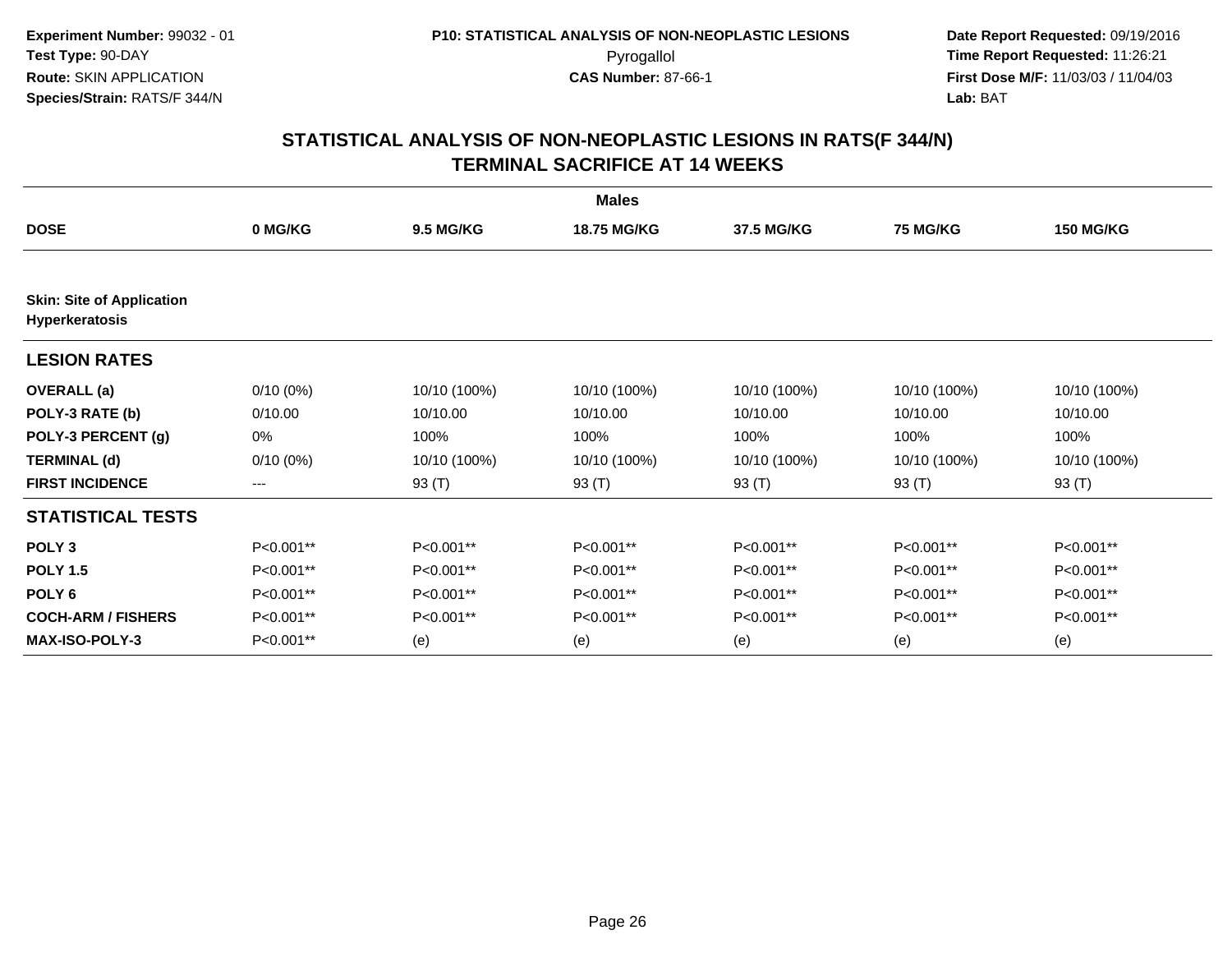|                                                 | <b>Males</b> |                  |                    |              |                 |                  |  |  |
|-------------------------------------------------|--------------|------------------|--------------------|--------------|-----------------|------------------|--|--|
| <b>DOSE</b>                                     | 0 MG/KG      | <b>9.5 MG/KG</b> | <b>18.75 MG/KG</b> | 37.5 MG/KG   | <b>75 MG/KG</b> | <b>150 MG/KG</b> |  |  |
| <b>Skin: Site of Application</b><br>Hyperplasia |              |                  |                    |              |                 |                  |  |  |
| <b>LESION RATES</b>                             |              |                  |                    |              |                 |                  |  |  |
| <b>OVERALL</b> (a)                              | 1/10 (10%)   | 10/10 (100%)     | 10/10 (100%)       | 10/10 (100%) | 10/10 (100%)    | 10/10 (100%)     |  |  |
| POLY-3 RATE (b)                                 | 1/10.00      | 10/10.00         | 10/10.00           | 10/10.00     | 10/10.00        | 10/10.00         |  |  |
| POLY-3 PERCENT (g)                              | 10%          | 100%             | 100%               | 100%         | 100%            | 100%             |  |  |
| <b>TERMINAL (d)</b>                             | $1/10(10\%)$ | 10/10 (100%)     | 10/10 (100%)       | 10/10 (100%) | 10/10 (100%)    | 10/10 (100%)     |  |  |
| <b>FIRST INCIDENCE</b>                          | 93 (T)       | 93 (T)           | 93 (T)             | 93 (T)       | 93 (T)          | 93 (T)           |  |  |
| <b>STATISTICAL TESTS</b>                        |              |                  |                    |              |                 |                  |  |  |
| POLY <sub>3</sub>                               | P<0.001**    | P<0.001**        | P<0.001**          | P<0.001**    | P<0.001**       | P<0.001**        |  |  |
| <b>POLY 1.5</b>                                 | P<0.001**    | P<0.001**        | P<0.001**          | P<0.001**    | P<0.001**       | P<0.001**        |  |  |
| POLY <sub>6</sub>                               | P<0.001**    | P<0.001**        | P<0.001**          | P<0.001**    | P<0.001**       | P<0.001**        |  |  |
| <b>COCH-ARM / FISHERS</b>                       | P=0.003**    | P<0.001**        | P<0.001**          | P<0.001**    | P<0.001**       | P<0.001**        |  |  |
| <b>MAX-ISO-POLY-3</b>                           | P<0.001**    | P<0.001**        | P<0.001**          | P<0.001**    | P<0.001**       | P<0.001**        |  |  |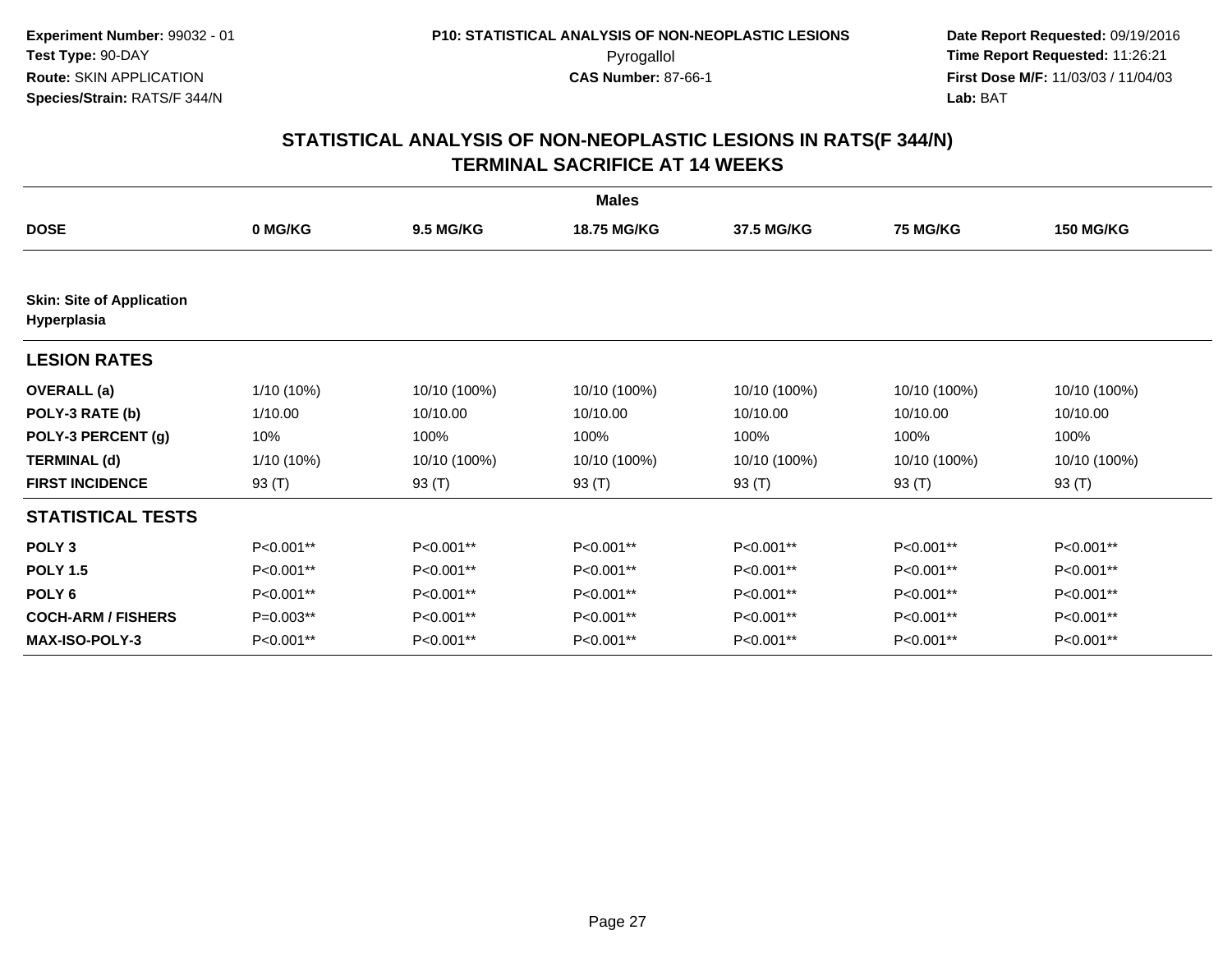|                                                  |              |                  | <b>Males</b>       |              |                 |                  |
|--------------------------------------------------|--------------|------------------|--------------------|--------------|-----------------|------------------|
| <b>DOSE</b>                                      | 0 MG/KG      | <b>9.5 MG/KG</b> | <b>18.75 MG/KG</b> | 37.5 MG/KG   | <b>75 MG/KG</b> | <b>150 MG/KG</b> |
| <b>Skin: Site of Application</b><br>Inflammation |              |                  |                    |              |                 |                  |
| <b>LESION RATES</b>                              |              |                  |                    |              |                 |                  |
| <b>OVERALL</b> (a)                               | 1/10 (10%)   | $0/10(0\%)$      | $0/10(0\%)$        | $0/10(0\%)$  | $0/10(0\%)$     | $0/10(0\%)$      |
| POLY-3 RATE (b)                                  | 1/10.00      | 0/10.00          | 0/10.00            | 0/10.00      | 0/10.00         | 0/10.00          |
| POLY-3 PERCENT (g)                               | 10%          | 0%               | 0%                 | 0%           | 0%              | 0%               |
| <b>TERMINAL (d)</b>                              | 1/10 (10%)   | $0/10(0\%)$      | $0/10(0\%)$        | $0/10(0\%)$  | $0/10(0\%)$     | $0/10(0\%)$      |
| <b>FIRST INCIDENCE</b>                           | 93 (T)       | ---              | ---                | ---          | $---$           | ---              |
| <b>STATISTICAL TESTS</b>                         |              |                  |                    |              |                 |                  |
| POLY <sub>3</sub>                                | P=0.416N     | P=0.500N         | P=0.500N           | $P = 0.500N$ | P=0.500N        | P=0.500N         |
| <b>POLY 1.5</b>                                  | $P = 0.416N$ | P=0.500N         | P=0.500N           | $P = 0.500N$ | P=0.500N        | P=0.500N         |
| POLY 6                                           | $P = 0.416N$ | P=0.500N         | P=0.500N           | $P = 0.500N$ | P=0.500N        | P=0.500N         |
| <b>COCH-ARM / FISHERS</b>                        | P=0.415N     | $P = 0.500N$     | P=0.500N           | $P = 0.500N$ | $P = 0.500N$    | P=0.500N         |
| <b>MAX-ISO-POLY-3</b>                            | P=0.041N*    | P=0.158N         | P=0.158N           | P=0.158N     | P=0.158N        | P=0.158N         |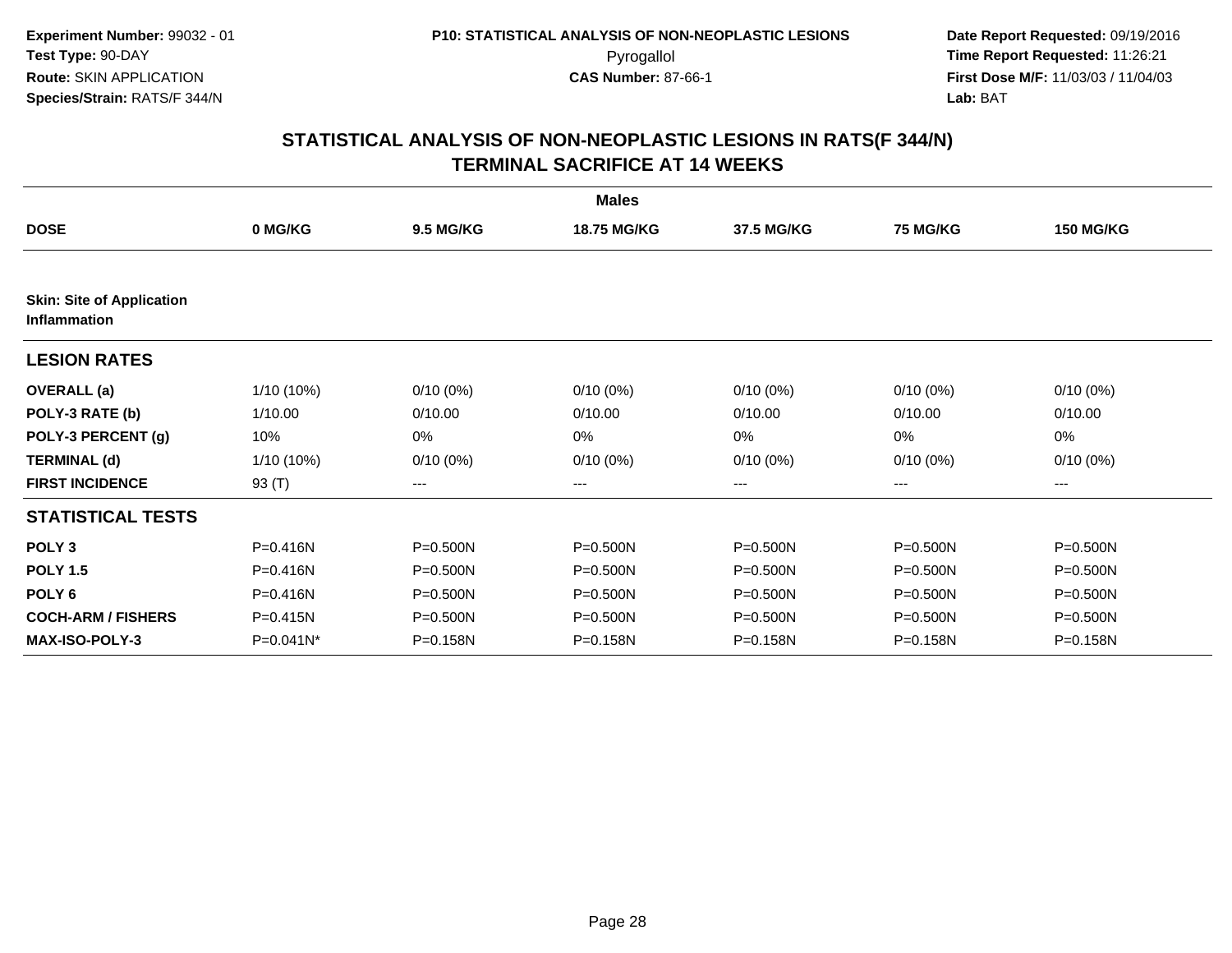|                                                                 | <b>Males</b> |                  |                    |              |                 |                  |  |  |
|-----------------------------------------------------------------|--------------|------------------|--------------------|--------------|-----------------|------------------|--|--|
| <b>DOSE</b>                                                     | 0 MG/KG      | <b>9.5 MG/KG</b> | <b>18.75 MG/KG</b> | 37.5 MG/KG   | <b>75 MG/KG</b> | <b>150 MG/KG</b> |  |  |
| <b>Skin: Site of Application</b><br><b>Inflammation Chronic</b> |              |                  |                    |              |                 |                  |  |  |
| <b>LESION RATES</b>                                             |              |                  |                    |              |                 |                  |  |  |
| <b>OVERALL</b> (a)                                              | $0/10(0\%)$  | 9/10 (90%)       | 9/10 (90%)         | 10/10 (100%) | 10/10 (100%)    | 10/10 (100%)     |  |  |
| POLY-3 RATE (b)                                                 | 0/10.00      | 9/10.00          | 9/10.00            | 10/10.00     | 10/10.00        | 10/10.00         |  |  |
| POLY-3 PERCENT (g)                                              | 0%           | 90%              | 90%                | 100%         | 100%            | 100%             |  |  |
| <b>TERMINAL (d)</b>                                             | $0/10(0\%)$  | 9/10 (90%)       | 9/10 (90%)         | 10/10 (100%) | 10/10 (100%)    | 10/10 (100%)     |  |  |
| <b>FIRST INCIDENCE</b>                                          | ---          | 93 (T)           | 93 (T)             | 93 $(T)$     | 93 $(T)$        | 93 $(T)$         |  |  |
| <b>STATISTICAL TESTS</b>                                        |              |                  |                    |              |                 |                  |  |  |
| POLY <sub>3</sub>                                               | P<0.001**    | P<0.001**        | P<0.001**          | P<0.001**    | P<0.001**       | P<0.001**        |  |  |
| <b>POLY 1.5</b>                                                 | P<0.001**    | P<0.001**        | P<0.001**          | P<0.001**    | P<0.001**       | P<0.001**        |  |  |
| POLY <sub>6</sub>                                               | P<0.001**    | P<0.001**        | P<0.001**          | P<0.001**    | P<0.001**       | P<0.001**        |  |  |
| <b>COCH-ARM / FISHERS</b>                                       | P<0.001**    | P<0.001**        | P<0.001**          | P<0.001**    | P<0.001**       | P<0.001**        |  |  |
| <b>MAX-ISO-POLY-3</b>                                           | P<0.001**    | P<0.001**        | P<0.001**          | (e)          | (e)             | (e)              |  |  |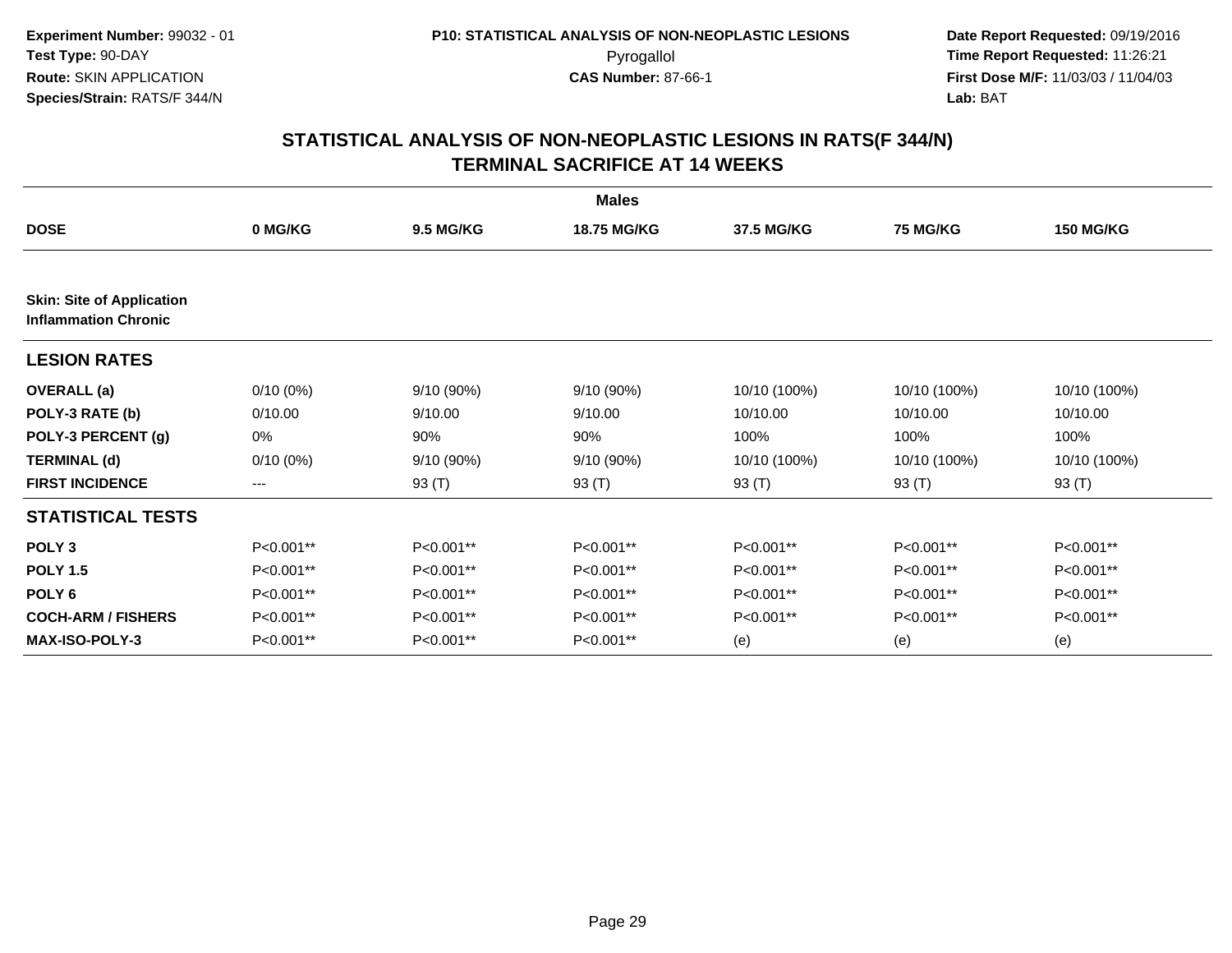| <b>Males</b>                                     |             |             |             |             |             |                  |  |  |
|--------------------------------------------------|-------------|-------------|-------------|-------------|-------------|------------------|--|--|
| <b>DOSE</b>                                      | 0 MG/KG     | 9.5 MG/KG   | 18.75 MG/KG | 37.5 MG/KG  | 75 MG/KG    | <b>150 MG/KG</b> |  |  |
|                                                  |             |             |             |             |             |                  |  |  |
| <b>Skin: Site of Application</b><br><b>Ulcer</b> |             |             |             |             |             |                  |  |  |
| <b>LESION RATES</b>                              |             |             |             |             |             |                  |  |  |
| <b>OVERALL</b> (a)                               | $0/10(0\%)$ | $0/10(0\%)$ | $0/10(0\%)$ | $0/10(0\%)$ | $0/10(0\%)$ | $1/10(10\%)$     |  |  |
| POLY-3 RATE (b)                                  | 0/10.00     | 0/10.00     | 0/10.00     | 0/10.00     | 0/10.00     | 1/10.00          |  |  |
| POLY-3 PERCENT (g)                               | 0%          | 0%          | 0%          | 0%          | 0%          | 10%              |  |  |
| <b>TERMINAL (d)</b>                              | $0/10(0\%)$ | $0/10(0\%)$ | $0/10(0\%)$ | $0/10(0\%)$ | 0/10(0%)    | 1/10 (10%)       |  |  |
| <b>FIRST INCIDENCE</b>                           | ---         | ---         | $--$        | ---         | ---         | 93 (T)           |  |  |
| <b>STATISTICAL TESTS</b>                         |             |             |             |             |             |                  |  |  |
| POLY <sub>3</sub>                                | $P = 0.107$ | (e)         | (e)         | (e)         | (e)         | $P = 0.500$      |  |  |
| <b>POLY 1.5</b>                                  | $P = 0.107$ | (e)         | (e)         | (e)         | (e)         | $P = 0.500$      |  |  |
| POLY 6                                           | $P=0.107$   | (e)         | (e)         | (e)         | (e)         | $P = 0.500$      |  |  |
| <b>COCH-ARM / FISHERS</b>                        | $P = 0.105$ | (e)         | (e)         | (e)         | (e)         | $P = 0.500$      |  |  |
| MAX-ISO-POLY-3                                   | P=0.041*    | (e)         | (e)         | (e)         | (e)         | $P = 0.158$      |  |  |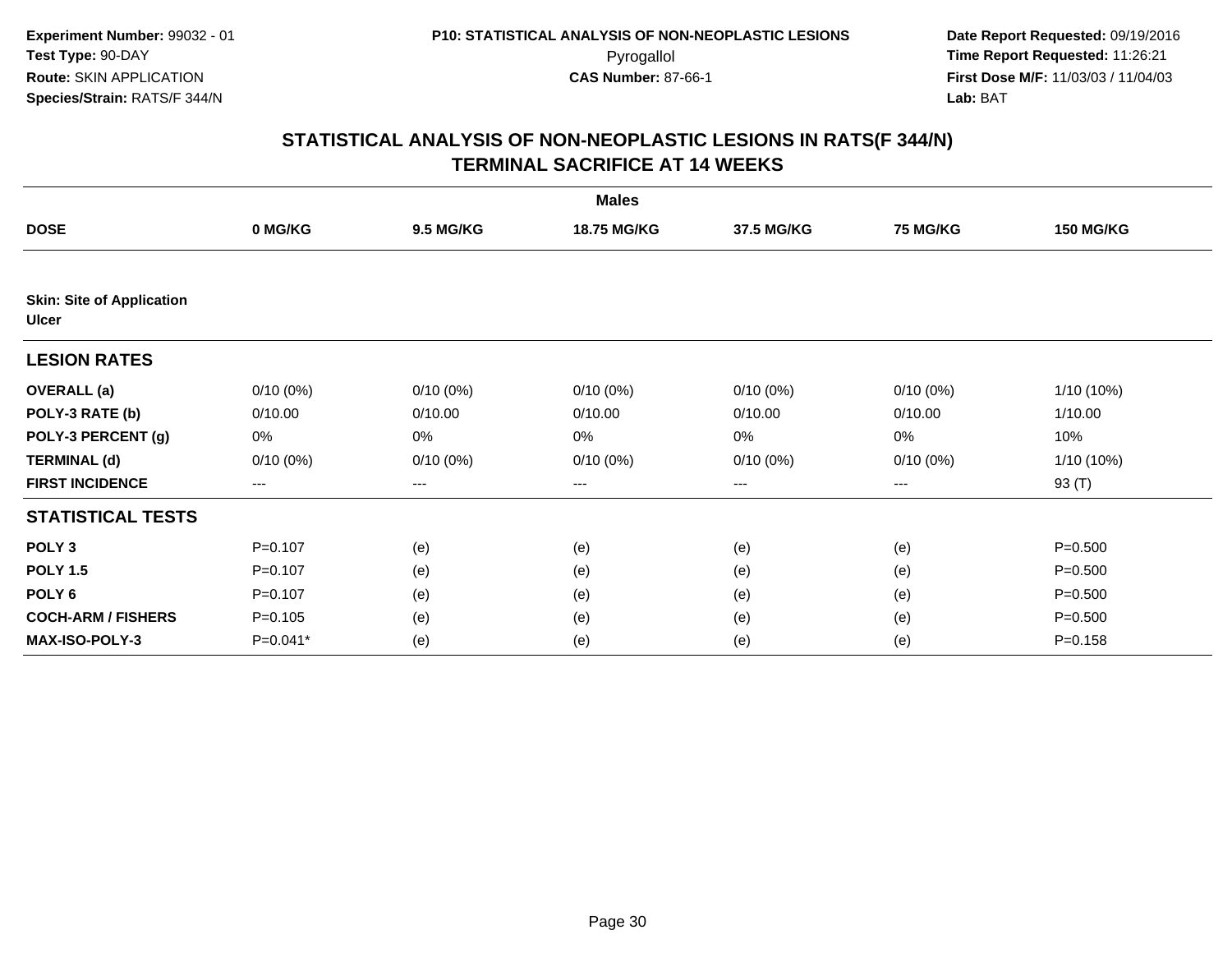| <b>Males</b>                 |                   |                  |                    |             |                   |                  |  |  |
|------------------------------|-------------------|------------------|--------------------|-------------|-------------------|------------------|--|--|
| <b>DOSE</b>                  | 0 MG/KG           | <b>9.5 MG/KG</b> | <b>18.75 MG/KG</b> | 37.5 MG/KG  | <b>75 MG/KG</b>   | <b>150 MG/KG</b> |  |  |
|                              |                   |                  |                    |             |                   |                  |  |  |
| <b>Thyroid Gland</b><br>Cyst |                   |                  |                    |             |                   |                  |  |  |
| <b>LESION RATES</b>          |                   |                  |                    |             |                   |                  |  |  |
| <b>OVERALL</b> (a)           | $0/10(0\%)$       | $0/0 (0\%)$      | $0/0 (0\%)$        | $0/0 (0\%)$ | $0/0 (0\%)$       | 1/10 (10%)       |  |  |
| POLY-3 RATE (b)              | 0/10.00           | 0/0.00           | 0/0.00             | 0/0.00      | 0/0.00            | 1/10.00          |  |  |
| POLY-3 PERCENT (g)           | 0%                | $0\%$            | 0%                 | 0%          | 0%                | 10%              |  |  |
| <b>TERMINAL (d)</b>          | $0/10(0\%)$       | $0/0 (0\%)$      | $0/0 (0\%)$        | $0/0 (0\%)$ | $0/0 (0\%)$       | 1/10 (10%)       |  |  |
| <b>FIRST INCIDENCE</b>       | $\qquad \qquad -$ | $\cdots$         | $\cdots$           | ---         | $\qquad \qquad -$ | 93 (T)           |  |  |
| <b>STATISTICAL TESTS</b>     |                   |                  |                    |             |                   |                  |  |  |
| POLY <sub>3</sub>            | (e)               | (e)              | (e)                | (e)         | (e)               | $P = 0.500$      |  |  |
| <b>POLY 1.5</b>              | (e)               | (e)              | (e)                | (e)         | (e)               | $P = 0.500$      |  |  |
| POLY <sub>6</sub>            | (e)               | (e)              | (e)                | (e)         | (e)               | $P = 0.500$      |  |  |
| <b>COCH-ARM / FISHERS</b>    | $P = 0.304$       | (e)              | (e)                | (e)         | (e)               | $P = 0.500$      |  |  |
| MAX-ISO-POLY-3               | (e)               | (e)              | (e)                | (e)         | (e)               | $P = 0.158$      |  |  |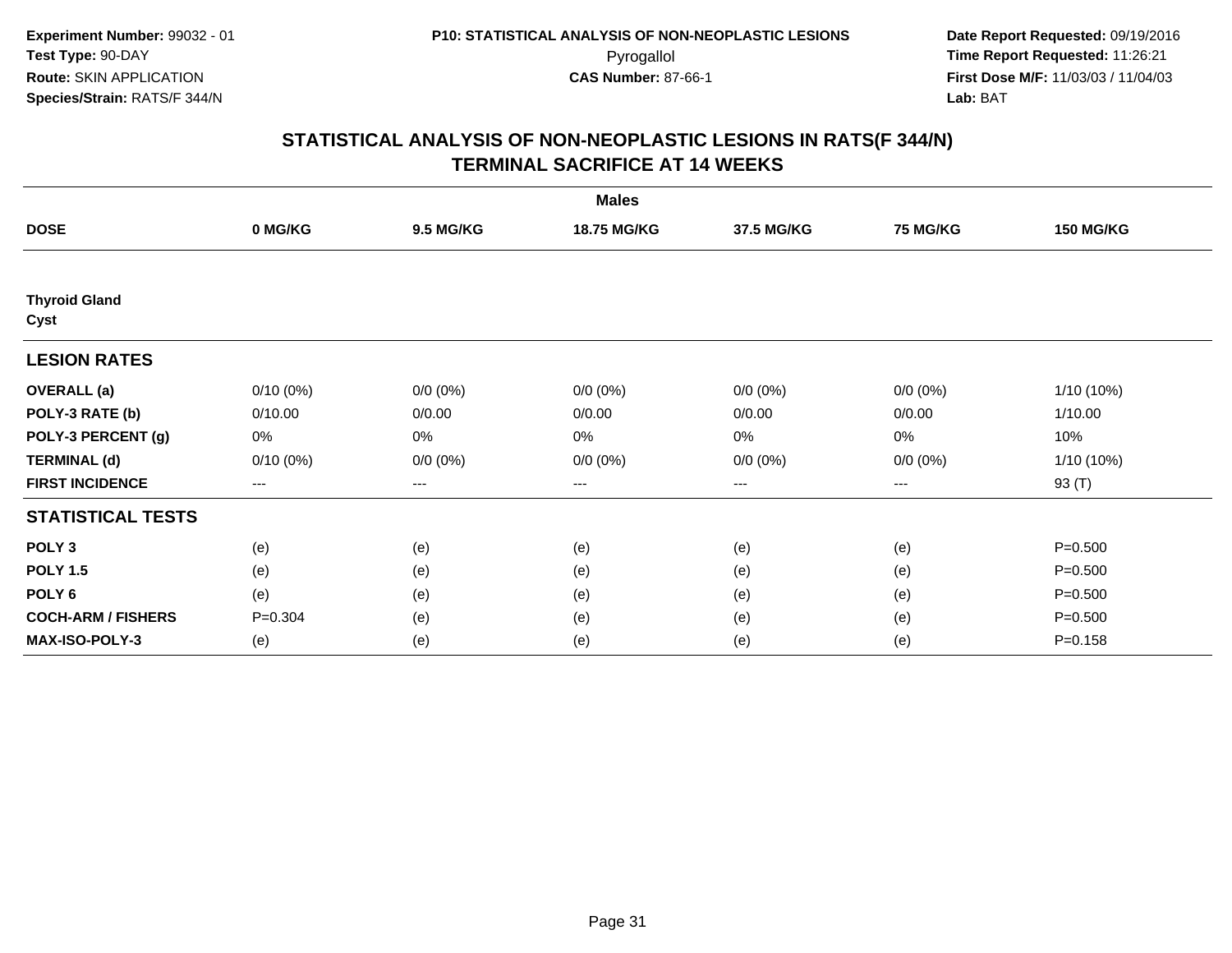| <b>Females</b>                                                    |                   |                  |                        |             |                 |                  |  |  |
|-------------------------------------------------------------------|-------------------|------------------|------------------------|-------------|-----------------|------------------|--|--|
| <b>DOSE</b>                                                       | 0 MG/KG           | <b>9.5 MG/KG</b> | <b>18.75 MG/KG</b>     | 37.5 MG/KG  | <b>75 MG/KG</b> | <b>150 MG/KG</b> |  |  |
|                                                                   |                   |                  |                        |             |                 |                  |  |  |
| <b>Adrenal Cortex</b><br><b>Accessory Adrenal Cortical Nodule</b> |                   |                  |                        |             |                 |                  |  |  |
| <b>LESION RATES</b>                                               |                   |                  |                        |             |                 |                  |  |  |
| <b>OVERALL</b> (a)                                                | $0/10(0\%)$       | $0/0 (0\%)$      | $0/0 (0\%)$            | $0/0 (0\%)$ | $0/0 (0\%)$     | 1/10 (10%)       |  |  |
| POLY-3 RATE (b)                                                   | 0/9.10            | 0/0.00           | 0/0.00                 | 0/0.00      | 0/0.00          | 1/10.00          |  |  |
| POLY-3 PERCENT (g)                                                | $0\%$             | 0%               | 0%                     | 0%          | 0%              | 10%              |  |  |
| <b>TERMINAL (d)</b>                                               | $0/9(0\%)$        | $0/0 (0\%)$      | $0/0 (0\%)$            | $0/0 (0\%)$ | $0/0 (0\%)$     | 1/10 (10%)       |  |  |
| <b>FIRST INCIDENCE</b>                                            | $\qquad \qquad -$ | ---              | $\qquad \qquad \cdots$ | ---         | ---             | 93 (T)           |  |  |
| <b>STATISTICAL TESTS</b>                                          |                   |                  |                        |             |                 |                  |  |  |
| POLY <sub>3</sub>                                                 | (e)               | (e)              | (e)                    | (e)         | (e)             | $P = 0.519$      |  |  |
| <b>POLY 1.5</b>                                                   | (e)               | (e)              | (e)                    | (e)         | (e)             | $P = 0.514$      |  |  |
| POLY <sub>6</sub>                                                 | (e)               | (e)              | (e)                    | (e)         | (e)             | $P = 0.521$      |  |  |
| <b>COCH-ARM / FISHERS</b>                                         | $P = 0.304$       | (e)              | (e)                    | (e)         | (e)             | $P = 0.500$      |  |  |
| <b>MAX-ISO-POLY-3</b>                                             | (e)               | (e)              | (e)                    | (e)         | (e)             | $P = 0.182$      |  |  |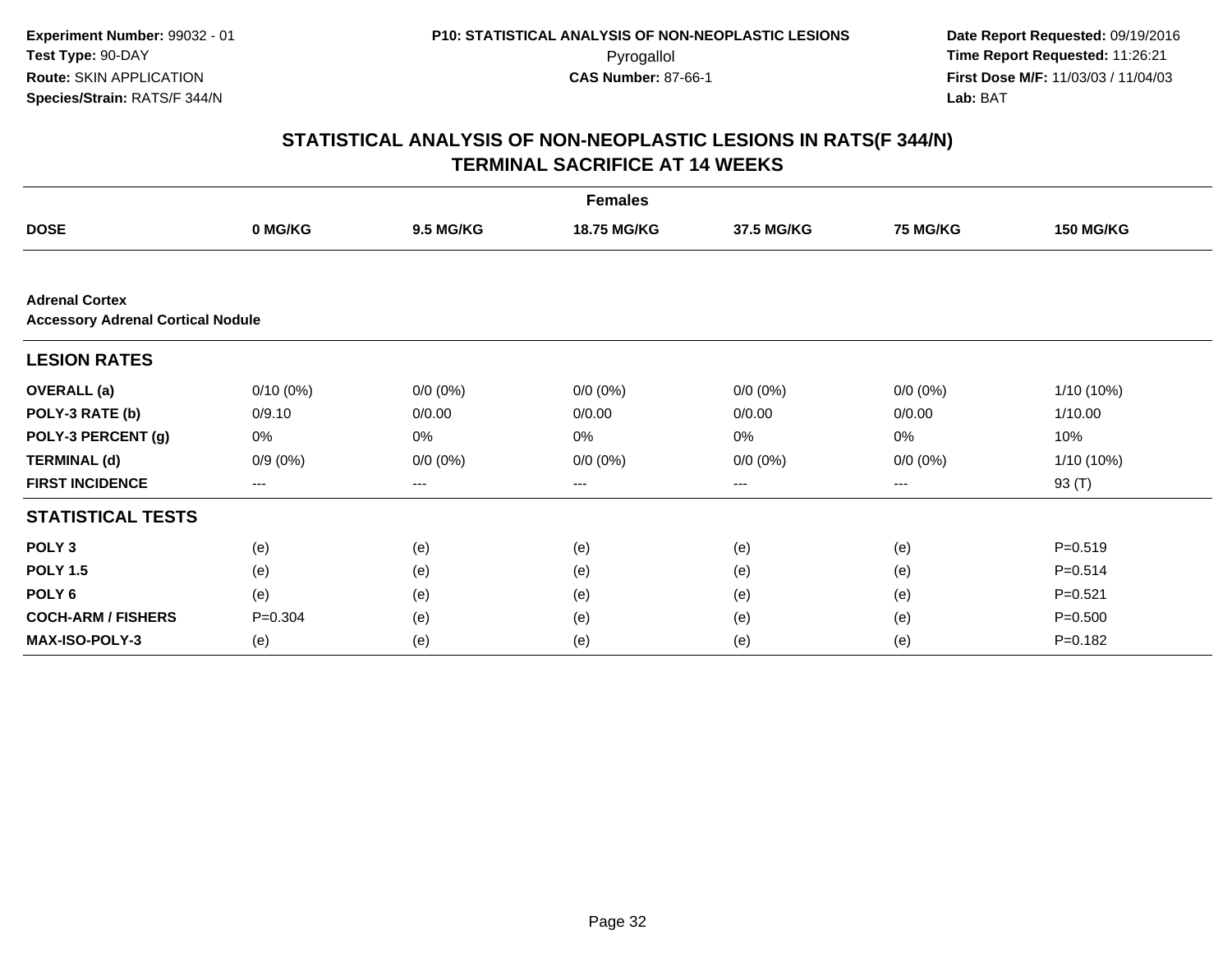| <b>Females</b>                     |             |                  |             |                        |                 |                  |  |  |
|------------------------------------|-------------|------------------|-------------|------------------------|-----------------|------------------|--|--|
| <b>DOSE</b>                        | 0 MG/KG     | <b>9.5 MG/KG</b> | 18.75 MG/KG | 37.5 MG/KG             | <b>75 MG/KG</b> | <b>150 MG/KG</b> |  |  |
|                                    |             |                  |             |                        |                 |                  |  |  |
| <b>Bone Marrow</b><br>Inflammation |             |                  |             |                        |                 |                  |  |  |
| <b>LESION RATES</b>                |             |                  |             |                        |                 |                  |  |  |
| <b>OVERALL</b> (a)                 | $0/10(0\%)$ | $0/0 (0\%)$      | $0/0 (0\%)$ | $0/0 (0\%)$            | $0/0 (0\%)$     | $1/10(10\%)$     |  |  |
| POLY-3 RATE (b)                    | 0/9.10      | 0/0.00           | 0/0.00      | 0/0.00                 | 0/0.00          | 1/10.00          |  |  |
| POLY-3 PERCENT (g)                 | 0%          | 0%               | 0%          | 0%                     | $0\%$           | 10%              |  |  |
| <b>TERMINAL (d)</b>                | $0/9(0\%)$  | $0/0 (0\%)$      | $0/0 (0\%)$ | $0/0 (0\%)$            | $0/0 (0\%)$     | $1/10(10\%)$     |  |  |
| <b>FIRST INCIDENCE</b>             | $--$        | ---              | ---         | $\qquad \qquad \cdots$ | ---             | 93 (T)           |  |  |
| <b>STATISTICAL TESTS</b>           |             |                  |             |                        |                 |                  |  |  |
| POLY <sub>3</sub>                  | (e)         | (e)              | (e)         | (e)                    | (e)             | $P = 0.519$      |  |  |
| <b>POLY 1.5</b>                    | (e)         | (e)              | (e)         | (e)                    | (e)             | $P = 0.514$      |  |  |
| POLY <sub>6</sub>                  | (e)         | (e)              | (e)         | (e)                    | (e)             | $P = 0.521$      |  |  |
| <b>COCH-ARM / FISHERS</b>          | $P = 0.304$ | (e)              | (e)         | (e)                    | (e)             | $P = 0.500$      |  |  |
| <b>MAX-ISO-POLY-3</b>              | (e)         | (e)              | (e)         | (e)                    | (e)             | $P = 0.182$      |  |  |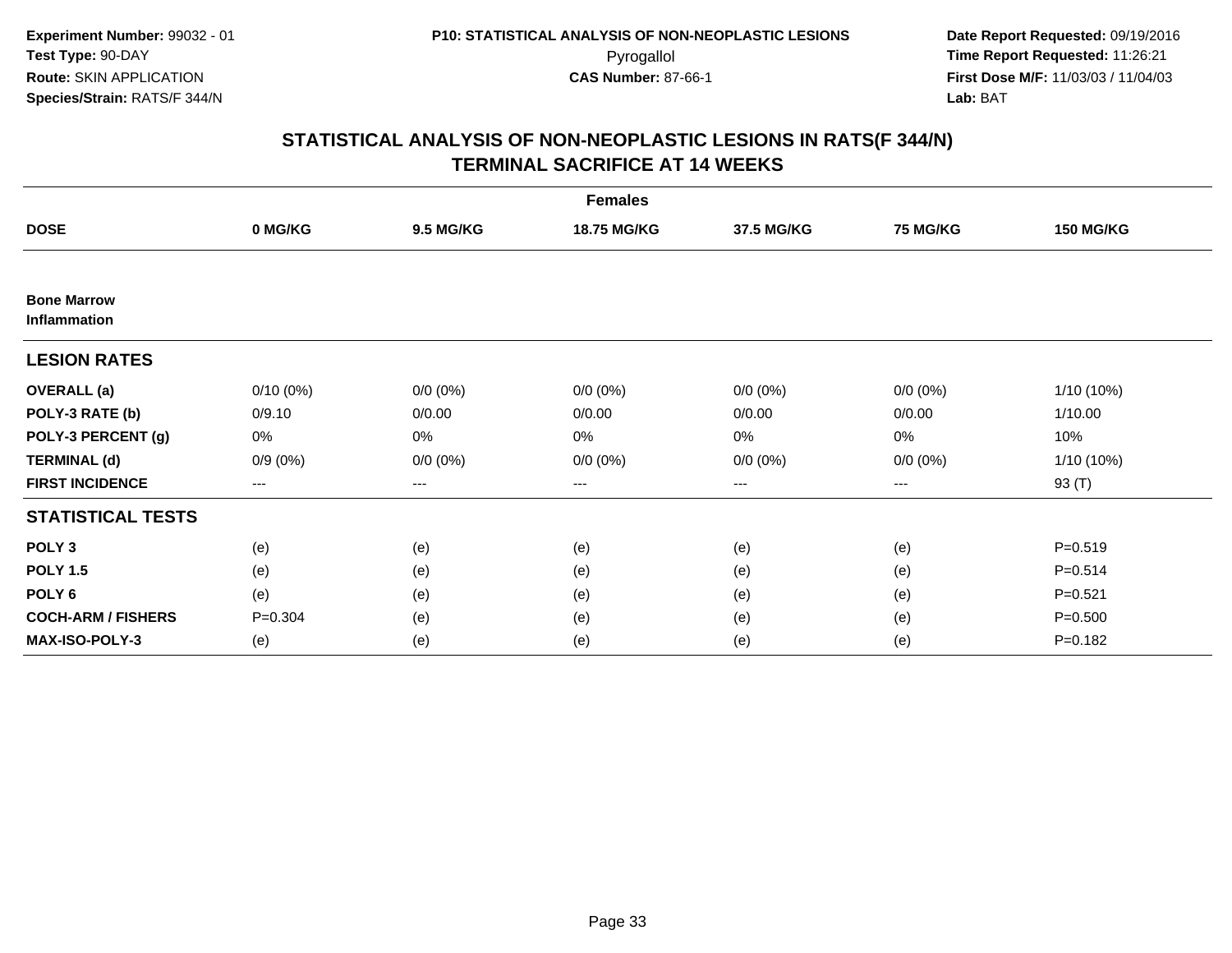| <b>Females</b>                        |             |                  |             |             |                 |                  |  |  |
|---------------------------------------|-------------|------------------|-------------|-------------|-----------------|------------------|--|--|
| <b>DOSE</b>                           | 0 MG/KG     | <b>9.5 MG/KG</b> | 18.75 MG/KG | 37.5 MG/KG  | <b>75 MG/KG</b> | <b>150 MG/KG</b> |  |  |
|                                       |             |                  |             |             |                 |                  |  |  |
| <b>Clitoral Gland</b><br>Inflammation |             |                  |             |             |                 |                  |  |  |
| <b>LESION RATES</b>                   |             |                  |             |             |                 |                  |  |  |
| <b>OVERALL</b> (a)                    | 1/10 (10%)  | $0/0 (0\%)$      | $0/0 (0\%)$ | $0/0 (0\%)$ | $0/0 (0\%)$     | 1/9(11%)         |  |  |
| POLY-3 RATE (b)                       | 1/9.10      | 0/0.00           | 0/0.00      | 0/0.00      | 0/0.00          | 1/9.00           |  |  |
| POLY-3 PERCENT (g)                    | 11%         | 0%               | 0%          | 0%          | 0%              | 11.1%            |  |  |
| <b>TERMINAL (d)</b>                   | 1/9 (11%)   | $0/0 (0\%)$      | $0/0 (0\%)$ | $0/0 (0\%)$ | $0/0 (0\%)$     | 1/9(11%)         |  |  |
| <b>FIRST INCIDENCE</b>                | 93 (T)      | ---              | $--$        | ---         | $--$            | 93 (T)           |  |  |
| <b>STATISTICAL TESTS</b>              |             |                  |             |             |                 |                  |  |  |
| POLY <sub>3</sub>                     | (e)         | (e)              | (e)         | (e)         | (e)             | $P=0.759$        |  |  |
| <b>POLY 1.5</b>                       | (e)         | (e)              | (e)         | (e)         | (e)             | $P=0.753$        |  |  |
| POLY <sub>6</sub>                     | (e)         | (e)              | (e)         | (e)         | (e)             | $P = 0.761$      |  |  |
| <b>COCH-ARM / FISHERS</b>             | $P = 0.616$ | (e)              | (e)         | (e)         | (e)             | $P = 0.737$      |  |  |
| <b>MAX-ISO-POLY-3</b>                 | (e)         | (e)              | (e)         | (e)         | (e)             | $P=0.496$        |  |  |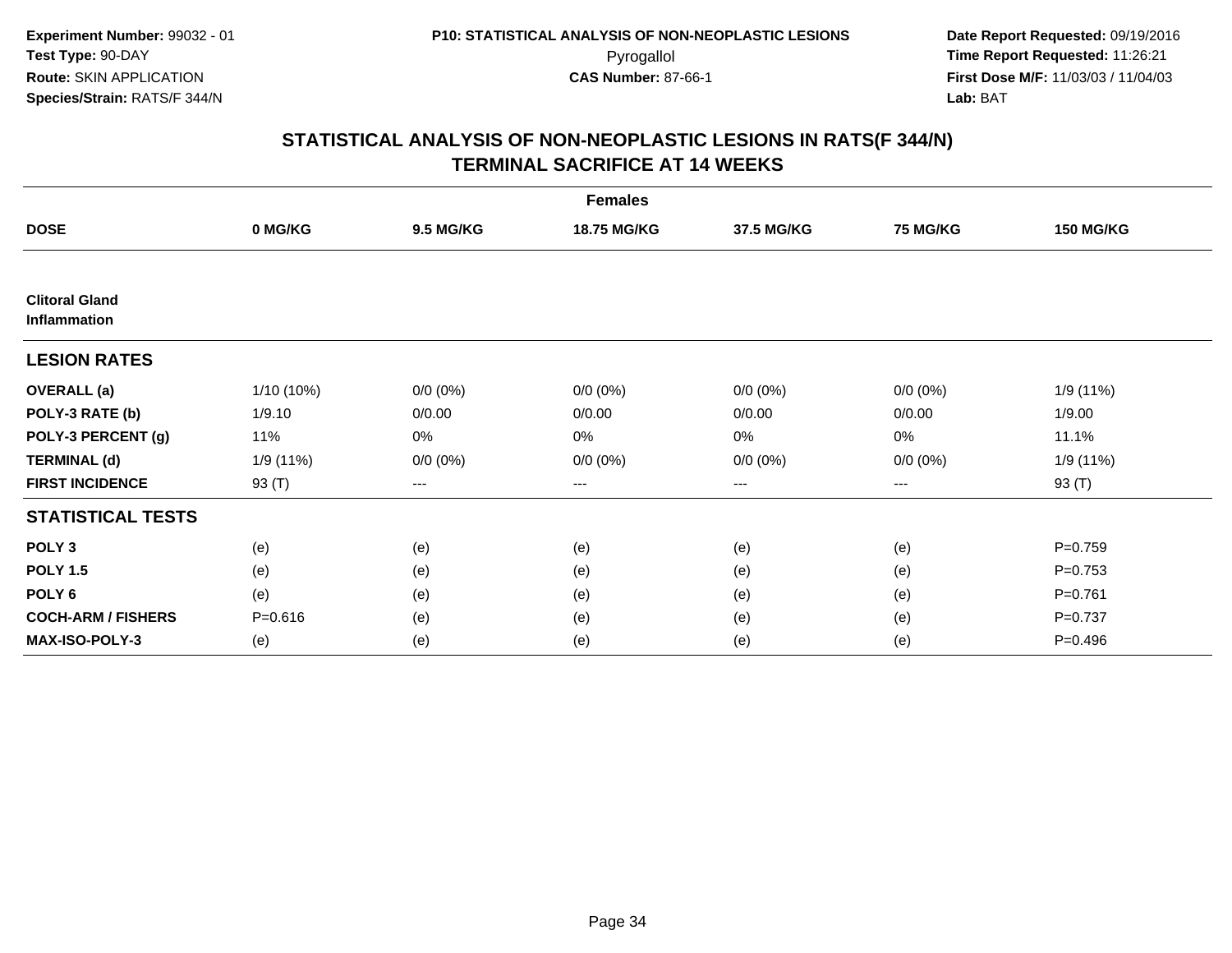| <b>Females</b>                |                        |                  |             |                   |                 |                  |  |  |
|-------------------------------|------------------------|------------------|-------------|-------------------|-----------------|------------------|--|--|
| <b>DOSE</b>                   | 0 MG/KG                | <b>9.5 MG/KG</b> | 18.75 MG/KG | 37.5 MG/KG        | <b>75 MG/KG</b> | <b>150 MG/KG</b> |  |  |
|                               |                        |                  |             |                   |                 |                  |  |  |
| Eye: Retina<br><b>Atrophy</b> |                        |                  |             |                   |                 |                  |  |  |
| <b>LESION RATES</b>           |                        |                  |             |                   |                 |                  |  |  |
| <b>OVERALL</b> (a)            | $0/10(0\%)$            | $0/0 (0\%)$      | $0/0 (0\%)$ | $0/0 (0\%)$       | $0/0 (0\%)$     | $0/10(0\%)$      |  |  |
| POLY-3 RATE (b)               | 0/9.10                 | 0/0.00           | 0/0.00      | 0/0.00            | 0/0.00          | 0/10.00          |  |  |
| POLY-3 PERCENT (g)            | 0%                     | $0\%$            | 0%          | 0%                | $0\%$           | 0%               |  |  |
| <b>TERMINAL (d)</b>           | $0/9(0\%)$             | $0/0 (0\%)$      | $0/0 (0\%)$ | $0/0 (0\%)$       | $0/0 (0\%)$     | $0/10(0\%)$      |  |  |
| <b>FIRST INCIDENCE</b>        | $\qquad \qquad \cdots$ | $---$            | ---         | $\qquad \qquad -$ | ---             | $---$            |  |  |
| <b>STATISTICAL TESTS</b>      |                        |                  |             |                   |                 |                  |  |  |
| POLY <sub>3</sub>             | (n)                    | (n)              | (n)         | (n)               | (n)             | (n)              |  |  |
| <b>POLY 1.5</b>               | (n)                    | (n)              | (n)         | (n)               | (n)             | (n)              |  |  |
| POLY <sub>6</sub>             | (n)                    | (n)              | (n)         | (n)               | (n)             | (n)              |  |  |
| <b>COCH-ARM / FISHERS</b>     | (n)                    | (n)              | (n)         | (n)               | (n)             | (n)              |  |  |
| MAX-ISO-POLY-3                | (n)                    | (n)              | (n)         | (n)               | (n)             | (n)              |  |  |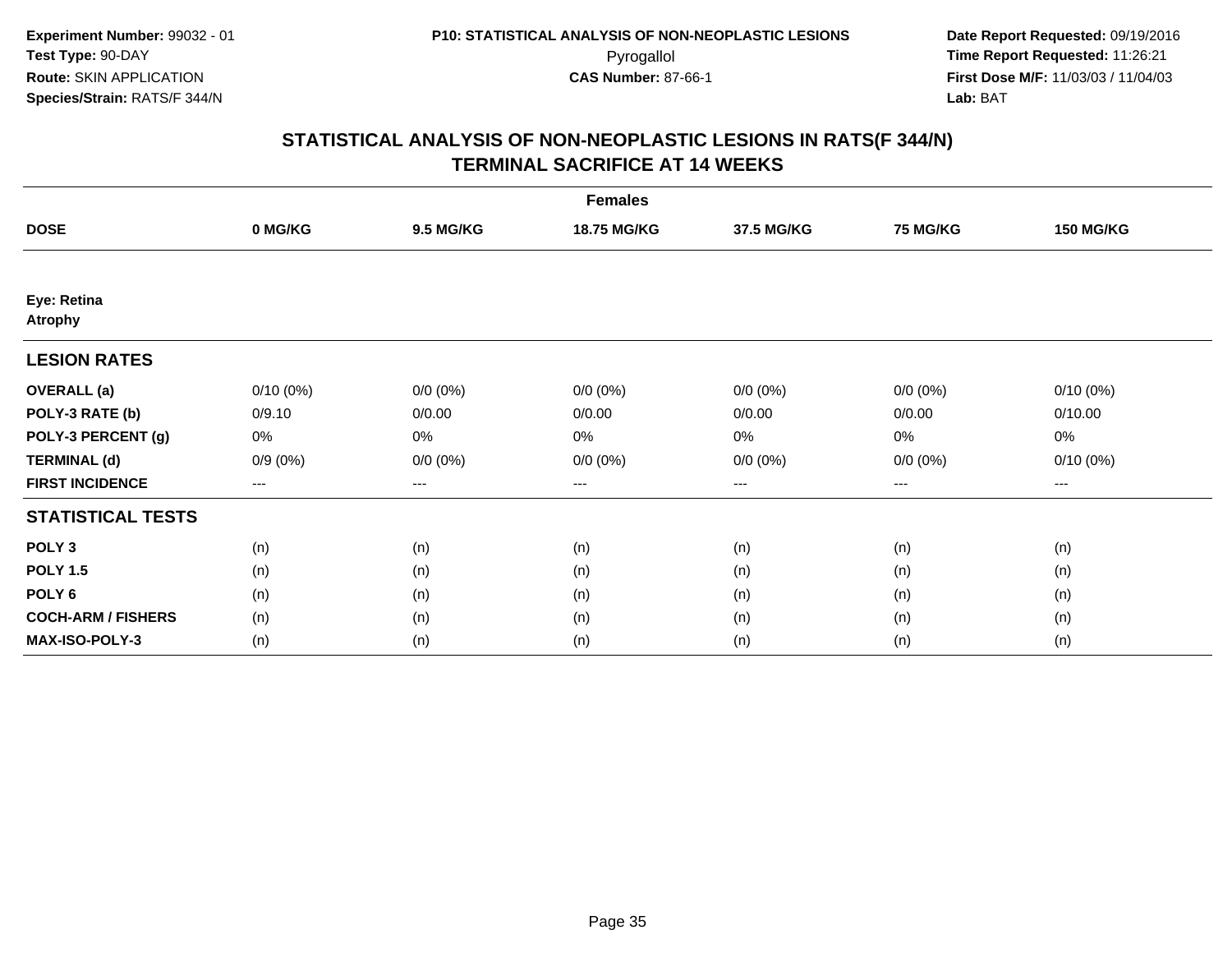| <b>Females</b>                         |             |                  |             |                        |                 |                  |  |  |
|----------------------------------------|-------------|------------------|-------------|------------------------|-----------------|------------------|--|--|
| <b>DOSE</b>                            | 0 MG/KG     | <b>9.5 MG/KG</b> | 18.75 MG/KG | 37.5 MG/KG             | <b>75 MG/KG</b> | <b>150 MG/KG</b> |  |  |
|                                        |             |                  |             |                        |                 |                  |  |  |
| <b>Harderian Gland</b><br>Inflammation |             |                  |             |                        |                 |                  |  |  |
| <b>LESION RATES</b>                    |             |                  |             |                        |                 |                  |  |  |
| <b>OVERALL</b> (a)                     | $0/10(0\%)$ | $0/0 (0\%)$      | $0/0 (0\%)$ | $0/0 (0\%)$            | $0/0 (0\%)$     | $1/10(10\%)$     |  |  |
| POLY-3 RATE (b)                        | 0/9.10      | 0/0.00           | 0/0.00      | 0/0.00                 | 0/0.00          | 1/10.00          |  |  |
| POLY-3 PERCENT (g)                     | 0%          | 0%               | 0%          | 0%                     | $0\%$           | 10%              |  |  |
| <b>TERMINAL (d)</b>                    | $0/9(0\%)$  | $0/0 (0\%)$      | $0/0 (0\%)$ | $0/0 (0\%)$            | $0/0 (0\%)$     | $1/10(10\%)$     |  |  |
| <b>FIRST INCIDENCE</b>                 | $--$        | ---              | ---         | $\qquad \qquad \cdots$ | ---             | 93 (T)           |  |  |
| <b>STATISTICAL TESTS</b>               |             |                  |             |                        |                 |                  |  |  |
| POLY <sub>3</sub>                      | (e)         | (e)              | (e)         | (e)                    | (e)             | $P = 0.519$      |  |  |
| <b>POLY 1.5</b>                        | (e)         | (e)              | (e)         | (e)                    | (e)             | $P = 0.514$      |  |  |
| POLY <sub>6</sub>                      | (e)         | (e)              | (e)         | (e)                    | (e)             | $P = 0.521$      |  |  |
| <b>COCH-ARM / FISHERS</b>              | $P = 0.304$ | (e)              | (e)         | (e)                    | (e)             | $P = 0.500$      |  |  |
| <b>MAX-ISO-POLY-3</b>                  | (e)         | (e)              | (e)         | (e)                    | (e)             | $P = 0.182$      |  |  |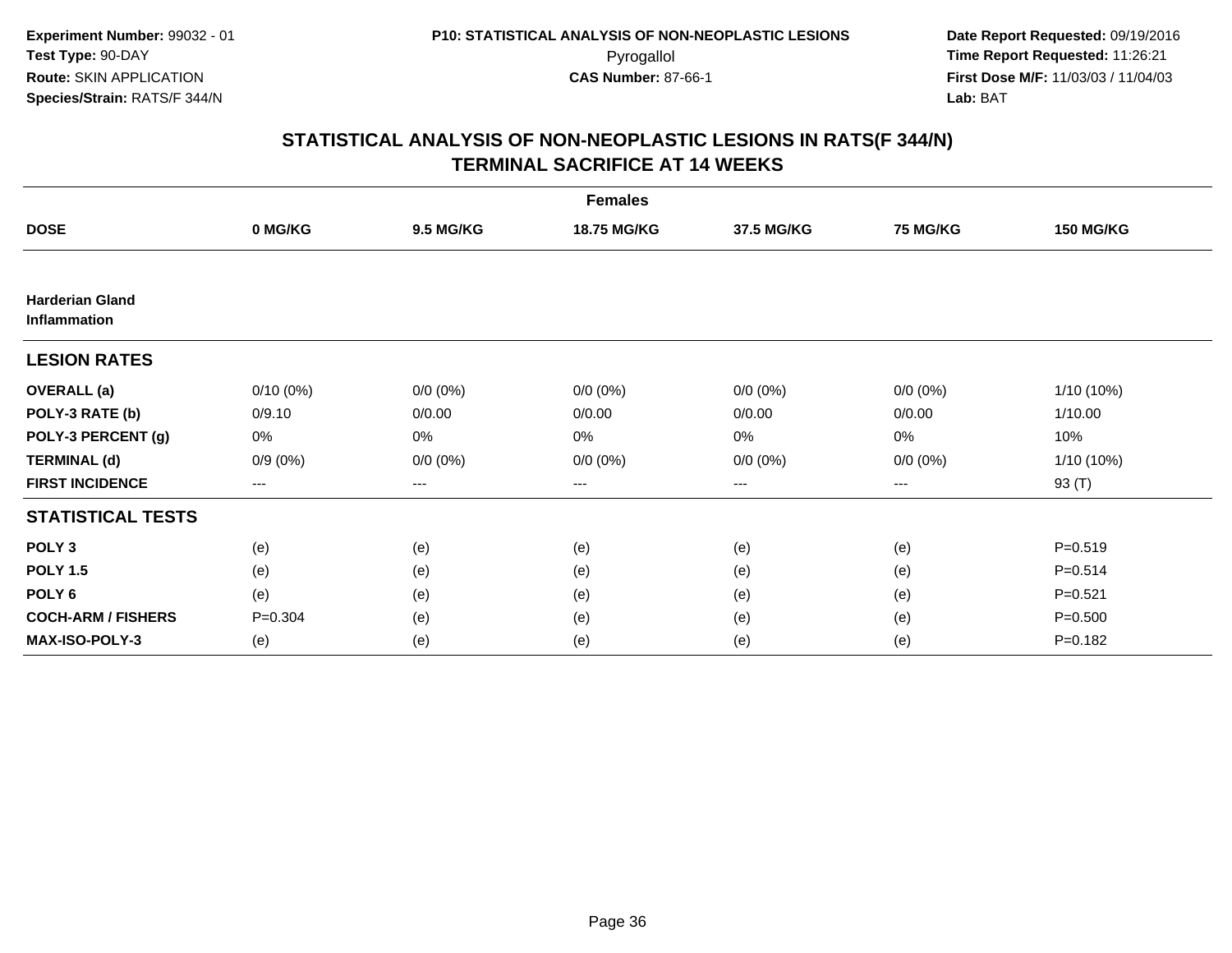| <b>Females</b>            |             |                  |             |             |             |                  |  |  |
|---------------------------|-------------|------------------|-------------|-------------|-------------|------------------|--|--|
| <b>DOSE</b>               | 0 MG/KG     | <b>9.5 MG/KG</b> | 18.75 MG/KG | 37.5 MG/KG  | 75 MG/KG    | <b>150 MG/KG</b> |  |  |
|                           |             |                  |             |             |             |                  |  |  |
| Heart<br>Cardiomyopathy   |             |                  |             |             |             |                  |  |  |
| <b>LESION RATES</b>       |             |                  |             |             |             |                  |  |  |
| <b>OVERALL</b> (a)        | 7/10 (70%)  | $0/0 (0\%)$      | $0/0 (0\%)$ | $0/0 (0\%)$ | $0/0 (0\%)$ | 9/10 (90%)       |  |  |
| POLY-3 RATE (b)           | 7/9.10      | 0/0.00           | 0/0.00      | 0/0.00      | 0/0.00      | 9/10.00          |  |  |
| POLY-3 PERCENT (g)        | 76.9%       | 0%               | 0%          | 0%          | 0%          | 90%              |  |  |
| <b>TERMINAL (d)</b>       | 7/9 (78%)   | $0/0 (0\%)$      | $0/0 (0\%)$ | $0/0 (0\%)$ | $0/0 (0\%)$ | 9/10 (90%)       |  |  |
| <b>FIRST INCIDENCE</b>    | 93 (T)      | $---$            | ---         | $\cdots$    | $---$       | 93 (T)           |  |  |
| <b>STATISTICAL TESTS</b>  |             |                  |             |             |             |                  |  |  |
| POLY <sub>3</sub>         | (e)         | (e)              | (e)         | (e)         | (e)         | $P=0.441$        |  |  |
| <b>POLY 1.5</b>           | (e)         | (e)              | (e)         | (e)         | (e)         | $P = 0.398$      |  |  |
| POLY <sub>6</sub>         | (e)         | (e)              | (e)         | (e)         | (e)         | $P=0.460$        |  |  |
| <b>COCH-ARM / FISHERS</b> | $P = 0.201$ | (e)              | (e)         | (e)         | (e)         | $P = 0.291$      |  |  |
| <b>MAX-ISO-POLY-3</b>     | (e)         | (e)              | (e)         | (e)         | (e)         | $P = 0.235$      |  |  |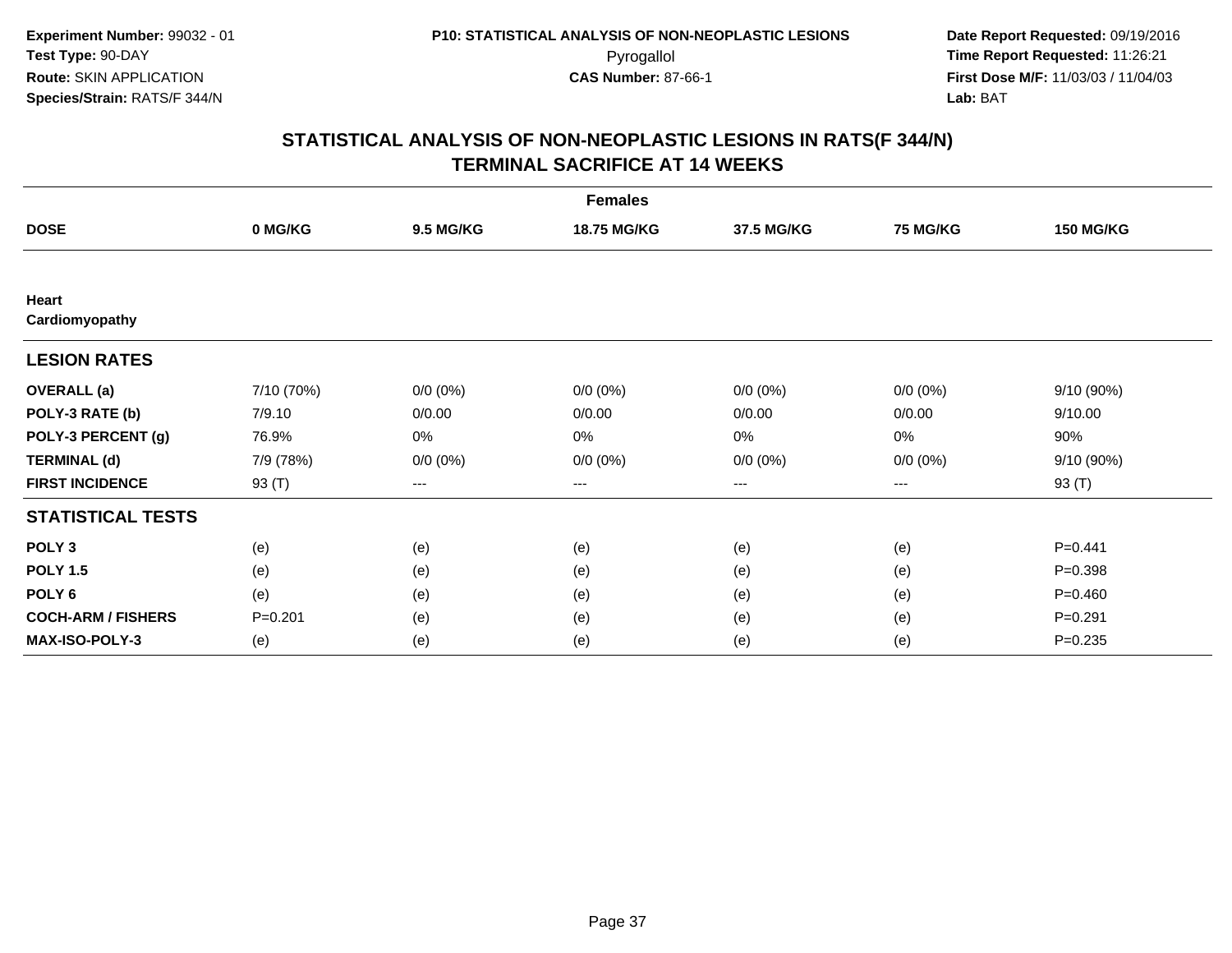| <b>Females</b>                                            |             |                  |             |             |                 |                  |  |  |
|-----------------------------------------------------------|-------------|------------------|-------------|-------------|-----------------|------------------|--|--|
| <b>DOSE</b>                                               | 0 MG/KG     | <b>9.5 MG/KG</b> | 18.75 MG/KG | 37.5 MG/KG  | <b>75 MG/KG</b> | <b>150 MG/KG</b> |  |  |
|                                                           |             |                  |             |             |                 |                  |  |  |
| <b>Intestine Large, Cecum</b><br><b>Parasite Metazoan</b> |             |                  |             |             |                 |                  |  |  |
| <b>LESION RATES</b>                                       |             |                  |             |             |                 |                  |  |  |
| <b>OVERALL</b> (a)                                        | $0/10(0\%)$ | $0/0 (0\%)$      | $0/0 (0\%)$ | $0/0 (0\%)$ | $0/0 (0\%)$     | $0/10(0\%)$      |  |  |
| POLY-3 RATE (b)                                           | 0/9.10      | 0/0.00           | 0/0.00      | 0/0.00      | 0/0.00          | 0/10.00          |  |  |
| POLY-3 PERCENT (g)                                        | 0%          | 0%               | 0%          | 0%          | 0%              | 0%               |  |  |
| <b>TERMINAL (d)</b>                                       | $0/9(0\%)$  | $0/0 (0\%)$      | $0/0 (0\%)$ | $0/0 (0\%)$ | $0/0 (0\%)$     | $0/10(0\%)$      |  |  |
| <b>FIRST INCIDENCE</b>                                    | ---         | $---$            | $--$        | $--$        | ---             | $--$             |  |  |
| <b>STATISTICAL TESTS</b>                                  |             |                  |             |             |                 |                  |  |  |
| POLY <sub>3</sub>                                         | (n)         | (n)              | (n)         | (n)         | (n)             | (n)              |  |  |
| <b>POLY 1.5</b>                                           | (n)         | (n)              | (n)         | (n)         | (n)             | (n)              |  |  |
| POLY <sub>6</sub>                                         | (n)         | (n)              | (n)         | (n)         | (n)             | (n)              |  |  |
| <b>COCH-ARM / FISHERS</b>                                 | (n)         | (n)              | (n)         | (n)         | (n)             | (n)              |  |  |
| MAX-ISO-POLY-3                                            | (n)         | (n)              | (n)         | (n)         | (n)             | (n)              |  |  |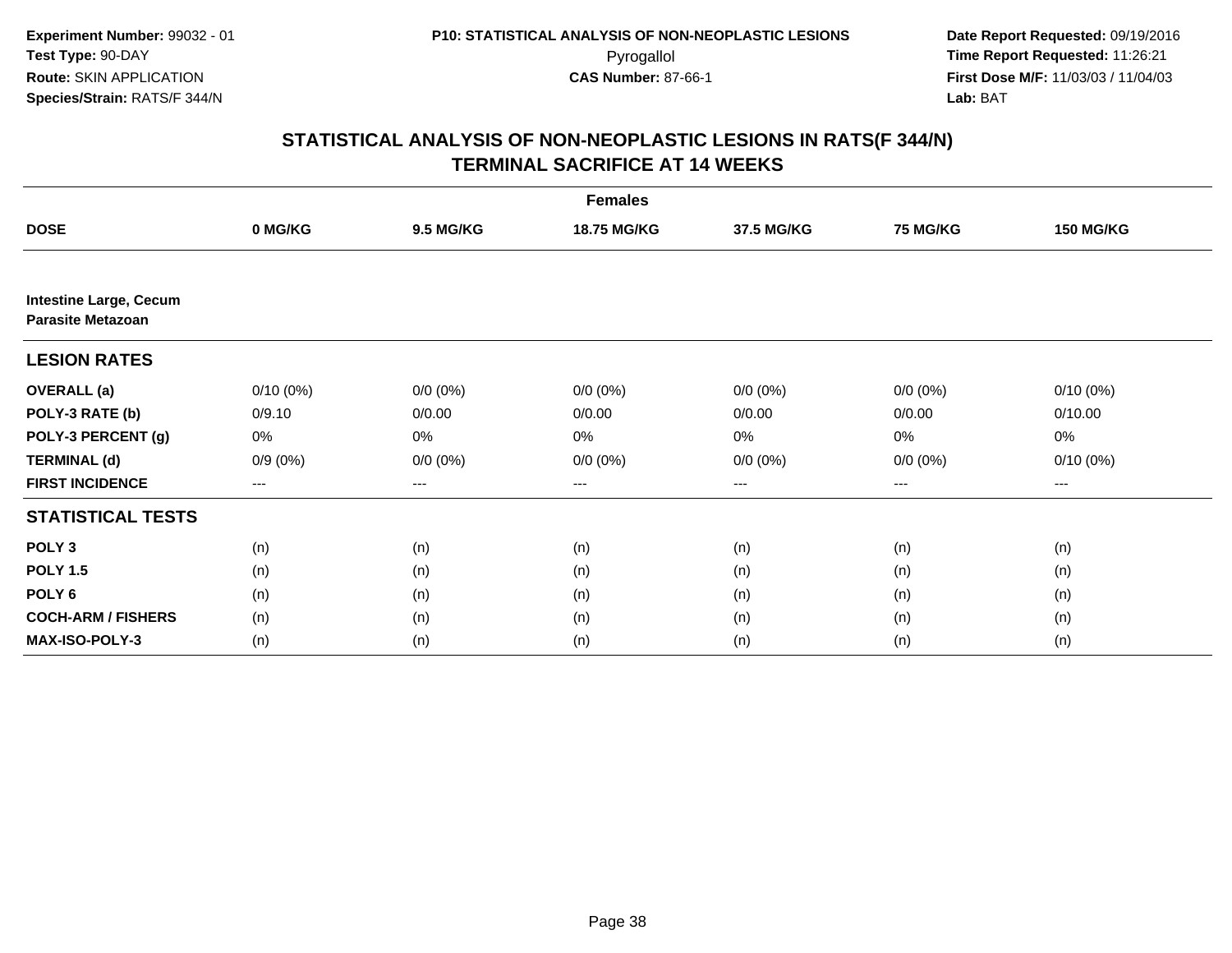| <b>Females</b>                                            |             |                  |             |             |             |                  |  |  |
|-----------------------------------------------------------|-------------|------------------|-------------|-------------|-------------|------------------|--|--|
| <b>DOSE</b>                                               | 0 MG/KG     | <b>9.5 MG/KG</b> | 18.75 MG/KG | 37.5 MG/KG  | 75 MG/KG    | <b>150 MG/KG</b> |  |  |
|                                                           |             |                  |             |             |             |                  |  |  |
| <b>Intestine Large, Colon</b><br><b>Parasite Metazoan</b> |             |                  |             |             |             |                  |  |  |
| <b>LESION RATES</b>                                       |             |                  |             |             |             |                  |  |  |
| <b>OVERALL</b> (a)                                        | $0/10(0\%)$ | $0/0 (0\%)$      | $0/0 (0\%)$ | $0/0 (0\%)$ | $0/0 (0\%)$ | $0/10(0\%)$      |  |  |
| POLY-3 RATE (b)                                           | 0/9.10      | 0/0.00           | 0/0.00      | 0/0.00      | 0/0.00      | 0/10.00          |  |  |
| POLY-3 PERCENT (g)                                        | 0%          | 0%               | 0%          | 0%          | 0%          | 0%               |  |  |
| <b>TERMINAL (d)</b>                                       | $0/9(0\%)$  | $0/0 (0\%)$      | $0/0 (0\%)$ | $0/0 (0\%)$ | $0/0 (0\%)$ | $0/10(0\%)$      |  |  |
| <b>FIRST INCIDENCE</b>                                    | ---         | ---              | $--$        | ---         | ---         | $---$            |  |  |
| <b>STATISTICAL TESTS</b>                                  |             |                  |             |             |             |                  |  |  |
| POLY <sub>3</sub>                                         | (n)         | (n)              | (n)         | (n)         | (n)         | (n)              |  |  |
| <b>POLY 1.5</b>                                           | (n)         | (n)              | (n)         | (n)         | (n)         | (n)              |  |  |
| POLY <sub>6</sub>                                         | (n)         | (n)              | (n)         | (n)         | (n)         | (n)              |  |  |
| <b>COCH-ARM / FISHERS</b>                                 | (n)         | (n)              | (n)         | (n)         | (n)         | (n)              |  |  |
| <b>MAX-ISO-POLY-3</b>                                     | (n)         | (n)              | (n)         | (n)         | (n)         | (n)              |  |  |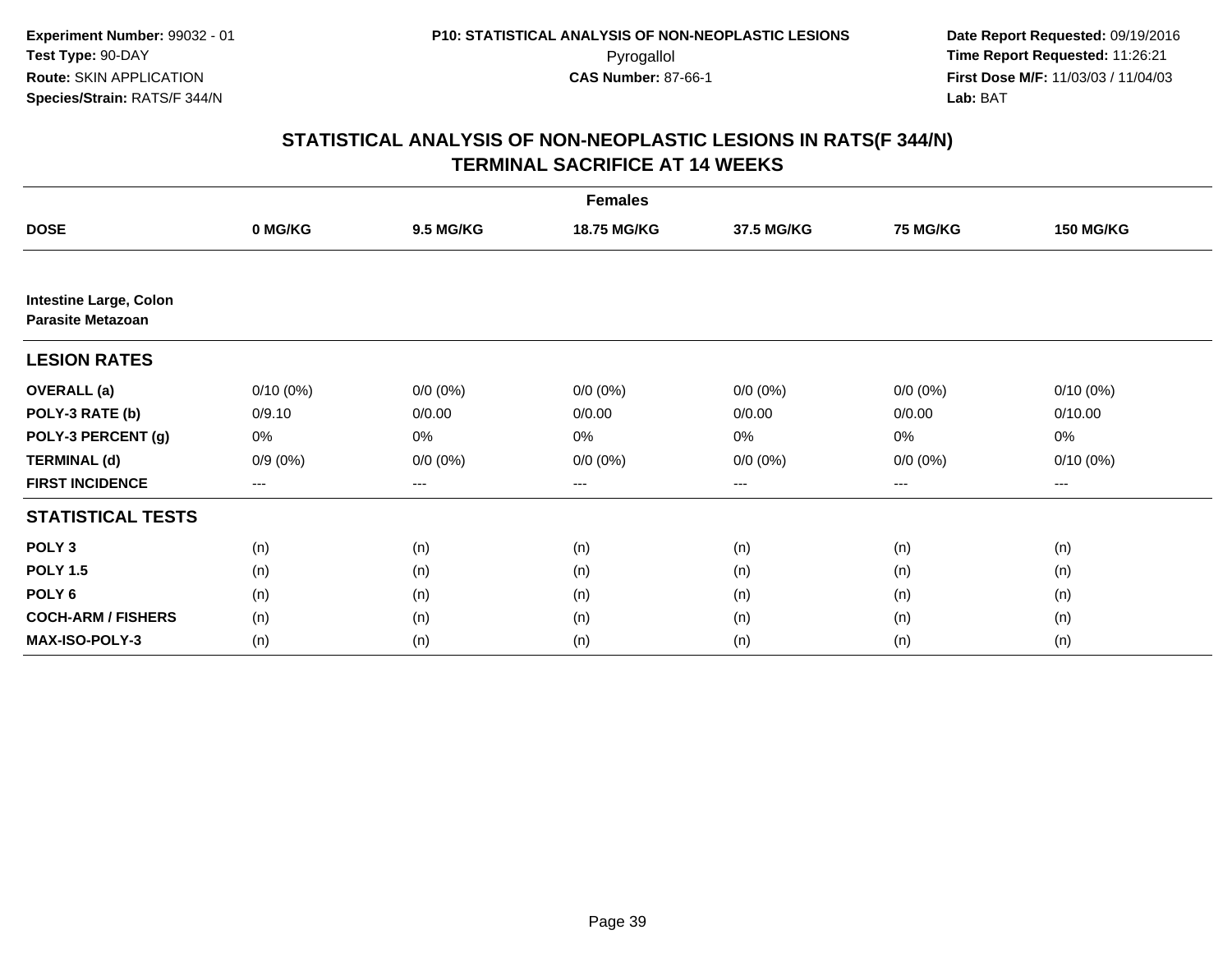| <b>Females</b>            |             |                  |             |             |             |                  |  |  |
|---------------------------|-------------|------------------|-------------|-------------|-------------|------------------|--|--|
| <b>DOSE</b>               | 0 MG/KG     | <b>9.5 MG/KG</b> | 18.75 MG/KG | 37.5 MG/KG  | 75 MG/KG    | <b>150 MG/KG</b> |  |  |
|                           |             |                  |             |             |             |                  |  |  |
| Kidney<br>Inflammation    |             |                  |             |             |             |                  |  |  |
| <b>LESION RATES</b>       |             |                  |             |             |             |                  |  |  |
| <b>OVERALL</b> (a)        | $0/10(0\%)$ | $0/0 (0\%)$      | $0/0 (0\%)$ | $0/0 (0\%)$ | $0/0 (0\%)$ | 1/10 (10%)       |  |  |
| POLY-3 RATE (b)           | 0/9.10      | 0/0.00           | 0/0.00      | 0/0.00      | 0/0.00      | 1/10.00          |  |  |
| POLY-3 PERCENT (g)        | 0%          | 0%               | 0%          | 0%          | $0\%$       | 10%              |  |  |
| <b>TERMINAL (d)</b>       | $0/9(0\%)$  | $0/0 (0\%)$      | $0/0 (0\%)$ | $0/0 (0\%)$ | $0/0 (0\%)$ | 1/10 (10%)       |  |  |
| <b>FIRST INCIDENCE</b>    | $---$       | ---              | ---         | $--$        | ---         | 93 (T)           |  |  |
| <b>STATISTICAL TESTS</b>  |             |                  |             |             |             |                  |  |  |
| POLY <sub>3</sub>         | (e)         | (e)              | (e)         | (e)         | (e)         | $P = 0.519$      |  |  |
| <b>POLY 1.5</b>           | (e)         | (e)              | (e)         | (e)         | (e)         | $P = 0.514$      |  |  |
| POLY <sub>6</sub>         | (e)         | (e)              | (e)         | (e)         | (e)         | $P = 0.521$      |  |  |
| <b>COCH-ARM / FISHERS</b> | $P = 0.304$ | (e)              | (e)         | (e)         | (e)         | $P = 0.500$      |  |  |
| <b>MAX-ISO-POLY-3</b>     | (e)         | (e)              | (e)         | (e)         | (e)         | $P = 0.182$      |  |  |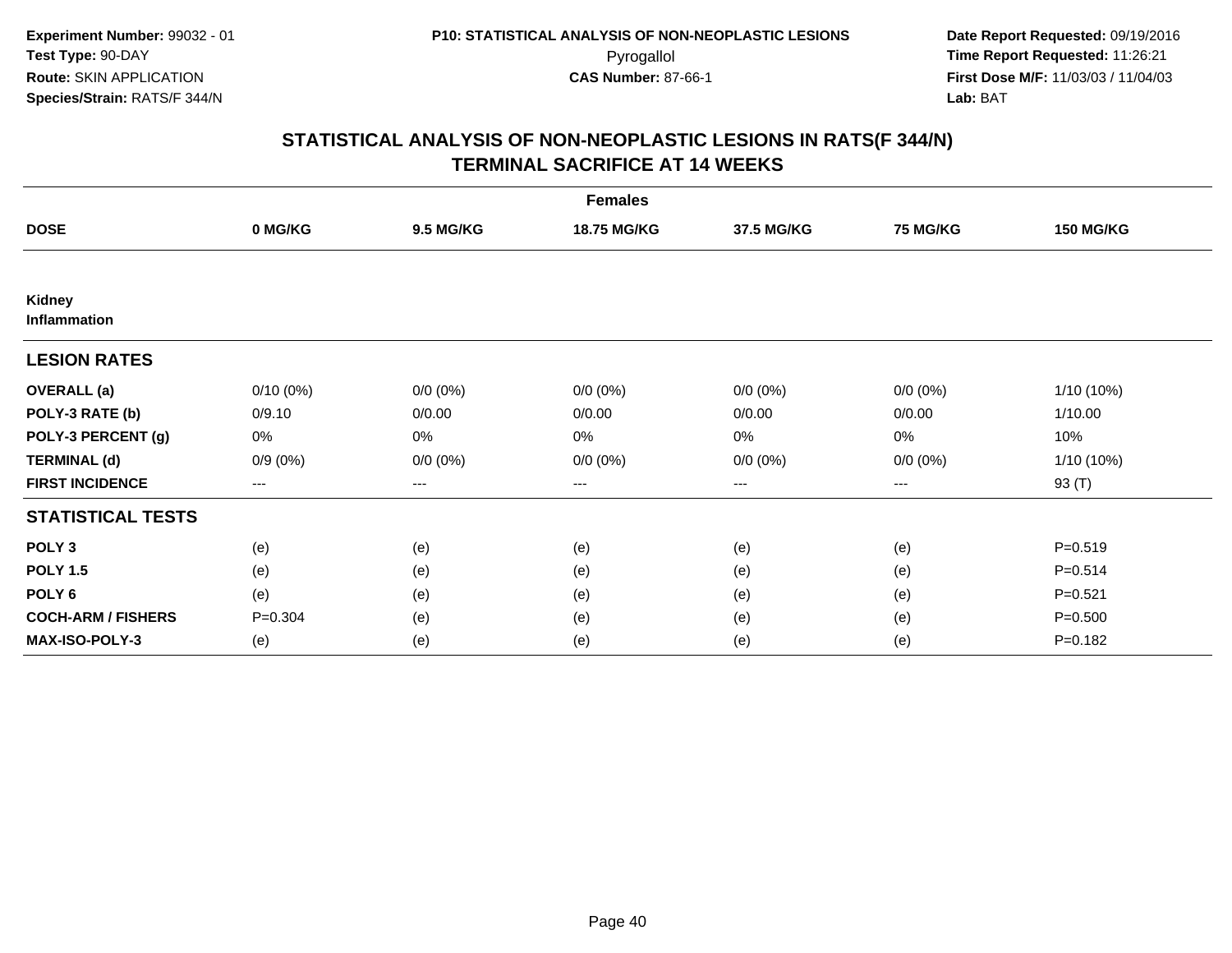| <b>Females</b>                  |            |                  |             |                   |                 |                  |  |  |
|---------------------------------|------------|------------------|-------------|-------------------|-----------------|------------------|--|--|
| <b>DOSE</b>                     | 0 MG/KG    | <b>9.5 MG/KG</b> | 18.75 MG/KG | 37.5 MG/KG        | <b>75 MG/KG</b> | <b>150 MG/KG</b> |  |  |
|                                 |            |                  |             |                   |                 |                  |  |  |
| Kidney<br><b>Mineralization</b> |            |                  |             |                   |                 |                  |  |  |
| <b>LESION RATES</b>             |            |                  |             |                   |                 |                  |  |  |
| <b>OVERALL</b> (a)              | 4/10 (40%) | $0/0 (0\%)$      | $0/0 (0\%)$ | $0/0 (0\%)$       | $0/0 (0\%)$     | 3/10 (30%)       |  |  |
| POLY-3 RATE (b)                 | 4/9.10     | 0/0.00           | 0/0.00      | 0/0.00            | 0/0.00          | 3/10.00          |  |  |
| POLY-3 PERCENT (g)              | 44%        | 0%               | 0%          | $0\%$             | $0\%$           | 30%              |  |  |
| <b>TERMINAL (d)</b>             | 4/9 (44%)  | $0/0 (0\%)$      | $0/0 (0\%)$ | $0/0 (0\%)$       | $0/0 (0\%)$     | 3/10 (30%)       |  |  |
| <b>FIRST INCIDENCE</b>          | 93 (T)     | $---$            | ---         | $\qquad \qquad -$ | $---$           | 93 (T)           |  |  |
| <b>STATISTICAL TESTS</b>        |            |                  |             |                   |                 |                  |  |  |
| POLY <sub>3</sub>               | (e)        | (e)              | (e)         | (e)               | (e)             | P=0.440N         |  |  |
| <b>POLY 1.5</b>                 | (e)        | (e)              | (e)         | (e)               | (e)             | P=0.455N         |  |  |
| POLY <sub>6</sub>               | (e)        | (e)              | (e)         | (e)               | (e)             | P=0.434N         |  |  |
| <b>COCH-ARM / FISHERS</b>       | P=0.407N   | (e)              | (e)         | (e)               | (e)             | P=0.500N         |  |  |
| <b>MAX-ISO-POLY-3</b>           | (e)        | (e)              | (e)         | (e)               | (e)             | P=0.281N         |  |  |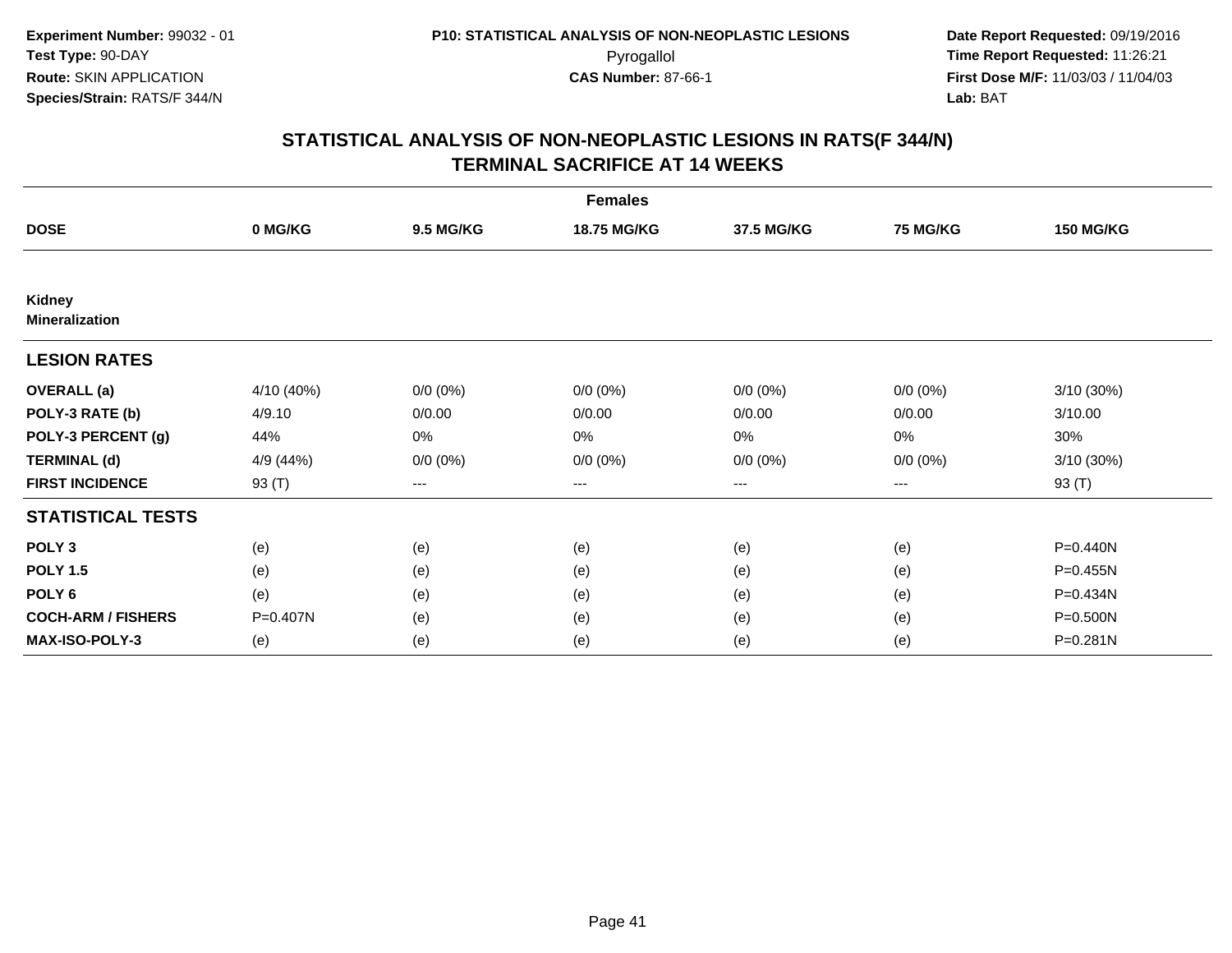| <b>Females</b>            |              |                  |             |                        |                 |                  |  |  |
|---------------------------|--------------|------------------|-------------|------------------------|-----------------|------------------|--|--|
| <b>DOSE</b>               | 0 MG/KG      | <b>9.5 MG/KG</b> | 18.75 MG/KG | 37.5 MG/KG             | <b>75 MG/KG</b> | <b>150 MG/KG</b> |  |  |
|                           |              |                  |             |                        |                 |                  |  |  |
| Kidney<br>Nephropathy     |              |                  |             |                        |                 |                  |  |  |
| <b>LESION RATES</b>       |              |                  |             |                        |                 |                  |  |  |
| <b>OVERALL</b> (a)        | $1/10(10\%)$ | $0/0 (0\%)$      | $0/0 (0\%)$ | $0/0 (0\%)$            | $0/0 (0\%)$     | $1/10(10\%)$     |  |  |
| POLY-3 RATE (b)           | 1/10.00      | 0/0.00           | 0/0.00      | 0/0.00                 | 0/0.00          | 1/10.00          |  |  |
| POLY-3 PERCENT (g)        | 10%          | 0%               | 0%          | $0\%$                  | $0\%$           | 10%              |  |  |
| <b>TERMINAL (d)</b>       | $0/9(0\%)$   | $0/0 (0\%)$      | $0/0 (0\%)$ | $0/0 (0\%)$            | $0/0 (0\%)$     | 1/10 (10%)       |  |  |
| <b>FIRST INCIDENCE</b>    | 43           | ---              | ---         | $\qquad \qquad \cdots$ | ---             | 93 (T)           |  |  |
| <b>STATISTICAL TESTS</b>  |              |                  |             |                        |                 |                  |  |  |
| POLY <sub>3</sub>         | (e)          | (e)              | (e)         | (e)                    | (e)             | $P = 0.760$      |  |  |
| <b>POLY 1.5</b>           | (e)          | (e)              | (e)         | (e)                    | (e)             | $P = 0.760$      |  |  |
| POLY <sub>6</sub>         | (e)          | (e)              | (e)         | (e)                    | (e)             | $P=0.760$        |  |  |
| <b>COCH-ARM / FISHERS</b> | $P = 0.645$  | (e)              | (e)         | (e)                    | (e)             | P=0.763N         |  |  |
| <b>MAX-ISO-POLY-3</b>     | (e)          | (e)              | (e)         | (e)                    | (e)             | $P = 1.000$      |  |  |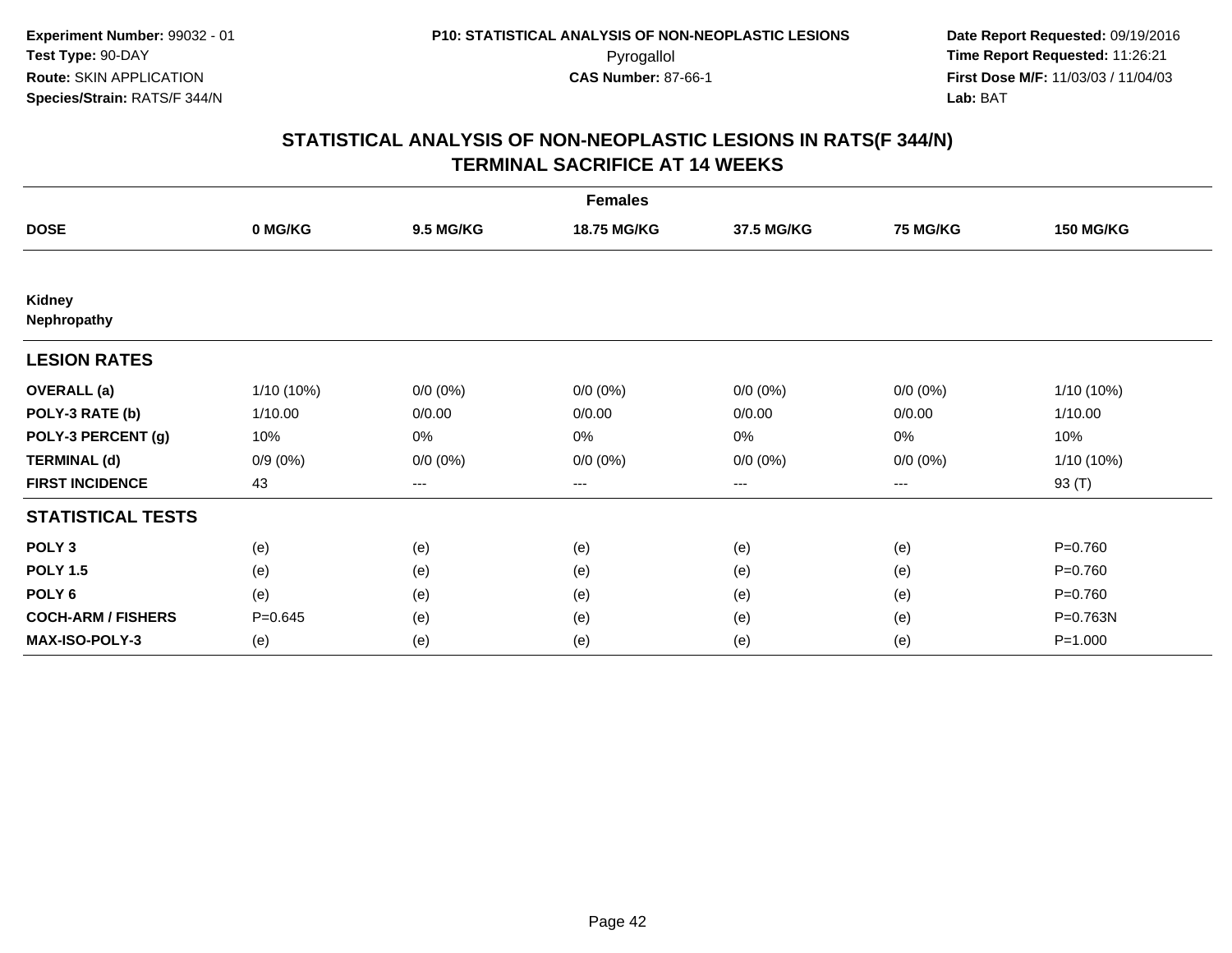| <b>Females</b>                                   |             |                  |             |             |          |                  |  |  |
|--------------------------------------------------|-------------|------------------|-------------|-------------|----------|------------------|--|--|
| <b>DOSE</b>                                      | 0 MG/KG     | <b>9.5 MG/KG</b> | 18.75 MG/KG | 37.5 MG/KG  | 75 MG/KG | <b>150 MG/KG</b> |  |  |
|                                                  |             |                  |             |             |          |                  |  |  |
| Liver<br><b>Hematopoietic Cell Proliferation</b> |             |                  |             |             |          |                  |  |  |
| <b>LESION RATES</b>                              |             |                  |             |             |          |                  |  |  |
| <b>OVERALL</b> (a)                               | $0/10(0\%)$ | $0/0 (0\%)$      | 0/2(0%)     | $0/0 (0\%)$ | 0/2(0%)  | $0/10(0\%)$      |  |  |
| POLY-3 RATE (b)                                  | 0/9.10      | 0/0.00           | 0/2.00      | 0/0.00      | 0/2.00   | 0/10.00          |  |  |
| POLY-3 PERCENT (g)                               | 0%          | 0%               | 0%          | 0%          | 0%       | 0%               |  |  |
| <b>TERMINAL (d)</b>                              | $0/9(0\%)$  | $0/0 (0\%)$      | 0/2(0%)     | $0/0 (0\%)$ | 0/2(0%)  | $0/10(0\%)$      |  |  |
| <b>FIRST INCIDENCE</b>                           | $---$       | ---              | ---         | $\cdots$    | $---$    | ---              |  |  |
| <b>STATISTICAL TESTS</b>                         |             |                  |             |             |          |                  |  |  |
| POLY <sub>3</sub>                                | (n)         | (n)              | (n)         | (n)         | (n)      | (n)              |  |  |
| <b>POLY 1.5</b>                                  | (n)         | (n)              | (n)         | (n)         | (n)      | (n)              |  |  |
| POLY <sub>6</sub>                                | (n)         | (n)              | (n)         | (n)         | (n)      | (n)              |  |  |
| <b>COCH-ARM / FISHERS</b>                        | (n)         | (n)              | (n)         | (n)         | (n)      | (n)              |  |  |
| <b>MAX-ISO-POLY-3</b>                            | (n)         | (n)              | (n)         | (n)         | (n)      | (n)              |  |  |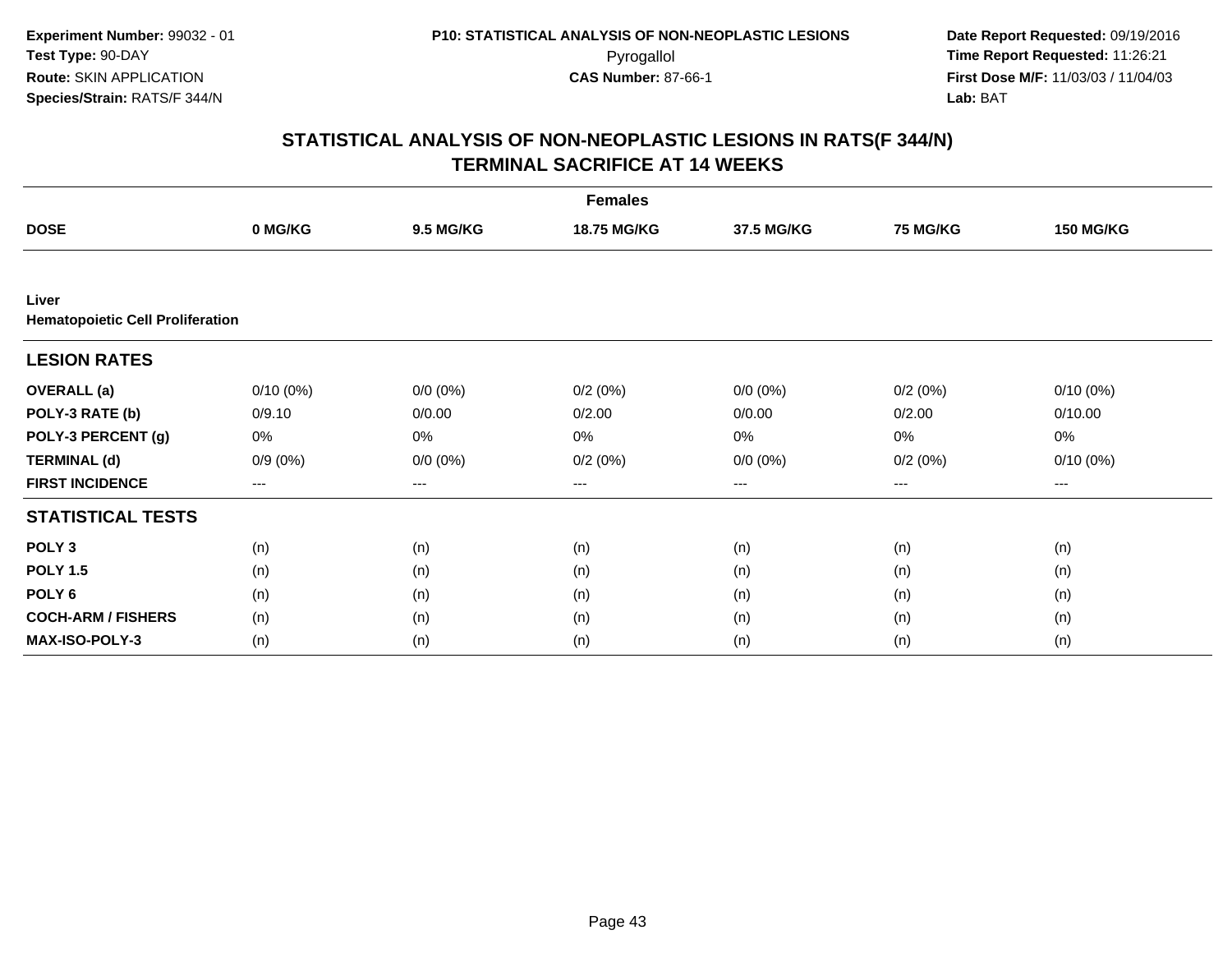| <b>Females</b>                      |             |                  |                    |                        |                 |                  |  |  |
|-------------------------------------|-------------|------------------|--------------------|------------------------|-----------------|------------------|--|--|
| <b>DOSE</b>                         | 0 MG/KG     | <b>9.5 MG/KG</b> | <b>18.75 MG/KG</b> | 37.5 MG/KG             | <b>75 MG/KG</b> | <b>150 MG/KG</b> |  |  |
|                                     |             |                  |                    |                        |                 |                  |  |  |
| Liver<br>Hepatodiaphragmatic Nodule |             |                  |                    |                        |                 |                  |  |  |
| <b>LESION RATES</b>                 |             |                  |                    |                        |                 |                  |  |  |
| <b>OVERALL</b> (a)                  | $0/10(0\%)$ | $0/0 (0\%)$      | 2/2 (100%)         | $0/0 (0\%)$            | 2/2 (100%)      | 1/10 (10%)       |  |  |
| POLY-3 RATE (b)                     | 0/9.10      | 0/0.00           | 2/2.00             | 0/0.00                 | 2/2.00          | 1/10.00          |  |  |
| POLY-3 PERCENT (g)                  | 0%          | 0%               | 100%               | 0%                     | 100%            | 10%              |  |  |
| <b>TERMINAL (d)</b>                 | $0/9(0\%)$  | $0/0 (0\%)$      | 2/2 (100%)         | $0/0 (0\%)$            | 2/2 (100%)      | 1/10 (10%)       |  |  |
| <b>FIRST INCIDENCE</b>              | $---$       | ---              | 93 (T)             | $\qquad \qquad \cdots$ | 93 (T)          | 93 (T)           |  |  |
| <b>STATISTICAL TESTS</b>            |             |                  |                    |                        |                 |                  |  |  |
| POLY <sub>3</sub>                   | (e)         | (e)              | P<0.001**          | (e)                    | P<0.001**       | $P = 0.519$      |  |  |
| <b>POLY 1.5</b>                     | (e)         | (e)              | P<0.001**          | (e)                    | P<0.001**       | $P = 0.514$      |  |  |
| POLY <sub>6</sub>                   | (e)         | (e)              | P<0.001**          | (e)                    | P<0.001**       | $P = 0.521$      |  |  |
| <b>COCH-ARM / FISHERS</b>           | P=0.567N    | (e)              | $P=0.015*$         | (e)                    | $P=0.015*$      | $P = 0.500$      |  |  |
| <b>MAX-ISO-POLY-3</b>               | (e)         | (e)              | P<0.001**          | (e)                    | P<0.001**       | $P = 0.182$      |  |  |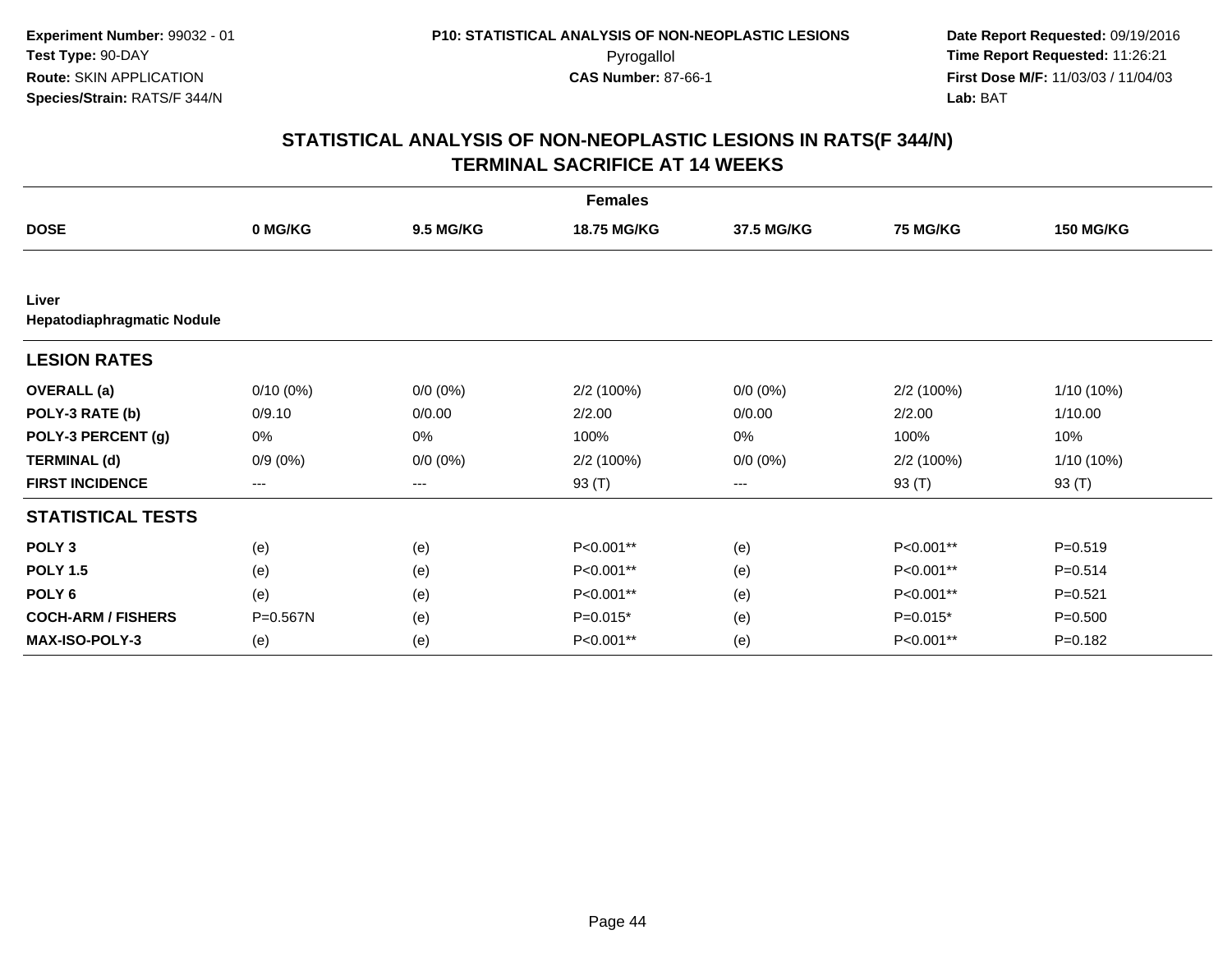| <b>Females</b>                                         |            |                  |                    |             |                 |                  |  |  |
|--------------------------------------------------------|------------|------------------|--------------------|-------------|-----------------|------------------|--|--|
| <b>DOSE</b>                                            | 0 MG/KG    | <b>9.5 MG/KG</b> | <b>18.75 MG/KG</b> | 37.5 MG/KG  | <b>75 MG/KG</b> | <b>150 MG/KG</b> |  |  |
|                                                        |            |                  |                    |             |                 |                  |  |  |
| Liver<br><b>Infiltration Cellular Mononuclear Cell</b> |            |                  |                    |             |                 |                  |  |  |
| <b>LESION RATES</b>                                    |            |                  |                    |             |                 |                  |  |  |
| <b>OVERALL</b> (a)                                     | 7/10 (70%) | $0/0 (0\%)$      | 0/2(0%)            | $0/0 (0\%)$ | 0/2(0%)         | 5/10 (50%)       |  |  |
| POLY-3 RATE (b)                                        | 7/9.10     | 0/0.00           | 0/2.00             | 0/0.00      | 0/2.00          | 5/10.00          |  |  |
| POLY-3 PERCENT (g)                                     | 76.9%      | 0%               | 0%                 | 0%          | 0%              | 50%              |  |  |
| <b>TERMINAL (d)</b>                                    | 7/9 (78%)  | $0/0 (0\%)$      | 0/2(0%)            | $0/0 (0\%)$ | 0/2(0%)         | 5/10 (50%)       |  |  |
| <b>FIRST INCIDENCE</b>                                 | 93 (T)     | ---              | ---                | ---         | ---             | 93 (T)           |  |  |
| <b>STATISTICAL TESTS</b>                               |            |                  |                    |             |                 |                  |  |  |
| POLY <sub>3</sub>                                      | (e)        | (e)              | P=0.070N           | (e)         | P=0.070N        | P=0.232N         |  |  |
| <b>POLY 1.5</b>                                        | (e)        | (e)              | P=0.081N           | (e)         | P=0.081N        | P=0.254N         |  |  |
| POLY <sub>6</sub>                                      | (e)        | (e)              | P=0.066N           | (e)         | P=0.066N        | P=0.223N         |  |  |
| <b>COCH-ARM / FISHERS</b>                              | P=0.372N   | (e)              | $P=0.152N$         | (e)         | P=0.152N        | P=0.325N         |  |  |
| <b>MAX-ISO-POLY-3</b>                                  | (e)        | (e)              | P=0.027N*          | (e)         | P=0.027N*       | P=0.125N         |  |  |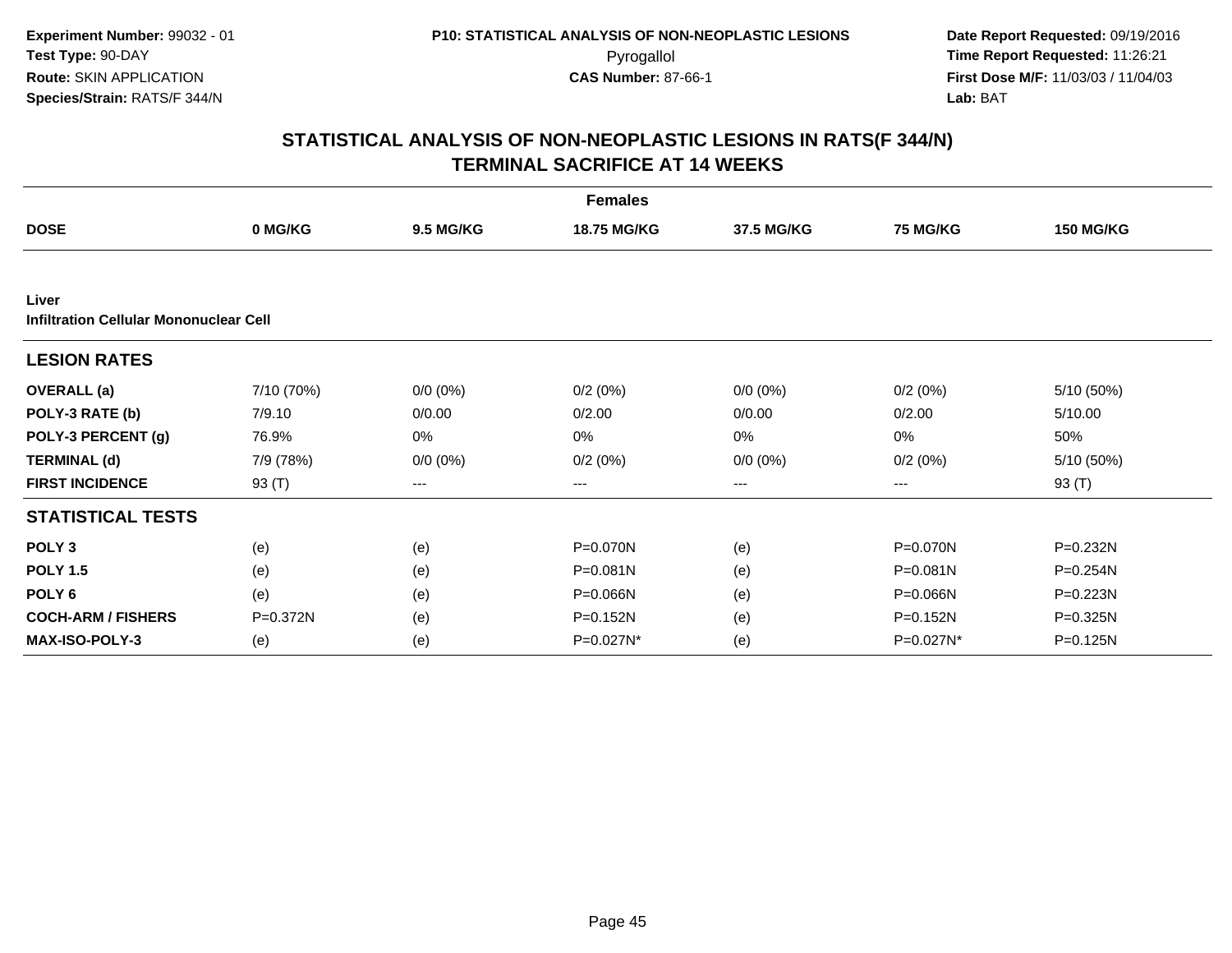| <b>Females</b>            |             |                  |                    |             |          |                  |  |  |
|---------------------------|-------------|------------------|--------------------|-------------|----------|------------------|--|--|
| <b>DOSE</b>               | 0 MG/KG     | <b>9.5 MG/KG</b> | <b>18.75 MG/KG</b> | 37.5 MG/KG  | 75 MG/KG | <b>150 MG/KG</b> |  |  |
|                           |             |                  |                    |             |          |                  |  |  |
| Liver<br>Inflammation     |             |                  |                    |             |          |                  |  |  |
| <b>LESION RATES</b>       |             |                  |                    |             |          |                  |  |  |
| <b>OVERALL</b> (a)        | 2/10 (20%)  | $0/0 (0\%)$      | 0/2(0%)            | $0/0 (0\%)$ | 0/2(0%)  | 2/10 (20%)       |  |  |
| POLY-3 RATE (b)           | 2/9.10      | 0/0.00           | 0/2.00             | 0/0.00      | 0/2.00   | 2/10.00          |  |  |
| POLY-3 PERCENT (g)        | 22%         | 0%               | 0%                 | 0%          | 0%       | 20%              |  |  |
| <b>TERMINAL (d)</b>       | 2/9 (22%)   | $0/0 (0\%)$      | 0/2(0%)            | $0/0 (0\%)$ | 0/2(0%)  | 2/10(20%)        |  |  |
| <b>FIRST INCIDENCE</b>    | 93 (T)      | ---              | ---                | ---         | ---      | 93 $(T)$         |  |  |
| <b>STATISTICAL TESTS</b>  |             |                  |                    |             |          |                  |  |  |
| POLY <sub>3</sub>         | (e)         | (e)              | P=0.608N           | (e)         | P=0.608N | P=0.667N         |  |  |
| <b>POLY 1.5</b>           | (e)         | (e)              | P=0.613N           | (e)         | P=0.613N | P=0.676N         |  |  |
| POLY <sub>6</sub>         | (e)         | (e)              | P=0.606N           | (e)         | P=0.606N | P=0.664N         |  |  |
| <b>COCH-ARM / FISHERS</b> | $P = 0.558$ | (e)              | P=0.682N           | (e)         | P=0.682N | P=0.709N         |  |  |
| <b>MAX-ISO-POLY-3</b>     | (e)         | (e)              | P=0.288N           | (e)         | P=0.288N | P=0.459N         |  |  |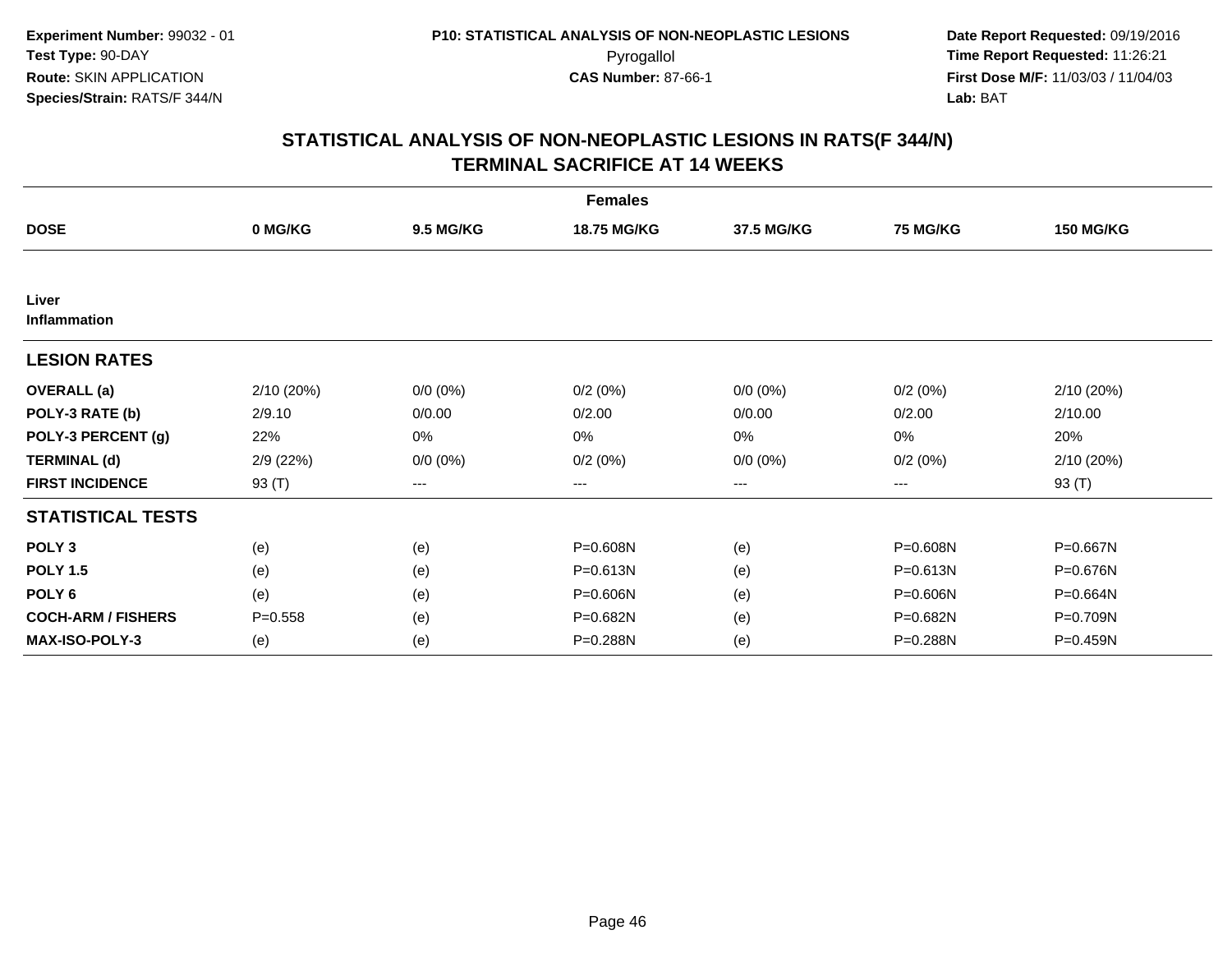| <b>Females</b>            |             |                   |             |             |             |                  |  |  |
|---------------------------|-------------|-------------------|-------------|-------------|-------------|------------------|--|--|
| <b>DOSE</b>               | 0 MG/KG     | <b>9.5 MG/KG</b>  | 18.75 MG/KG | 37.5 MG/KG  | 75 MG/KG    | <b>150 MG/KG</b> |  |  |
|                           |             |                   |             |             |             |                  |  |  |
| Lung<br>Inflammation      |             |                   |             |             |             |                  |  |  |
| <b>LESION RATES</b>       |             |                   |             |             |             |                  |  |  |
| <b>OVERALL</b> (a)        | 2/10 (20%)  | $0/0 (0\%)$       | $0/0 (0\%)$ | $0/0 (0\%)$ | $0/0 (0\%)$ | 2/10(20%)        |  |  |
| POLY-3 RATE (b)           | 2/9.10      | 0/0.00            | 0/0.00      | 0/0.00      | 0/0.00      | 2/10.00          |  |  |
| POLY-3 PERCENT (g)        | 22%         | 0%                | 0%          | 0%          | $0\%$       | 20%              |  |  |
| <b>TERMINAL (d)</b>       | 2/9(22%)    | $0/0 (0\%)$       | $0/0 (0\%)$ | $0/0 (0\%)$ | $0/0 (0\%)$ | 2/10 (20%)       |  |  |
| <b>FIRST INCIDENCE</b>    | 93 (T)      | $\qquad \qquad -$ | ---         | $\cdots$    | $---$       | 93 (T)           |  |  |
| <b>STATISTICAL TESTS</b>  |             |                   |             |             |             |                  |  |  |
| POLY <sub>3</sub>         | (e)         | (e)               | (e)         | (e)         | (e)         | P=0.667N         |  |  |
| <b>POLY 1.5</b>           | (e)         | (e)               | (e)         | (e)         | (e)         | P=0.676N         |  |  |
| POLY <sub>6</sub>         | (e)         | (e)               | (e)         | (e)         | (e)         | P=0.664N         |  |  |
| <b>COCH-ARM / FISHERS</b> | $P = 0.610$ | (e)               | (e)         | (e)         | (e)         | P=0.709N         |  |  |
| <b>MAX-ISO-POLY-3</b>     | (e)         | (e)               | (e)         | (e)         | (e)         | P=0.459N         |  |  |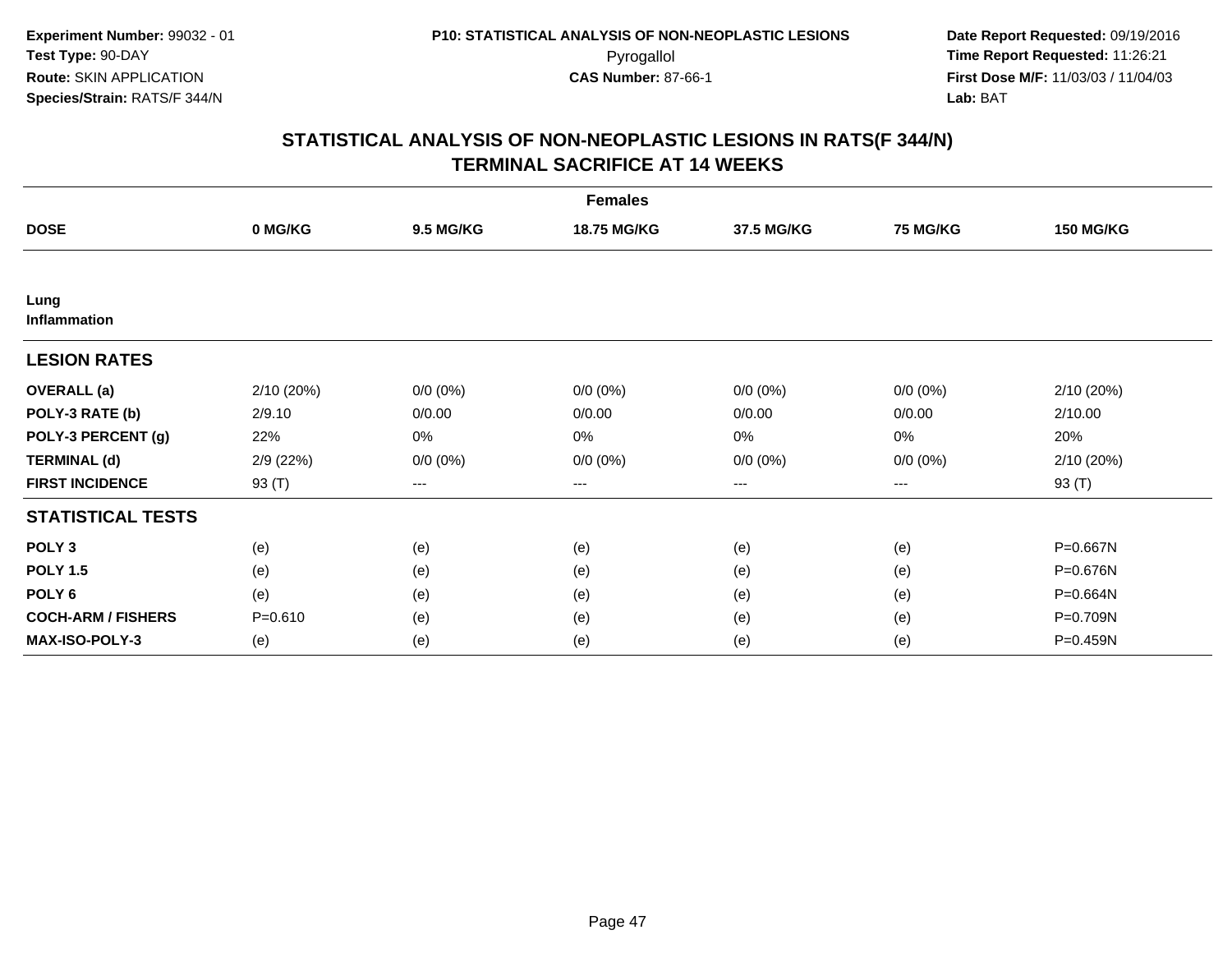| <b>Females</b>                    |                        |                  |             |                   |                 |                  |  |  |
|-----------------------------------|------------------------|------------------|-------------|-------------------|-----------------|------------------|--|--|
| <b>DOSE</b>                       | 0 MG/KG                | <b>9.5 MG/KG</b> | 18.75 MG/KG | 37.5 MG/KG        | <b>75 MG/KG</b> | <b>150 MG/KG</b> |  |  |
|                                   |                        |                  |             |                   |                 |                  |  |  |
| Lung<br><b>Metaplasia Osseous</b> |                        |                  |             |                   |                 |                  |  |  |
| <b>LESION RATES</b>               |                        |                  |             |                   |                 |                  |  |  |
| <b>OVERALL</b> (a)                | $0/10(0\%)$            | $0/0 (0\%)$      | $0/0 (0\%)$ | $0/0 (0\%)$       | $0/0 (0\%)$     | $0/10(0\%)$      |  |  |
| POLY-3 RATE (b)                   | 0/9.10                 | 0/0.00           | 0/0.00      | 0/0.00            | 0/0.00          | 0/10.00          |  |  |
| POLY-3 PERCENT (g)                | 0%                     | 0%               | 0%          | $0\%$             | $0\%$           | 0%               |  |  |
| <b>TERMINAL (d)</b>               | $0/9(0\%)$             | $0/0 (0\%)$      | $0/0 (0\%)$ | $0/0 (0\%)$       | $0/0 (0\%)$     | $0/10(0\%)$      |  |  |
| <b>FIRST INCIDENCE</b>            | $\qquad \qquad \cdots$ | $---$            | ---         | $\qquad \qquad -$ | $---$           | $---$            |  |  |
| <b>STATISTICAL TESTS</b>          |                        |                  |             |                   |                 |                  |  |  |
| POLY <sub>3</sub>                 | (n)                    | (n)              | (n)         | (n)               | (n)             | (n)              |  |  |
| <b>POLY 1.5</b>                   | (n)                    | (n)              | (n)         | (n)               | (n)             | (n)              |  |  |
| POLY <sub>6</sub>                 | (n)                    | (n)              | (n)         | (n)               | (n)             | (n)              |  |  |
| <b>COCH-ARM / FISHERS</b>         | (n)                    | (n)              | (n)         | (n)               | (n)             | (n)              |  |  |
| <b>MAX-ISO-POLY-3</b>             | (n)                    | (n)              | (n)         | (n)               | (n)             | (n)              |  |  |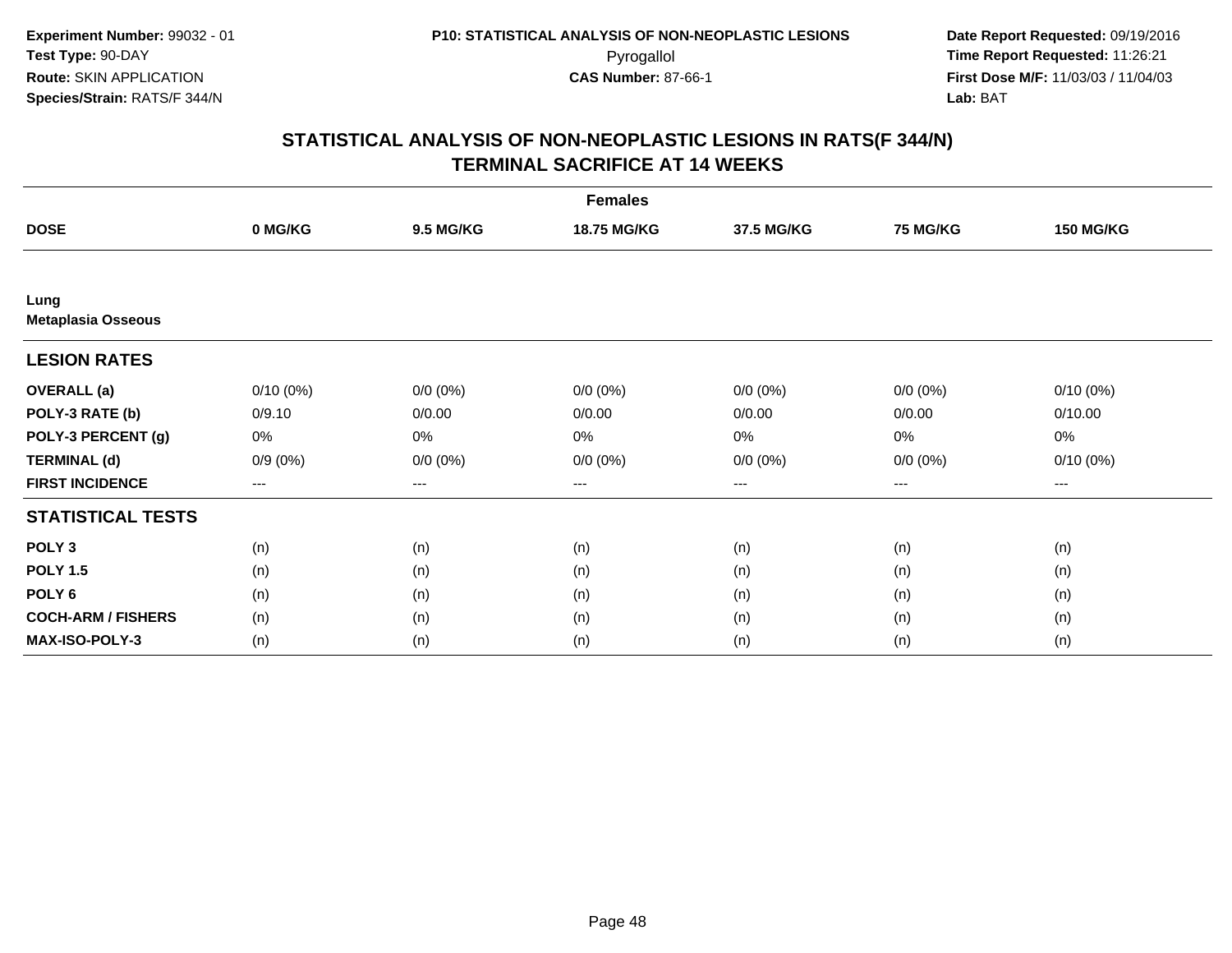| <b>Females</b>                           |            |                  |                    |             |                 |                  |  |  |
|------------------------------------------|------------|------------------|--------------------|-------------|-----------------|------------------|--|--|
| <b>DOSE</b>                              | 0 MG/KG    | <b>9.5 MG/KG</b> | <b>18.75 MG/KG</b> | 37.5 MG/KG  | <b>75 MG/KG</b> | <b>150 MG/KG</b> |  |  |
|                                          |            |                  |                    |             |                 |                  |  |  |
| Lung: Alveolar Epithelium<br>Hyperplasia |            |                  |                    |             |                 |                  |  |  |
| <b>LESION RATES</b>                      |            |                  |                    |             |                 |                  |  |  |
| <b>OVERALL</b> (a)                       | 2/10 (20%) | $0/0 (0\%)$      | $0/0 (0\%)$        | $0/0 (0\%)$ | $0/0 (0\%)$     | $0/10(0\%)$      |  |  |
| POLY-3 RATE (b)                          | 2/10.00    | 0/0.00           | 0/0.00             | 0/0.00      | 0/0.00          | 0/10.00          |  |  |
| POLY-3 PERCENT (g)                       | 20%        | 0%               | 0%                 | 0%          | 0%              | 0%               |  |  |
| <b>TERMINAL (d)</b>                      | 1/9 (11%)  | $0/0 (0\%)$      | $0/0 (0\%)$        | $0/0 (0\%)$ | $0/0 (0\%)$     | $0/10(0\%)$      |  |  |
| <b>FIRST INCIDENCE</b>                   | 43         | ---              | ---                | $---$       | ---             | ---              |  |  |
| <b>STATISTICAL TESTS</b>                 |            |                  |                    |             |                 |                  |  |  |
| POLY <sub>3</sub>                        | (e)        | (e)              | (e)                | (e)         | (e)             | P=0.227N         |  |  |
| <b>POLY 1.5</b>                          | (e)        | (e)              | (e)                | (e)         | (e)             | P=0.227N         |  |  |
| POLY <sub>6</sub>                        | (e)        | (e)              | (e)                | (e)         | (e)             | P=0.227N         |  |  |
| <b>COCH-ARM / FISHERS</b>                | P=0.132N   | (e)              | (e)                | (e)         | (e)             | P=0.237N         |  |  |
| <b>MAX-ISO-POLY-3</b>                    | (e)        | (e)              | (e)                | (e)         | (e)             | P=0.066N         |  |  |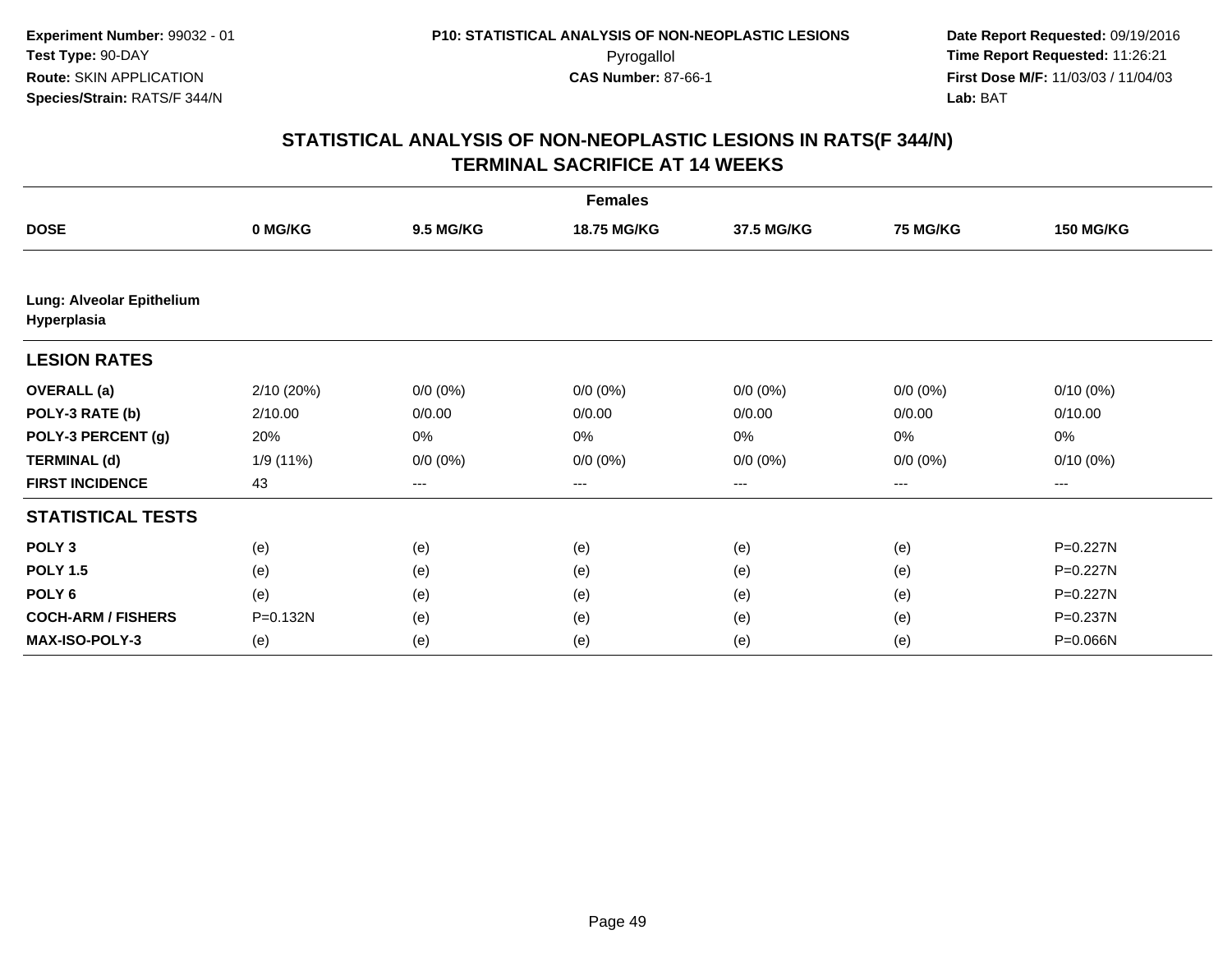| <b>Females</b>                                                   |                   |                  |                   |             |             |                  |  |  |
|------------------------------------------------------------------|-------------------|------------------|-------------------|-------------|-------------|------------------|--|--|
| <b>DOSE</b>                                                      | 0 MG/KG           | <b>9.5 MG/KG</b> | 18.75 MG/KG       | 37.5 MG/KG  | 75 MG/KG    | <b>150 MG/KG</b> |  |  |
|                                                                  |                   |                  |                   |             |             |                  |  |  |
| <b>Lung: Alveolus</b><br><b>Infiltration Cellular Histiocyte</b> |                   |                  |                   |             |             |                  |  |  |
| <b>LESION RATES</b>                                              |                   |                  |                   |             |             |                  |  |  |
| <b>OVERALL</b> (a)                                               | $0/10(0\%)$       | $0/0 (0\%)$      | $0/0 (0\%)$       | $0/0 (0\%)$ | $0/0 (0\%)$ | 2/10 (20%)       |  |  |
| POLY-3 RATE (b)                                                  | 0/9.10            | 0/0.00           | 0/0.00            | 0/0.00      | 0/0.00      | 2/10.00          |  |  |
| POLY-3 PERCENT (g)                                               | 0%                | $0\%$            | 0%                | $0\%$       | 0%          | 20%              |  |  |
| <b>TERMINAL (d)</b>                                              | $0/9(0\%)$        | $0/0 (0\%)$      | $0/0 (0\%)$       | $0/0 (0\%)$ | $0/0 (0\%)$ | 2/10 (20%)       |  |  |
| <b>FIRST INCIDENCE</b>                                           | $\qquad \qquad -$ | $---$            | $\qquad \qquad -$ | $---$       | $\cdots$    | 93 (T)           |  |  |
| <b>STATISTICAL TESTS</b>                                         |                   |                  |                   |             |             |                  |  |  |
| POLY <sub>3</sub>                                                | (e)               | (e)              | (e)               | (e)         | (e)         | $P=0.249$        |  |  |
| <b>POLY 1.5</b>                                                  | (e)               | (e)              | (e)               | (e)         | (e)         | $P = 0.243$      |  |  |
| POLY <sub>6</sub>                                                | (e)               | (e)              | (e)               | (e)         | (e)         | $P=0.252$        |  |  |
| <b>COCH-ARM / FISHERS</b>                                        | $P = 0.132$       | (e)              | (e)               | (e)         | (e)         | $P = 0.237$      |  |  |
| <b>MAX-ISO-POLY-3</b>                                            | (e)               | (e)              | (e)               | (e)         | (e)         | $P = 0.086$      |  |  |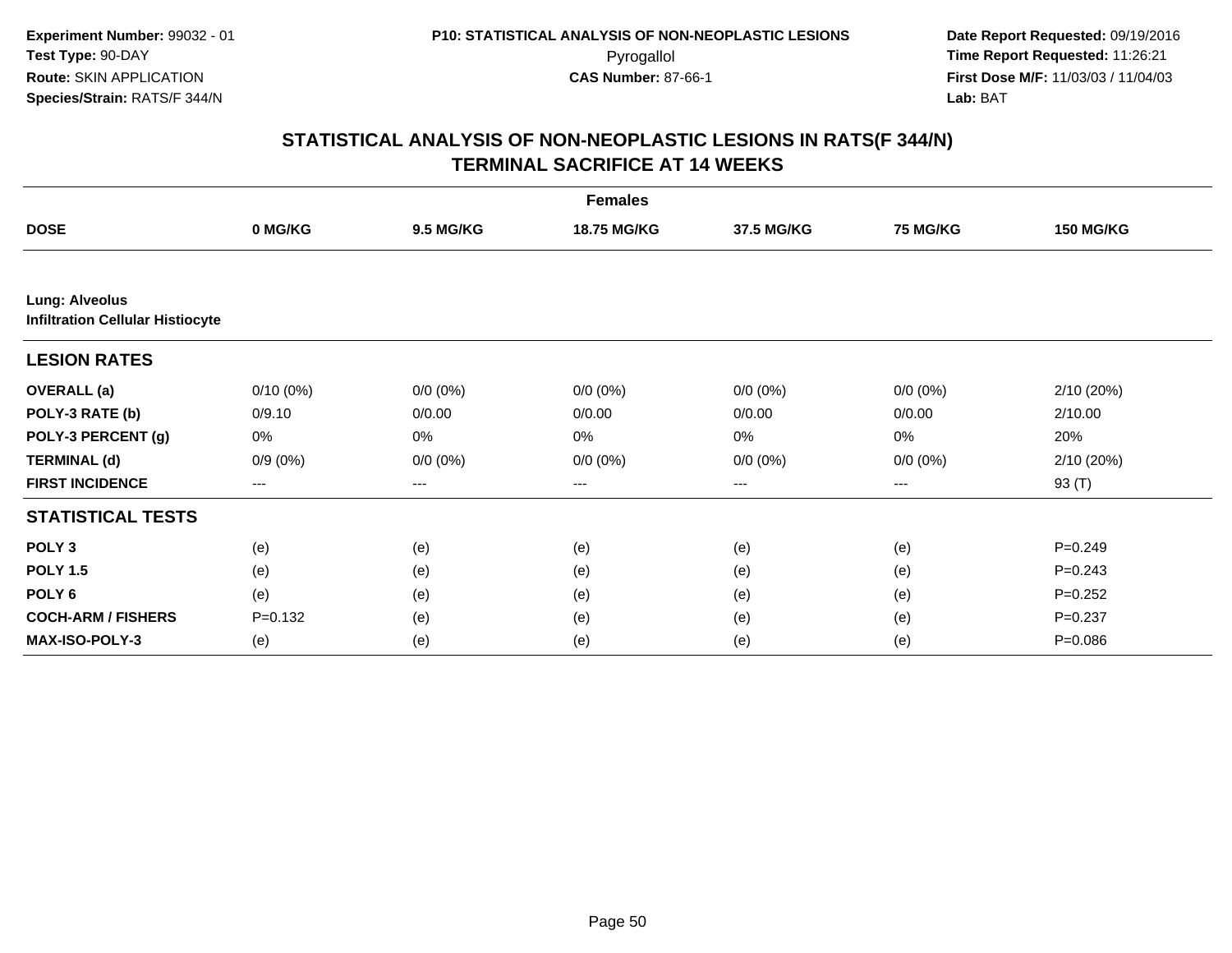| <b>Females</b>                                  |             |                  |             |                   |             |                     |  |  |
|-------------------------------------------------|-------------|------------------|-------------|-------------------|-------------|---------------------|--|--|
| <b>DOSE</b>                                     | 0 MG/KG     | <b>9.5 MG/KG</b> | 18.75 MG/KG | 37.5 MG/KG        | 75 MG/KG    | <b>150 MG/KG</b>    |  |  |
|                                                 |             |                  |             |                   |             |                     |  |  |
| <b>Mesentery</b><br><b>Inflammation Chronic</b> |             |                  |             |                   |             |                     |  |  |
| <b>LESION RATES</b>                             |             |                  |             |                   |             |                     |  |  |
| <b>OVERALL</b> (a)                              | $0/0 (0\%)$ | 1/1 (100%)       | $0/0 (0\%)$ | $0/0 (0\%)$       | $0/0 (0\%)$ | $0/0 (0\%)$         |  |  |
| POLY-3 RATE (b)                                 | 0/0.00      | 1/1.00           | 0/0.00      | 0/0.00            | 0/0.00      | 0/0.00              |  |  |
| POLY-3 PERCENT (g)                              | 0%          | 100%             | 0%          | 0%                | 0%          | 0%                  |  |  |
| <b>TERMINAL (d)</b>                             | $0/0 (0\%)$ | 1/1 (100%)       | $0/0 (0\%)$ | $0/0 (0\%)$       | $0/0 (0\%)$ | $0/0 (0\%)$         |  |  |
| <b>FIRST INCIDENCE</b>                          | $---$       | 93 (T)           | ---         | $\qquad \qquad -$ | ---         | $\qquad \qquad - -$ |  |  |
| <b>STATISTICAL TESTS</b>                        |             |                  |             |                   |             |                     |  |  |
| POLY <sub>3</sub>                               | (e)         | (e)              | (e)         | (e)               | (e)         | (e)                 |  |  |
| <b>POLY 1.5</b>                                 | (e)         | (e)              | (e)         | (e)               | (e)         | (e)                 |  |  |
| POLY <sub>6</sub>                               | (e)         | (e)              | (e)         | (e)               | (e)         | (e)                 |  |  |
| <b>COCH-ARM / FISHERS</b>                       | (e)         | (e)              | (e)         | (e)               | (e)         | (e)                 |  |  |
| MAX-ISO-POLY-3                                  | (e)         | (e)              | (e)         | (e)               | (e)         | (e)                 |  |  |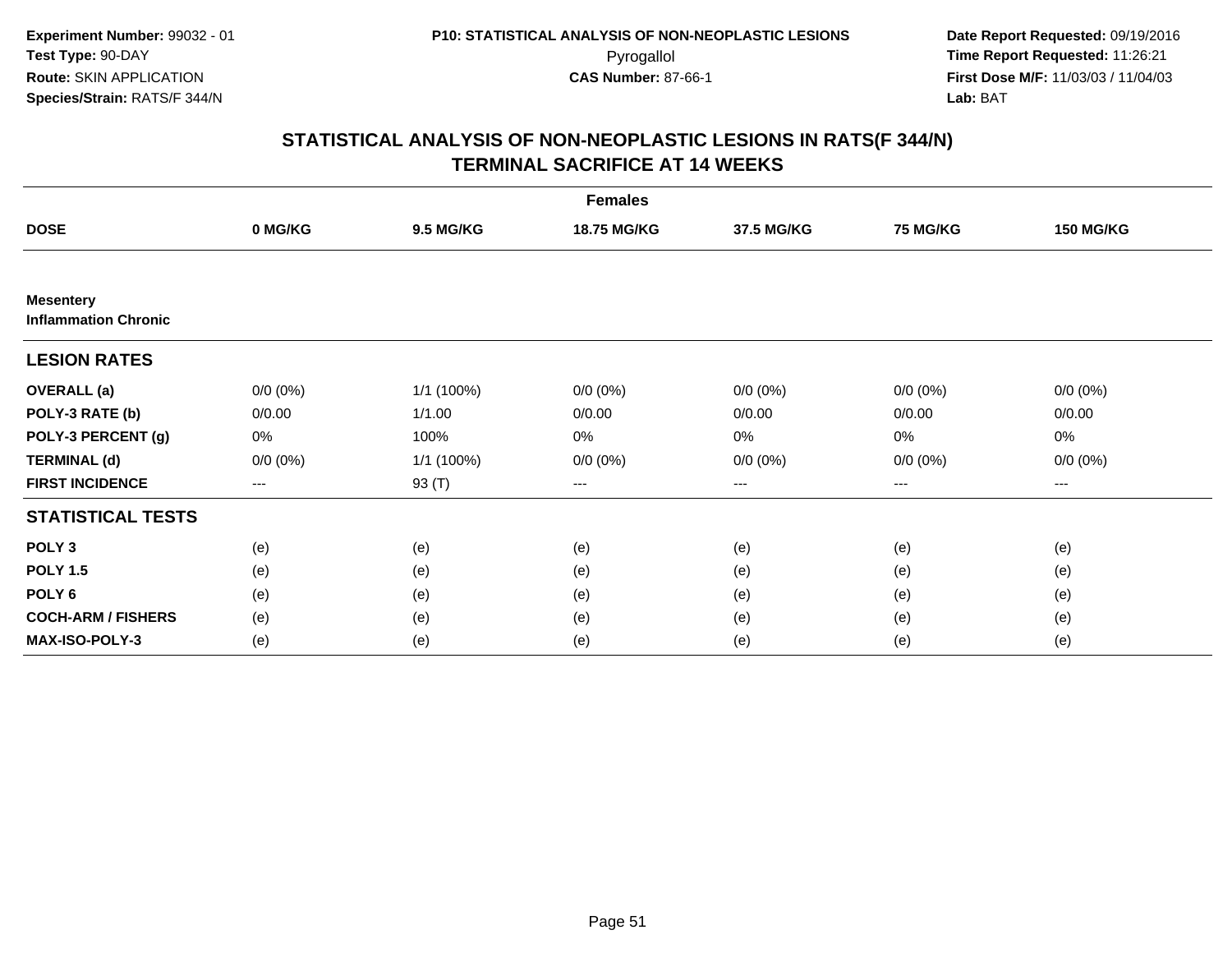| <b>Females</b>                      |             |                  |             |             |                 |                  |  |  |
|-------------------------------------|-------------|------------------|-------------|-------------|-----------------|------------------|--|--|
| <b>DOSE</b>                         | 0 MG/KG     | <b>9.5 MG/KG</b> | 18.75 MG/KG | 37.5 MG/KG  | <b>75 MG/KG</b> | <b>150 MG/KG</b> |  |  |
|                                     |             |                  |             |             |                 |                  |  |  |
| <b>Mesentery</b><br><b>Necrosis</b> |             |                  |             |             |                 |                  |  |  |
| <b>LESION RATES</b>                 |             |                  |             |             |                 |                  |  |  |
| <b>OVERALL</b> (a)                  | $0/0 (0\%)$ | 1/1 (100%)       | $0/0 (0\%)$ | $0/0 (0\%)$ | $0/0 (0\%)$     | $0/0 (0\%)$      |  |  |
| POLY-3 RATE (b)                     | 0/0.00      | 1/1.00           | 0/0.00      | 0/0.00      | 0/0.00          | 0/0.00           |  |  |
| POLY-3 PERCENT (g)                  | 0%          | 100%             | 0%          | $0\%$       | $0\%$           | 0%               |  |  |
| <b>TERMINAL (d)</b>                 | $0/0 (0\%)$ | 1/1 (100%)       | $0/0 (0\%)$ | $0/0 (0\%)$ | $0/0 (0\%)$     | $0/0 (0\%)$      |  |  |
| <b>FIRST INCIDENCE</b>              | $\cdots$    | 93 (T)           | ---         | $\cdots$    | $\cdots$        | $---$            |  |  |
| <b>STATISTICAL TESTS</b>            |             |                  |             |             |                 |                  |  |  |
| POLY <sub>3</sub>                   | (e)         | (e)              | (e)         | (e)         | (e)             | (e)              |  |  |
| <b>POLY 1.5</b>                     | (e)         | (e)              | (e)         | (e)         | (e)             | (e)              |  |  |
| POLY <sub>6</sub>                   | (e)         | (e)              | (e)         | (e)         | (e)             | (e)              |  |  |
| <b>COCH-ARM / FISHERS</b>           | (e)         | (e)              | (e)         | (e)         | (e)             | (e)              |  |  |
| MAX-ISO-POLY-3                      | (e)         | (e)              | (e)         | (e)         | (e)             | (e)              |  |  |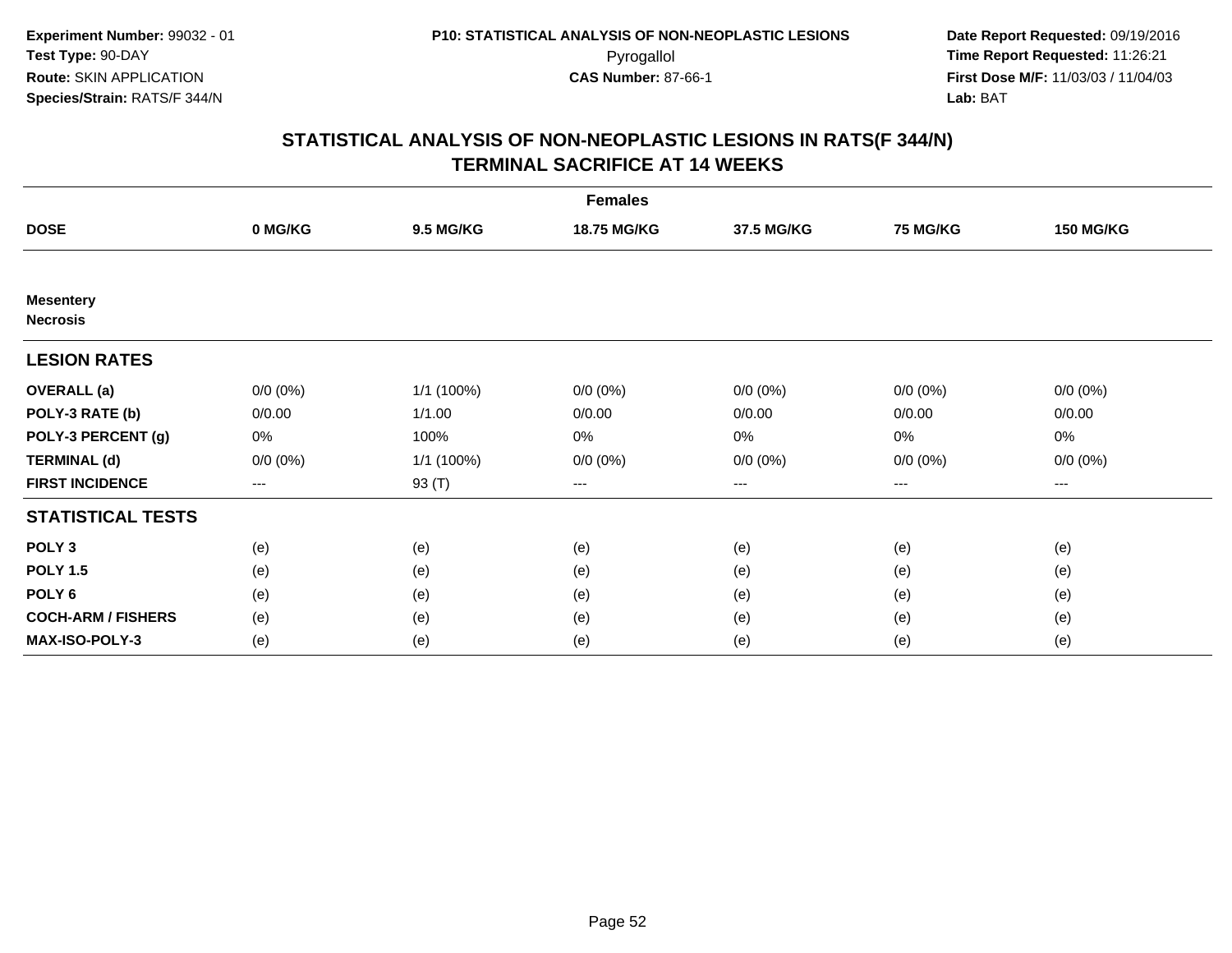|                           | <b>Females</b> |                  |             |                        |                 |                  |  |  |  |
|---------------------------|----------------|------------------|-------------|------------------------|-----------------|------------------|--|--|--|
| <b>DOSE</b>               | 0 MG/KG        | <b>9.5 MG/KG</b> | 18.75 MG/KG | 37.5 MG/KG             | <b>75 MG/KG</b> | <b>150 MG/KG</b> |  |  |  |
|                           |                |                  |             |                        |                 |                  |  |  |  |
| Ovary<br>Cyst             |                |                  |             |                        |                 |                  |  |  |  |
| <b>LESION RATES</b>       |                |                  |             |                        |                 |                  |  |  |  |
| <b>OVERALL</b> (a)        | 1/10 (10%)     | $1/1$ (100%)     | $0/0 (0\%)$ | $0/0 (0\%)$            | $0/0 (0\%)$     | $0/10(0\%)$      |  |  |  |
| POLY-3 RATE (b)           | 1/9.10         | 1/1.00           | 0/0.00      | 0/0.00                 | 0/0.00          | 0/10.00          |  |  |  |
| POLY-3 PERCENT (g)        | 11%            | 100%             | 0%          | 0%                     | $0\%$           | 0%               |  |  |  |
| <b>TERMINAL (d)</b>       | 1/9 (11%)      | 1/1 (100%)       | $0/0 (0\%)$ | $0/0 (0\%)$            | $0/0 (0\%)$     | 0/10(0%)         |  |  |  |
| <b>FIRST INCIDENCE</b>    | 93 (T)         | 93 (T)           | ---         | $\qquad \qquad \cdots$ | ---             | ---              |  |  |  |
| <b>STATISTICAL TESTS</b>  |                |                  |             |                        |                 |                  |  |  |  |
| POLY <sub>3</sub>         | (e)            | $P = 0.157$      | (e)         | (e)                    | (e)             | P=0.481N         |  |  |  |
| <b>POLY 1.5</b>           | (e)            | $P = 0.154$      | (e)         | (e)                    | (e)             | P=0.486N         |  |  |  |
| POLY <sub>6</sub>         | (e)            | $P = 0.159$      | (e)         | (e)                    | (e)             | P=0.479N         |  |  |  |
| <b>COCH-ARM / FISHERS</b> | P=0.167N       | $P = 0.182$      | (e)         | (e)                    | (e)             | P=0.500N         |  |  |  |
| <b>MAX-ISO-POLY-3</b>     | (e)            | P=0.023*         | (e)         | (e)                    | (e)             | P=0.157N         |  |  |  |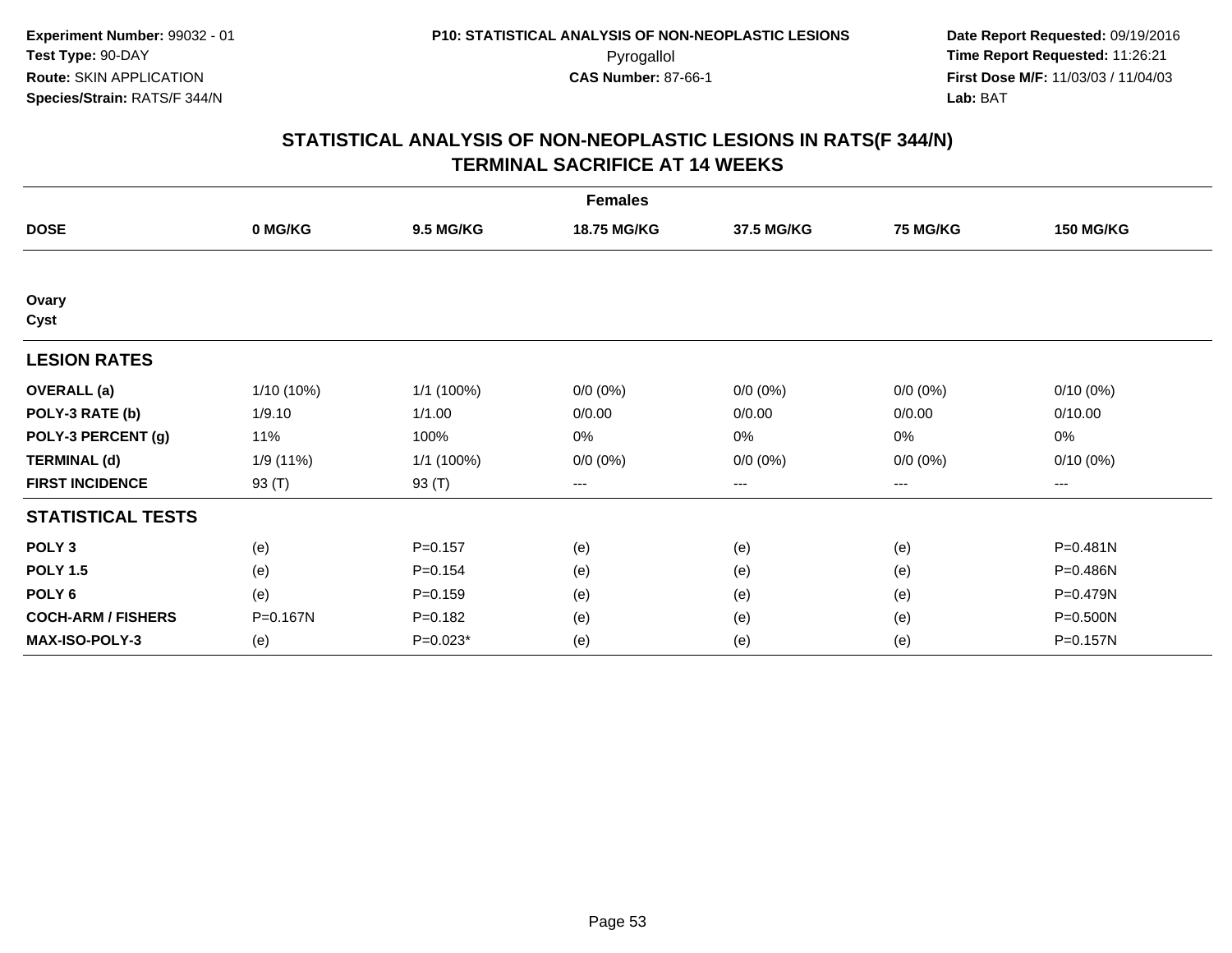|                                           | <b>Females</b> |                  |             |                        |                 |                  |  |  |  |
|-------------------------------------------|----------------|------------------|-------------|------------------------|-----------------|------------------|--|--|--|
| <b>DOSE</b>                               | 0 MG/KG        | <b>9.5 MG/KG</b> | 18.75 MG/KG | 37.5 MG/KG             | <b>75 MG/KG</b> | <b>150 MG/KG</b> |  |  |  |
|                                           |                |                  |             |                        |                 |                  |  |  |  |
| <b>Pancreas: Acinus</b><br><b>Atrophy</b> |                |                  |             |                        |                 |                  |  |  |  |
| <b>LESION RATES</b>                       |                |                  |             |                        |                 |                  |  |  |  |
| <b>OVERALL</b> (a)                        | 1/10 (10%)     | $0/0 (0\%)$      | $0/0 (0\%)$ | $0/0 (0\%)$            | $0/0 (0\%)$     | $0/10(0\%)$      |  |  |  |
| POLY-3 RATE (b)                           | 1/9.10         | 0/0.00           | 0/0.00      | 0/0.00                 | 0/0.00          | 0/10.00          |  |  |  |
| POLY-3 PERCENT (g)                        | 11%            | 0%               | 0%          | 0%                     | $0\%$           | 0%               |  |  |  |
| <b>TERMINAL (d)</b>                       | 1/9 (11%)      | $0/0 (0\%)$      | $0/0 (0\%)$ | $0/0 (0\%)$            | $0/0 (0\%)$     | 0/10(0%)         |  |  |  |
| <b>FIRST INCIDENCE</b>                    | 93 (T)         | ---              | ---         | $\qquad \qquad \cdots$ | ---             | ---              |  |  |  |
| <b>STATISTICAL TESTS</b>                  |                |                  |             |                        |                 |                  |  |  |  |
| POLY <sub>3</sub>                         | (e)            | (e)              | (e)         | (e)                    | (e)             | P=0.481N         |  |  |  |
| <b>POLY 1.5</b>                           | (e)            | (e)              | (e)         | (e)                    | (e)             | P=0.486N         |  |  |  |
| POLY <sub>6</sub>                         | (e)            | (e)              | (e)         | (e)                    | (e)             | P=0.479N         |  |  |  |
| <b>COCH-ARM / FISHERS</b>                 | P=0.304N       | (e)              | (e)         | (e)                    | (e)             | P=0.500N         |  |  |  |
| <b>MAX-ISO-POLY-3</b>                     | (e)            | (e)              | (e)         | (e)                    | (e)             | P=0.157N         |  |  |  |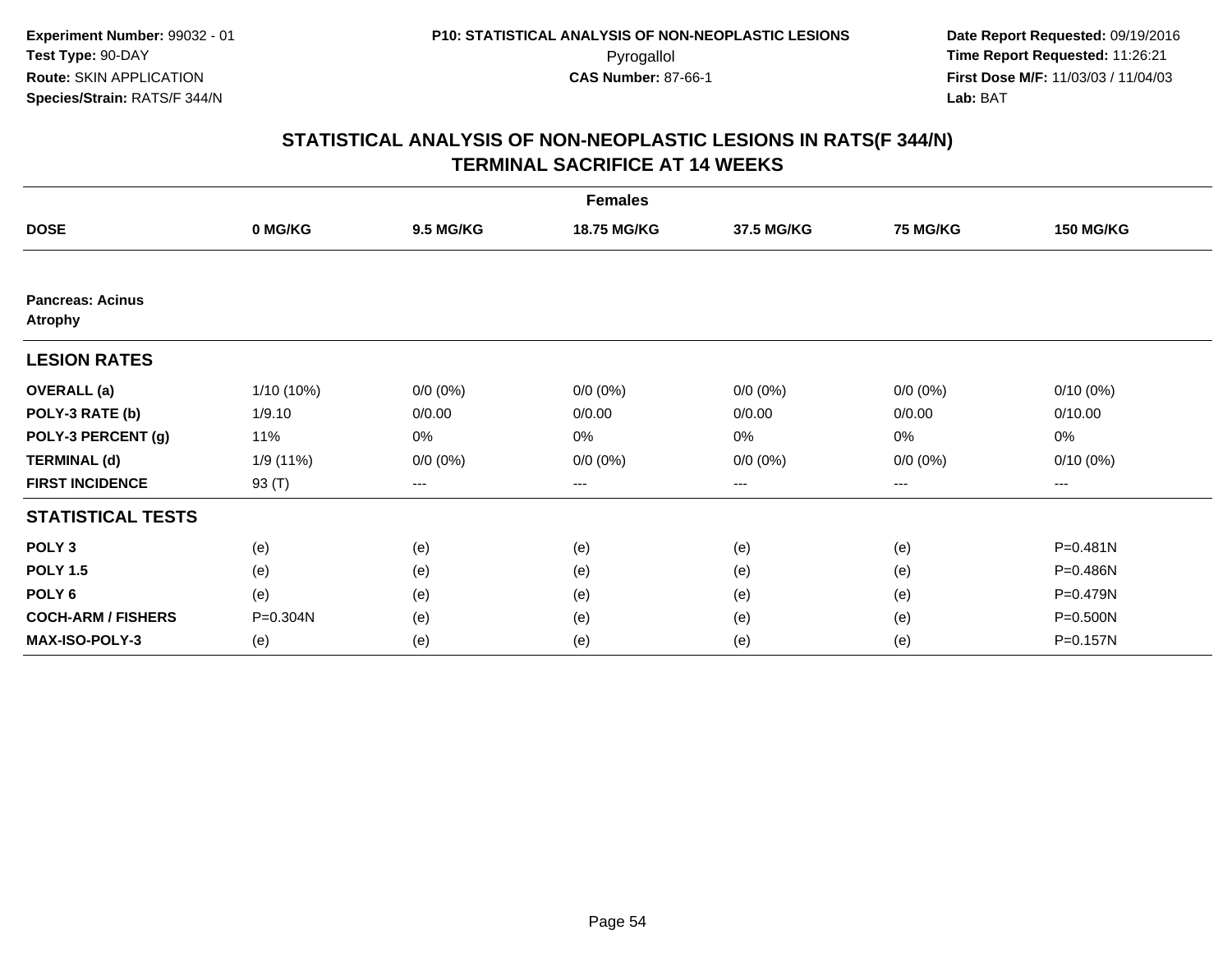|                                             | <b>Females</b> |                  |                    |             |                 |                  |  |  |  |
|---------------------------------------------|----------------|------------------|--------------------|-------------|-----------------|------------------|--|--|--|
| <b>DOSE</b>                                 | 0 MG/KG        | <b>9.5 MG/KG</b> | <b>18.75 MG/KG</b> | 37.5 MG/KG  | <b>75 MG/KG</b> | <b>150 MG/KG</b> |  |  |  |
|                                             |                |                  |                    |             |                 |                  |  |  |  |
| <b>Skin: Control Dermis</b><br>Inflammation |                |                  |                    |             |                 |                  |  |  |  |
| <b>LESION RATES</b>                         |                |                  |                    |             |                 |                  |  |  |  |
| <b>OVERALL</b> (a)                          | $0/10(0\%)$    | 1/10 (10%)       | 0/10(0%)           | $0/10(0\%)$ | $0/10(0\%)$     | $0/10(0\%)$      |  |  |  |
| POLY-3 RATE (b)                             | 0/9.10         | 1/10.00          | 0/10.00            | 0/10.00     | 0/10.00         | 0/10.00          |  |  |  |
| POLY-3 PERCENT (g)                          | 0%             | 10%              | 0%                 | 0%          | 0%              | 0%               |  |  |  |
| <b>TERMINAL (d)</b>                         | $0/9(0\%)$     | 1/10 (10%)       | $0/10(0\%)$        | $0/10(0\%)$ | 0/10(0%)        | $0/10(0\%)$      |  |  |  |
| <b>FIRST INCIDENCE</b>                      | ---            | 93 (T)           | $--$               | ---         | ---             | ---              |  |  |  |
| <b>STATISTICAL TESTS</b>                    |                |                  |                    |             |                 |                  |  |  |  |
| POLY <sub>3</sub>                           | P=0.477N       | $P = 0.519$      | (e)                | (e)         | (e)             | (e)              |  |  |  |
| <b>POLY 1.5</b>                             | $P = 0.480N$   | $P = 0.514$      | (e)                | (e)         | (e)             | (e)              |  |  |  |
| POLY 6                                      | P=0.476N       | $P = 0.521$      | (e)                | (e)         | (e)             | (e)              |  |  |  |
| <b>COCH-ARM / FISHERS</b>                   | P=0.489N       | $P = 0.500$      | (e)                | (e)         | (e)             | (e)              |  |  |  |
| <b>MAX-ISO-POLY-3</b>                       | P=0.204N       | $P = 0.182$      | (e)                | (e)         | (e)             | (e)              |  |  |  |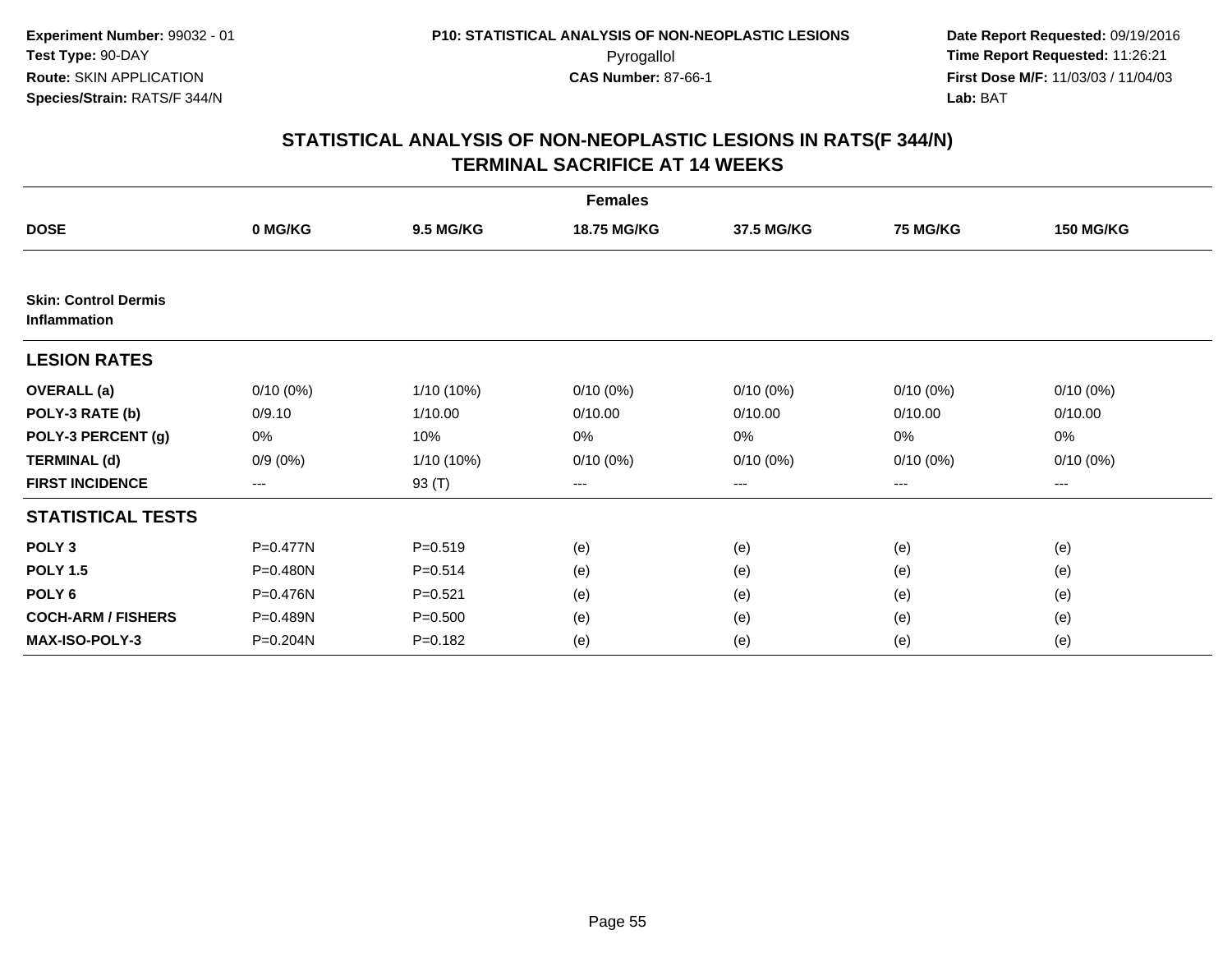|                                                           | <b>Females</b> |                  |                    |              |                 |                  |  |  |  |
|-----------------------------------------------------------|----------------|------------------|--------------------|--------------|-----------------|------------------|--|--|--|
| <b>DOSE</b>                                               | 0 MG/KG        | <b>9.5 MG/KG</b> | <b>18.75 MG/KG</b> | 37.5 MG/KG   | <b>75 MG/KG</b> | <b>150 MG/KG</b> |  |  |  |
| <b>Skin: Site of Application</b><br><b>Hyperkeratosis</b> |                |                  |                    |              |                 |                  |  |  |  |
| <b>LESION RATES</b>                                       |                |                  |                    |              |                 |                  |  |  |  |
| <b>OVERALL</b> (a)                                        | $0/10(0\%)$    | 10/10 (100%)     | 10/10 (100%)       | 10/10 (100%) | 10/10 (100%)    | 10/10 (100%)     |  |  |  |
| POLY-3 RATE (b)                                           | 0/9.10         | 10/10.00         | 10/10.00           | 10/10.00     | 10/10.00        | 10/10.00         |  |  |  |
| POLY-3 PERCENT (g)                                        | 0%             | 100%             | 100%               | 100%         | 100%            | 100%             |  |  |  |
| <b>TERMINAL (d)</b>                                       | $0/9(0\%)$     | 10/10 (100%)     | 10/10 (100%)       | 10/10 (100%) | 10/10 (100%)    | 10/10 (100%)     |  |  |  |
| <b>FIRST INCIDENCE</b>                                    | ---            | 93 (T)           | 93 (T)             | 93 (T)       | 93 (T)          | 93 (T)           |  |  |  |
| <b>STATISTICAL TESTS</b>                                  |                |                  |                    |              |                 |                  |  |  |  |
| POLY <sub>3</sub>                                         | P<0.001**      | P<0.001**        | P<0.001**          | P<0.001**    | P<0.001**       | P<0.001**        |  |  |  |
| <b>POLY 1.5</b>                                           | P<0.001**      | P<0.001**        | P<0.001**          | P<0.001**    | P<0.001**       | P<0.001**        |  |  |  |
| POLY <sub>6</sub>                                         | P<0.001**      | $P<0.001**$      | P<0.001**          | P<0.001**    | P<0.001**       | P<0.001**        |  |  |  |
| <b>COCH-ARM / FISHERS</b>                                 | P<0.001**      | P<0.001**        | P<0.001**          | P<0.001**    | P<0.001**       | P<0.001**        |  |  |  |
| <b>MAX-ISO-POLY-3</b>                                     | P<0.001**      | P<0.001**        | P<0.001**          | P<0.001**    | P<0.001**       | P<0.001**        |  |  |  |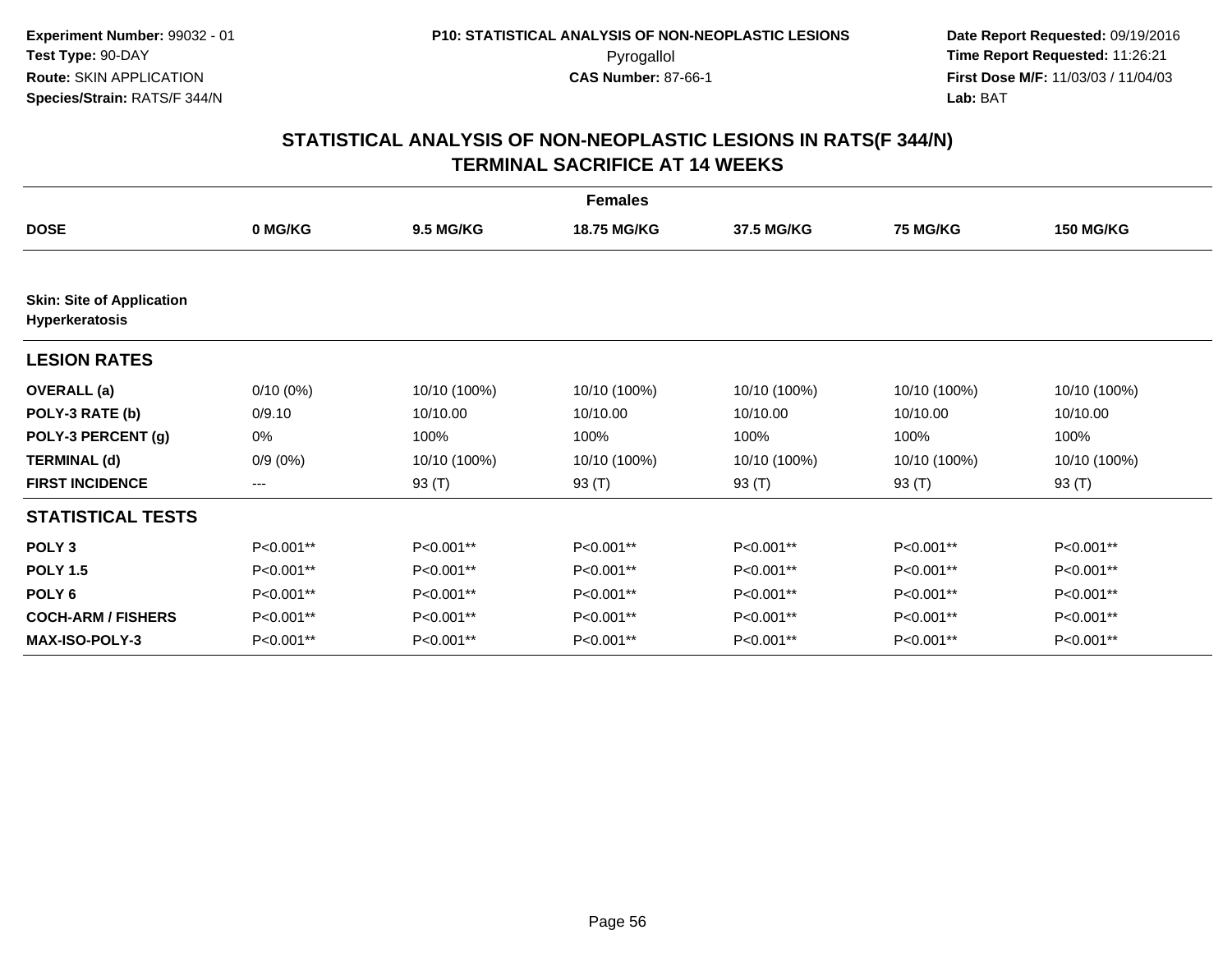|                                                 | <b>Females</b> |                  |              |              |                 |                  |  |  |  |
|-------------------------------------------------|----------------|------------------|--------------|--------------|-----------------|------------------|--|--|--|
| <b>DOSE</b>                                     | 0 MG/KG        | <b>9.5 MG/KG</b> | 18.75 MG/KG  | 37.5 MG/KG   | <b>75 MG/KG</b> | <b>150 MG/KG</b> |  |  |  |
| <b>Skin: Site of Application</b><br>Hyperplasia |                |                  |              |              |                 |                  |  |  |  |
| <b>LESION RATES</b>                             |                |                  |              |              |                 |                  |  |  |  |
| <b>OVERALL</b> (a)                              | $0/10(0\%)$    | 10/10 (100%)     | 10/10 (100%) | 10/10 (100%) | 10/10 (100%)    | 10/10 (100%)     |  |  |  |
| POLY-3 RATE (b)                                 | 0/9.10         | 10/10.00         | 10/10.00     | 10/10.00     | 10/10.00        | 10/10.00         |  |  |  |
| POLY-3 PERCENT (g)                              | 0%             | 100%             | 100%         | 100%         | 100%            | 100%             |  |  |  |
| <b>TERMINAL (d)</b>                             | $0/9(0\%)$     | 10/10 (100%)     | 10/10 (100%) | 10/10 (100%) | 10/10 (100%)    | 10/10 (100%)     |  |  |  |
| <b>FIRST INCIDENCE</b>                          | ---            | 93 (T)           | 93 (T)       | 93 (T)       | 93 (T)          | 93 (T)           |  |  |  |
| <b>STATISTICAL TESTS</b>                        |                |                  |              |              |                 |                  |  |  |  |
| POLY <sub>3</sub>                               | P<0.001**      | P<0.001**        | P<0.001**    | P<0.001**    | P<0.001**       | P<0.001**        |  |  |  |
| <b>POLY 1.5</b>                                 | P<0.001**      | P<0.001**        | P<0.001**    | P<0.001**    | P<0.001**       | P<0.001**        |  |  |  |
| POLY <sub>6</sub>                               | P<0.001**      | $P<0.001**$      | $P<0.001**$  | P<0.001**    | P<0.001**       | $P<0.001**$      |  |  |  |
| <b>COCH-ARM / FISHERS</b>                       | P<0.001**      | P<0.001**        | P<0.001**    | P<0.001**    | P<0.001**       | P<0.001**        |  |  |  |
| <b>MAX-ISO-POLY-3</b>                           | P<0.001**      | P<0.001**        | P<0.001**    | P<0.001**    | P<0.001**       | P<0.001**        |  |  |  |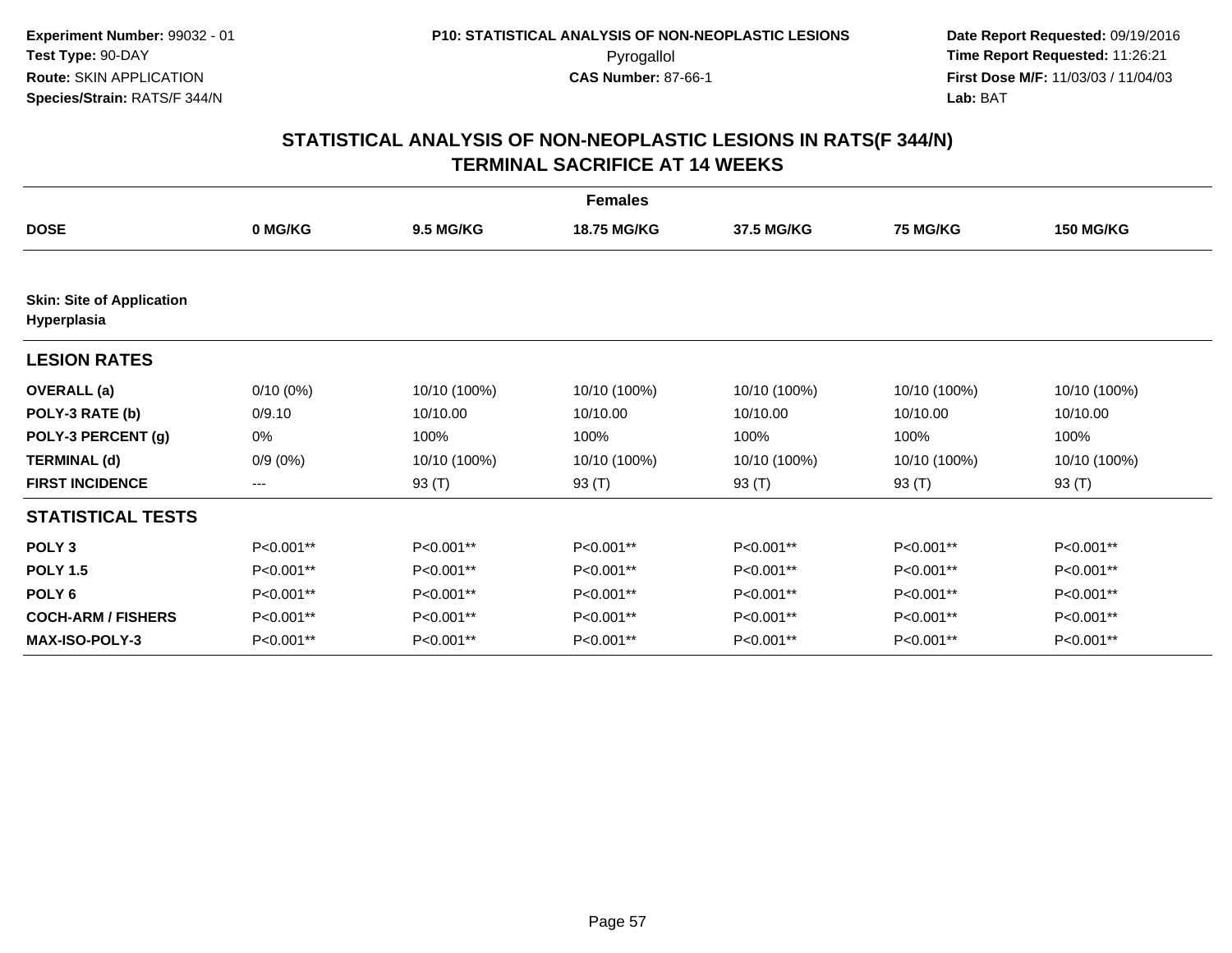|                                                  | <b>Females</b> |                  |                    |             |                 |                  |  |  |  |
|--------------------------------------------------|----------------|------------------|--------------------|-------------|-----------------|------------------|--|--|--|
| <b>DOSE</b>                                      | 0 MG/KG        | <b>9.5 MG/KG</b> | <b>18.75 MG/KG</b> | 37.5 MG/KG  | <b>75 MG/KG</b> | <b>150 MG/KG</b> |  |  |  |
|                                                  |                |                  |                    |             |                 |                  |  |  |  |
| <b>Skin: Site of Application</b><br>Inflammation |                |                  |                    |             |                 |                  |  |  |  |
| <b>LESION RATES</b>                              |                |                  |                    |             |                 |                  |  |  |  |
| <b>OVERALL</b> (a)                               | $0/10(0\%)$    | $0/10(0\%)$      | $0/10(0\%)$        | $0/10(0\%)$ | $0/10(0\%)$     | $0/10(0\%)$      |  |  |  |
| POLY-3 RATE (b)                                  | 0/9.10         | 0/10.00          | 0/10.00            | 0/10.00     | 0/10.00         | 0/10.00          |  |  |  |
| POLY-3 PERCENT (g)                               | 0%             | 0%               | 0%                 | 0%          | 0%              | 0%               |  |  |  |
| <b>TERMINAL (d)</b>                              | $0/9(0\%)$     | $0/10(0\%)$      | $0/10(0\%)$        | $0/10(0\%)$ | $0/10(0\%)$     | $0/10(0\%)$      |  |  |  |
| <b>FIRST INCIDENCE</b>                           | ---            | $---$            | ---                | $---$       | ---             | ---              |  |  |  |
| <b>STATISTICAL TESTS</b>                         |                |                  |                    |             |                 |                  |  |  |  |
| POLY <sub>3</sub>                                | (n)            | (n)              | (n)                | (n)         | (n)             | (n)              |  |  |  |
| <b>POLY 1.5</b>                                  | (n)            | (n)              | (n)                | (n)         | (n)             | (n)              |  |  |  |
| POLY <sub>6</sub>                                | (n)            | (n)              | (n)                | (n)         | (n)             | (n)              |  |  |  |
| <b>COCH-ARM / FISHERS</b>                        | (n)            | (n)              | (n)                | (n)         | (n)             | (n)              |  |  |  |
| MAX-ISO-POLY-3                                   | (n)            | (n)              | (n)                | (n)         | (n)             | (n)              |  |  |  |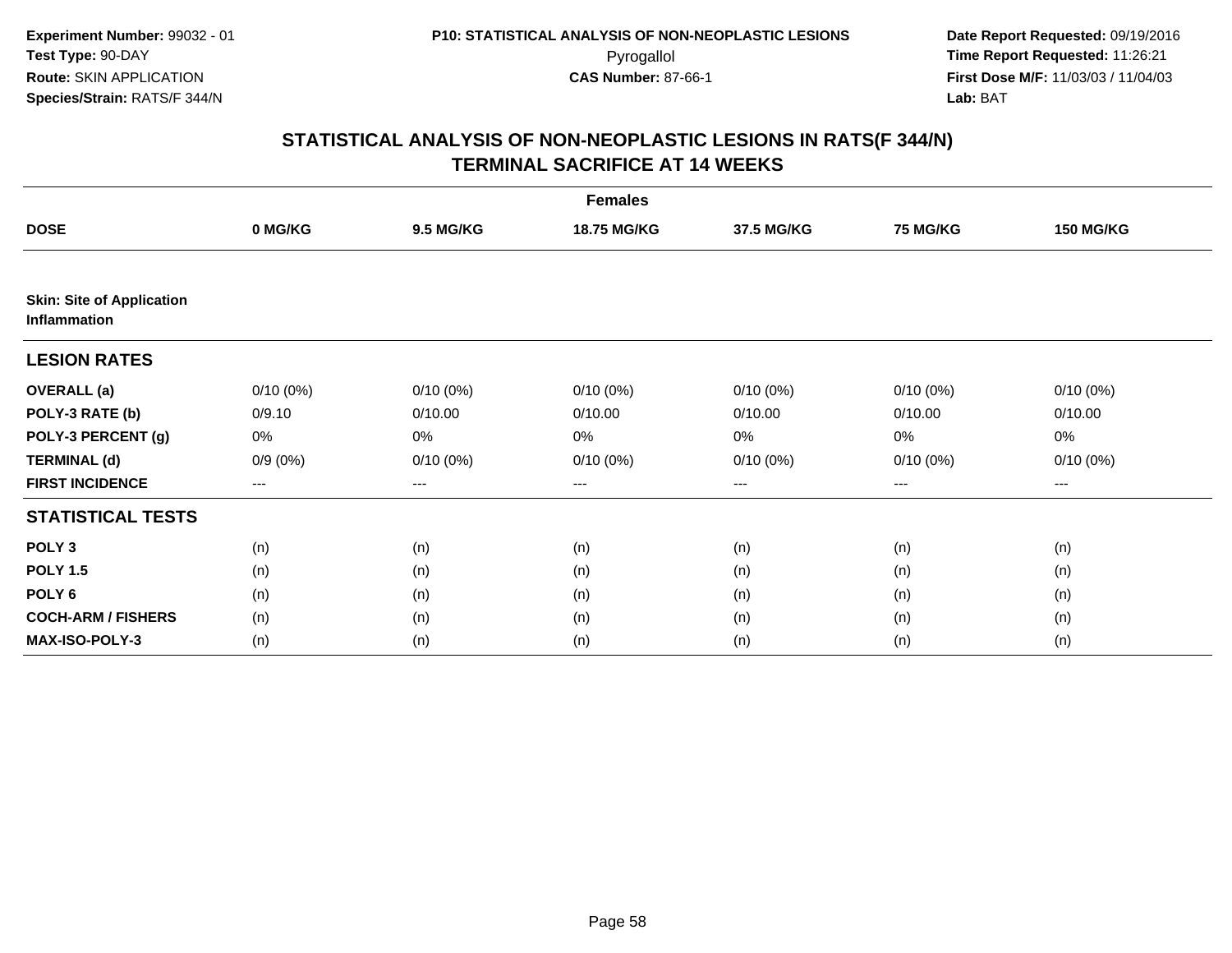|                                                                 | <b>Females</b> |                  |              |              |                 |                  |  |  |  |
|-----------------------------------------------------------------|----------------|------------------|--------------|--------------|-----------------|------------------|--|--|--|
| <b>DOSE</b>                                                     | 0 MG/KG        | <b>9.5 MG/KG</b> | 18.75 MG/KG  | 37.5 MG/KG   | <b>75 MG/KG</b> | <b>150 MG/KG</b> |  |  |  |
| <b>Skin: Site of Application</b><br><b>Inflammation Chronic</b> |                |                  |              |              |                 |                  |  |  |  |
| <b>LESION RATES</b>                                             |                |                  |              |              |                 |                  |  |  |  |
| <b>OVERALL</b> (a)                                              | $0/10(0\%)$    | 8/10 (80%)       | 10/10 (100%) | $9/10(90\%)$ | 10/10 (100%)    | 10/10 (100%)     |  |  |  |
| POLY-3 RATE (b)                                                 | 0/9.10         | 8/10.00          | 10/10.00     | 9/10.00      | 10/10.00        | 10/10.00         |  |  |  |
| POLY-3 PERCENT (g)                                              | 0%             | 80%              | 100%         | 90%          | 100%            | 100%             |  |  |  |
| <b>TERMINAL (d)</b>                                             | $0/9(0\%)$     | 8/10 (80%)       | 10/10 (100%) | $9/10(90\%)$ | 10/10 (100%)    | 10/10 (100%)     |  |  |  |
| <b>FIRST INCIDENCE</b>                                          | ---            | 93 (T)           | 93 (T)       | 93 (T)       | 93 (T)          | 93 (T)           |  |  |  |
| <b>STATISTICAL TESTS</b>                                        |                |                  |              |              |                 |                  |  |  |  |
| POLY <sub>3</sub>                                               | P<0.001**      | P<0.001**        | P<0.001**    | P<0.001**    | P<0.001**       | P<0.001**        |  |  |  |
| <b>POLY 1.5</b>                                                 | P<0.001**      | P<0.001**        | P<0.001**    | P<0.001**    | P<0.001**       | P<0.001**        |  |  |  |
| POLY <sub>6</sub>                                               | P<0.001**      | P<0.001**        | P<0.001**    | P<0.001**    | P<0.001**       | P<0.001**        |  |  |  |
| <b>COCH-ARM / FISHERS</b>                                       | P<0.001**      | P<0.001**        | P<0.001**    | P<0.001**    | P<0.001**       | P<0.001**        |  |  |  |
| <b>MAX-ISO-POLY-3</b>                                           | P<0.001**      | P<0.001**        | P<0.001**    | P<0.001**    | P<0.001**       | P<0.001**        |  |  |  |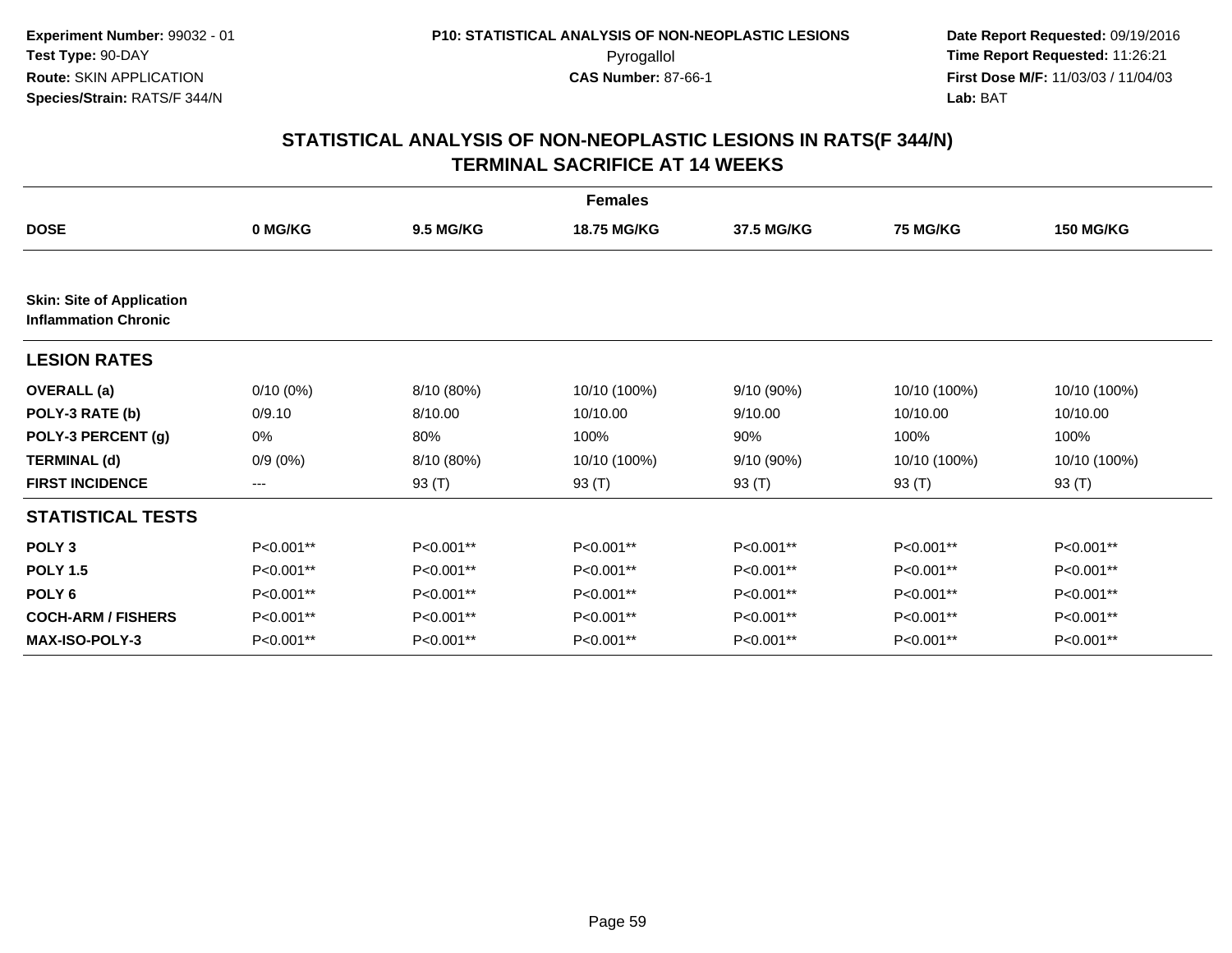| <b>Females</b>                                   |             |                  |             |             |             |                  |  |  |
|--------------------------------------------------|-------------|------------------|-------------|-------------|-------------|------------------|--|--|
| <b>DOSE</b>                                      | 0 MG/KG     | <b>9.5 MG/KG</b> | 18.75 MG/KG | 37.5 MG/KG  | 75 MG/KG    | <b>150 MG/KG</b> |  |  |
|                                                  |             |                  |             |             |             |                  |  |  |
| <b>Skin: Site of Application</b><br><b>Ulcer</b> |             |                  |             |             |             |                  |  |  |
| <b>LESION RATES</b>                              |             |                  |             |             |             |                  |  |  |
| <b>OVERALL</b> (a)                               | $0/10(0\%)$ | $0/10(0\%)$      | $0/10(0\%)$ | $0/10(0\%)$ | $0/10(0\%)$ | $0/10(0\%)$      |  |  |
| POLY-3 RATE (b)                                  | 0/9.10      | 0/10.00          | 0/10.00     | 0/10.00     | 0/10.00     | 0/10.00          |  |  |
| POLY-3 PERCENT (g)                               | 0%          | 0%               | 0%          | 0%          | 0%          | 0%               |  |  |
| <b>TERMINAL (d)</b>                              | $0/9(0\%)$  | $0/10(0\%)$      | 0/10(0%)    | $0/10(0\%)$ | 0/10(0%)    | $0/10(0\%)$      |  |  |
| <b>FIRST INCIDENCE</b>                           | ---         | $---$            | ---         | $\cdots$    | $\cdots$    | ---              |  |  |
| <b>STATISTICAL TESTS</b>                         |             |                  |             |             |             |                  |  |  |
| POLY <sub>3</sub>                                | (n)         | (n)              | (n)         | (n)         | (n)         | (n)              |  |  |
| <b>POLY 1.5</b>                                  | (n)         | (n)              | (n)         | (n)         | (n)         | (n)              |  |  |
| POLY 6                                           | (n)         | (n)              | (n)         | (n)         | (n)         | (n)              |  |  |
| <b>COCH-ARM / FISHERS</b>                        | (n)         | (n)              | (n)         | (n)         | (n)         | (n)              |  |  |
| <b>MAX-ISO-POLY-3</b>                            | (n)         | (n)              | (n)         | (n)         | (n)         | (n)              |  |  |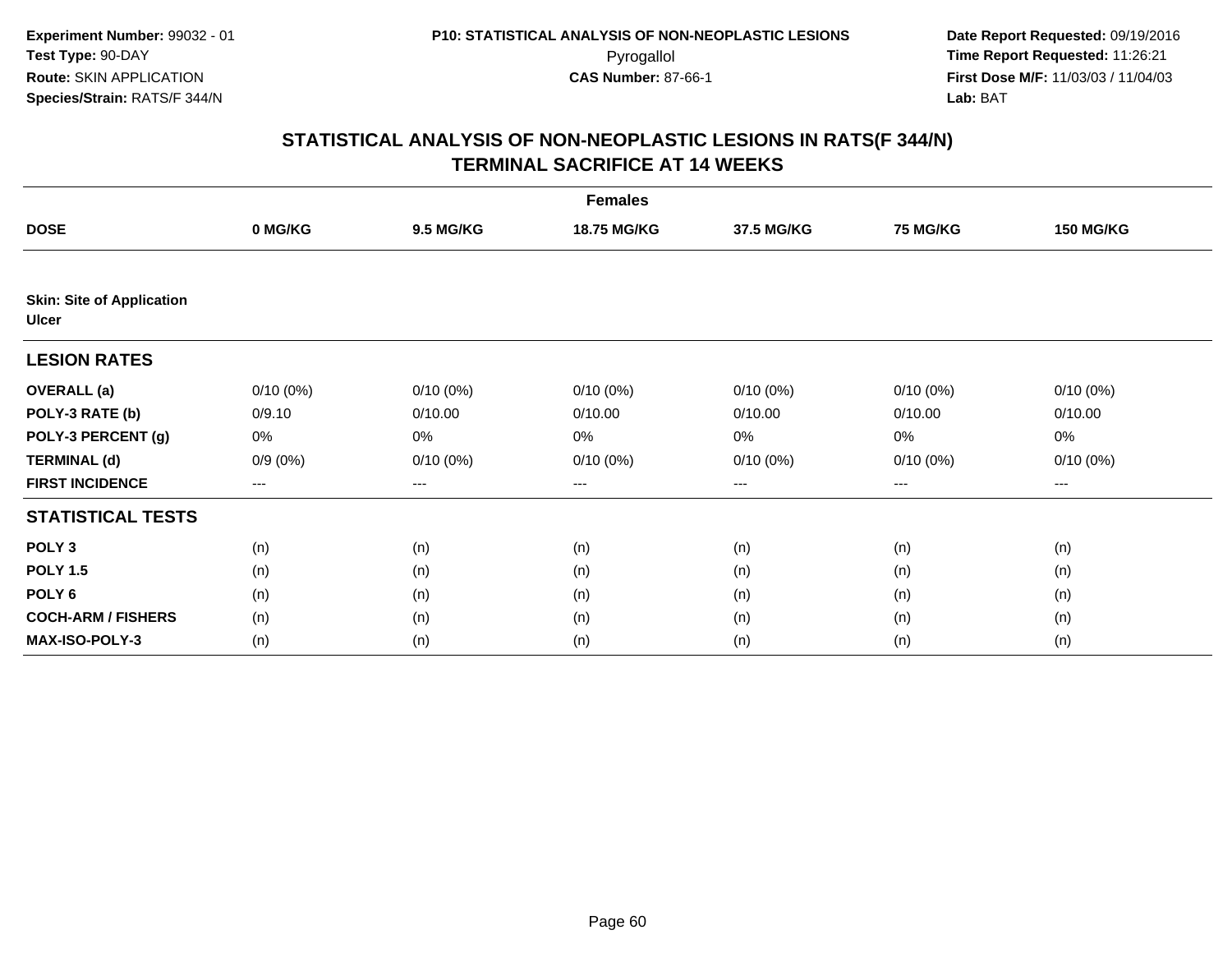|                              | <b>Females</b> |                  |             |             |             |                     |  |  |  |
|------------------------------|----------------|------------------|-------------|-------------|-------------|---------------------|--|--|--|
| <b>DOSE</b>                  | 0 MG/KG        | <b>9.5 MG/KG</b> | 18.75 MG/KG | 37.5 MG/KG  | 75 MG/KG    | <b>150 MG/KG</b>    |  |  |  |
|                              |                |                  |             |             |             |                     |  |  |  |
| <b>Thyroid Gland</b><br>Cyst |                |                  |             |             |             |                     |  |  |  |
| <b>LESION RATES</b>          |                |                  |             |             |             |                     |  |  |  |
| <b>OVERALL</b> (a)           | $0/10(0\%)$    | $0/0 (0\%)$      | $0/0 (0\%)$ | $0/0 (0\%)$ | $0/0 (0\%)$ | $0/10(0\%)$         |  |  |  |
| POLY-3 RATE (b)              | 0/9.10         | 0/0.00           | 0/0.00      | 0/0.00      | 0/0.00      | 0/10.00             |  |  |  |
| POLY-3 PERCENT (g)           | 0%             | 0%               | 0%          | 0%          | $0\%$       | 0%                  |  |  |  |
| <b>TERMINAL (d)</b>          | $0/9(0\%)$     | $0/0 (0\%)$      | $0/0 (0\%)$ | $0/0 (0\%)$ | $0/0 (0\%)$ | $0/10(0\%)$         |  |  |  |
| <b>FIRST INCIDENCE</b>       | $---$          | $---$            | ---         | $\cdots$    | $---$       | $\qquad \qquad - -$ |  |  |  |
| <b>STATISTICAL TESTS</b>     |                |                  |             |             |             |                     |  |  |  |
| POLY <sub>3</sub>            | (n)            | (n)              | (n)         | (n)         | (n)         | (n)                 |  |  |  |
| <b>POLY 1.5</b>              | (n)            | (n)              | (n)         | (n)         | (n)         | (n)                 |  |  |  |
| POLY <sub>6</sub>            | (n)            | (n)              | (n)         | (n)         | (n)         | (n)                 |  |  |  |
| <b>COCH-ARM / FISHERS</b>    | (n)            | (n)              | (n)         | (n)         | (n)         | (n)                 |  |  |  |
| <b>MAX-ISO-POLY-3</b>        | (n)            | (n)              | (n)         | (n)         | (n)         | (n)                 |  |  |  |